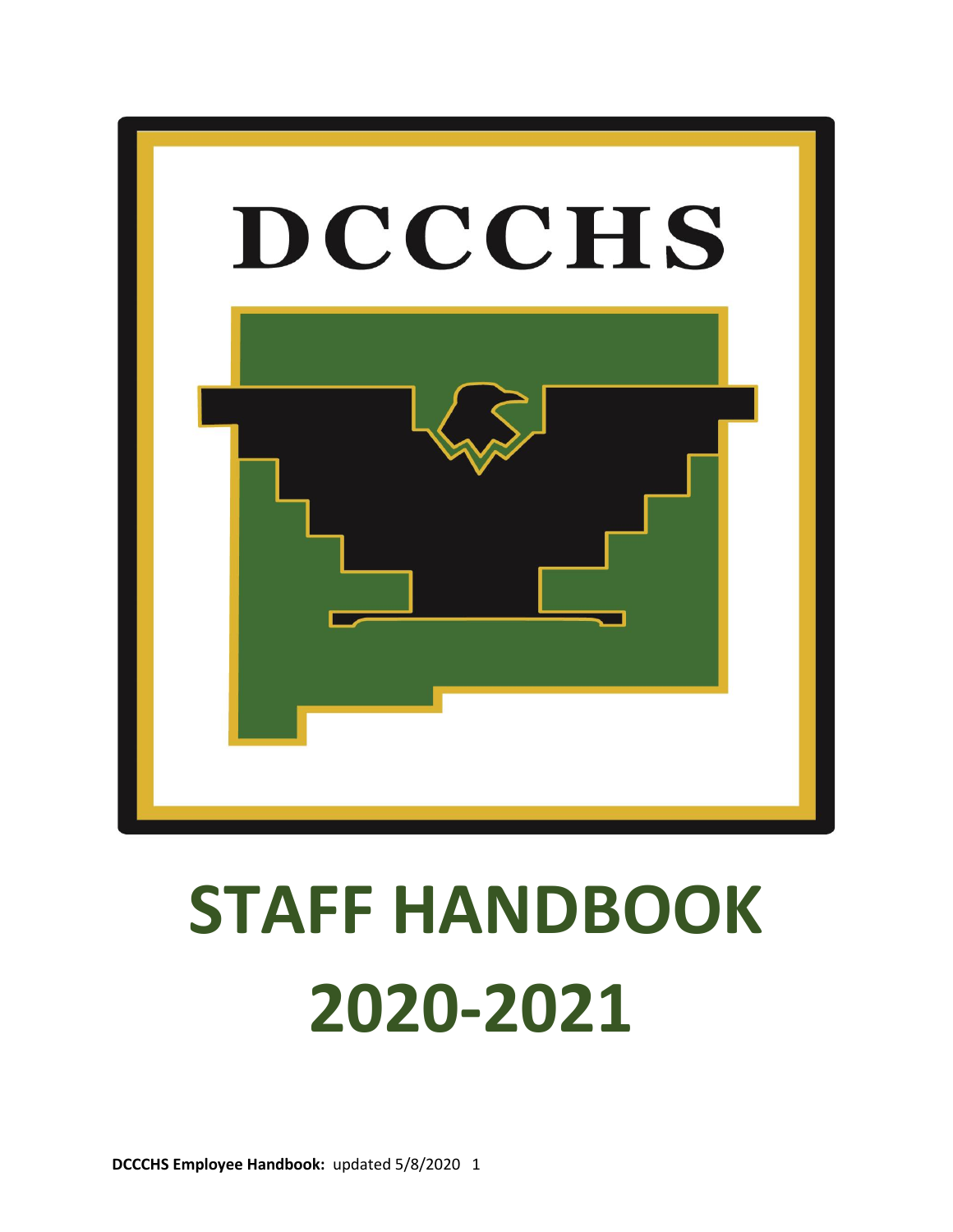### **Table of Contents**

| Use of District-Owned Vehicles and Use of Personal Vehicles on District Business  22 |  |
|--------------------------------------------------------------------------------------|--|
|                                                                                      |  |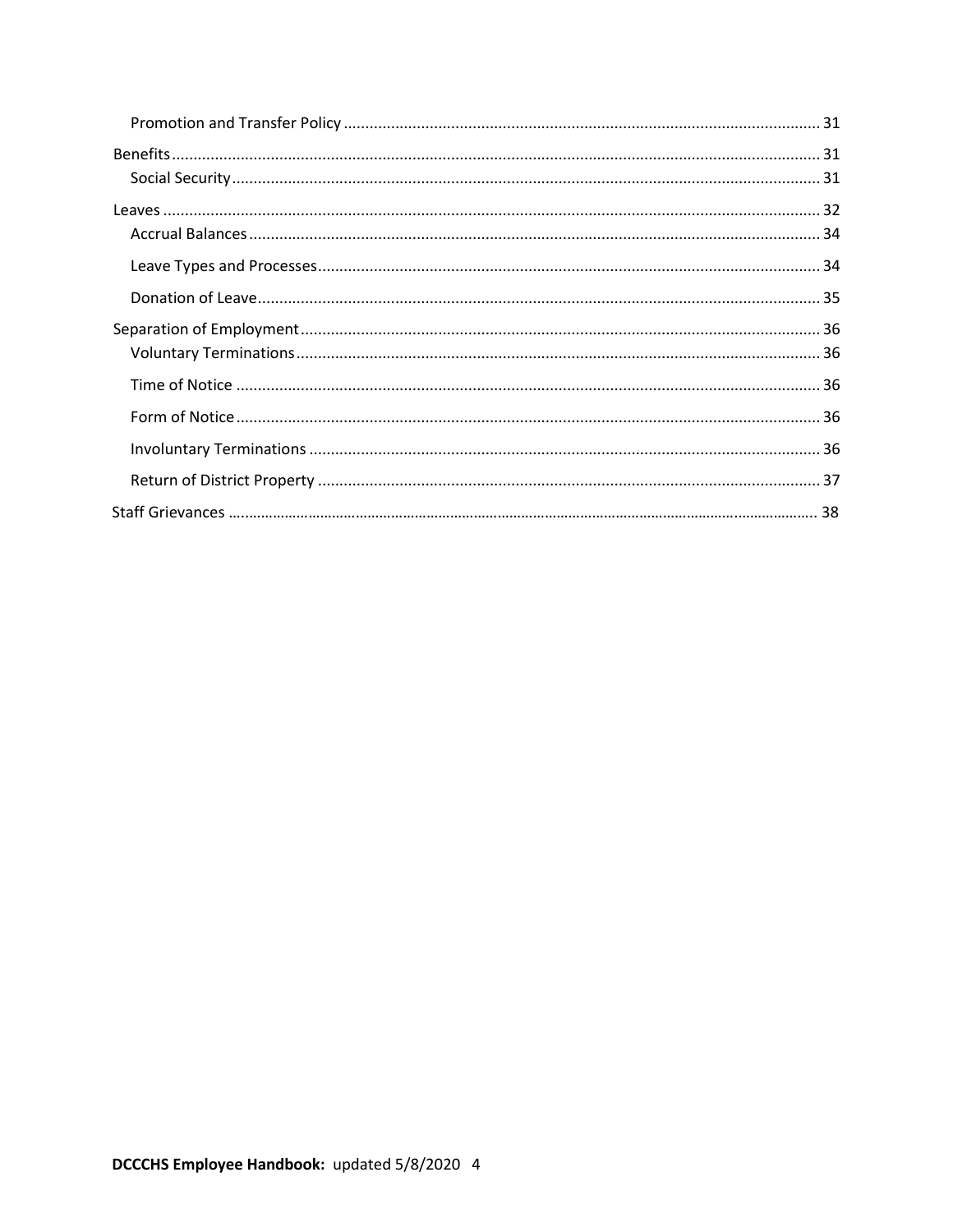### <span id="page-4-0"></span>**DCCCHS Non-Discrimination Statement AFFIRMATIVE ACTION STATEMENT**

Deming Cesar Chavez Charter High School is an Equal Opportunity employer. It is the policy of the school district to not discriminate against any employee or applicant for employment because of race, color, religion, age, sex, handicap, national origin, ancestry, physical disability, marital status, sexual preference or political affiliation. The school district promotes the principle of equal employment opportunity.

Accordingly, all recruiting, hiring and promoting for all job classifications is made without regard to race, color, religion, age, sex, handicap, national origin, ancestry, physical disability, marital status, sexual preference or political affiliation, except where age, sex, or type of handicap is a bona fide occupational qualification. The school district makes diligent efforts to assure that all personnel actions, such as recruitment, job advertising, employment, rates of pay or other forms of compensation, promotion, transfer, demotion, layoff, termination, discharge, selection for training, discipline, application or administration of any bargaining agreements, or any rule, regulation or policy relating to the terms and conditions of employment will be administered without regard to race, color, religion, age, sex, handicap, national origin, ancestry, physical disability, marital status, sexual orientation or political affiliation, except where age, sex, or type of handicap is a bona fide occupational qualification.

Any employee believing there has been discrimination or non-compliance with these protections may file a grievance under the established Title VII of the 1964 Civil Rights Act Grievance Procedure by contacting an affirmative action officer, Office of Civil Rights, Denver, Colorado.

# <span id="page-4-1"></span>**Introduction**

VISION: Develop responsible, caring individuals who will take advantage of the world's opportunities.

MISSION: Providing our students an excellent education with effective life skills.

What **We Do** At Deming Cesar Chavez Charter High School:

- 1. We practice the Fish Philosophy. The 4 tenets are **Be there, Make their day, Choose you Attitude, and Play**.
- 2. We employ William Glasser's Choice Theory, which includes his psychological underpinnings of what Dr. Glasser terms '**Quality World'**. This is embodied in his Quality Schools writing.
- 3. We love our kids, and our school family. We understand that our kids ARE our work. We are supportive of each other.
- 4. We collaborate. We discuss what we do, how we do it, and whether it was effective or not. Everyone is part of this discussion.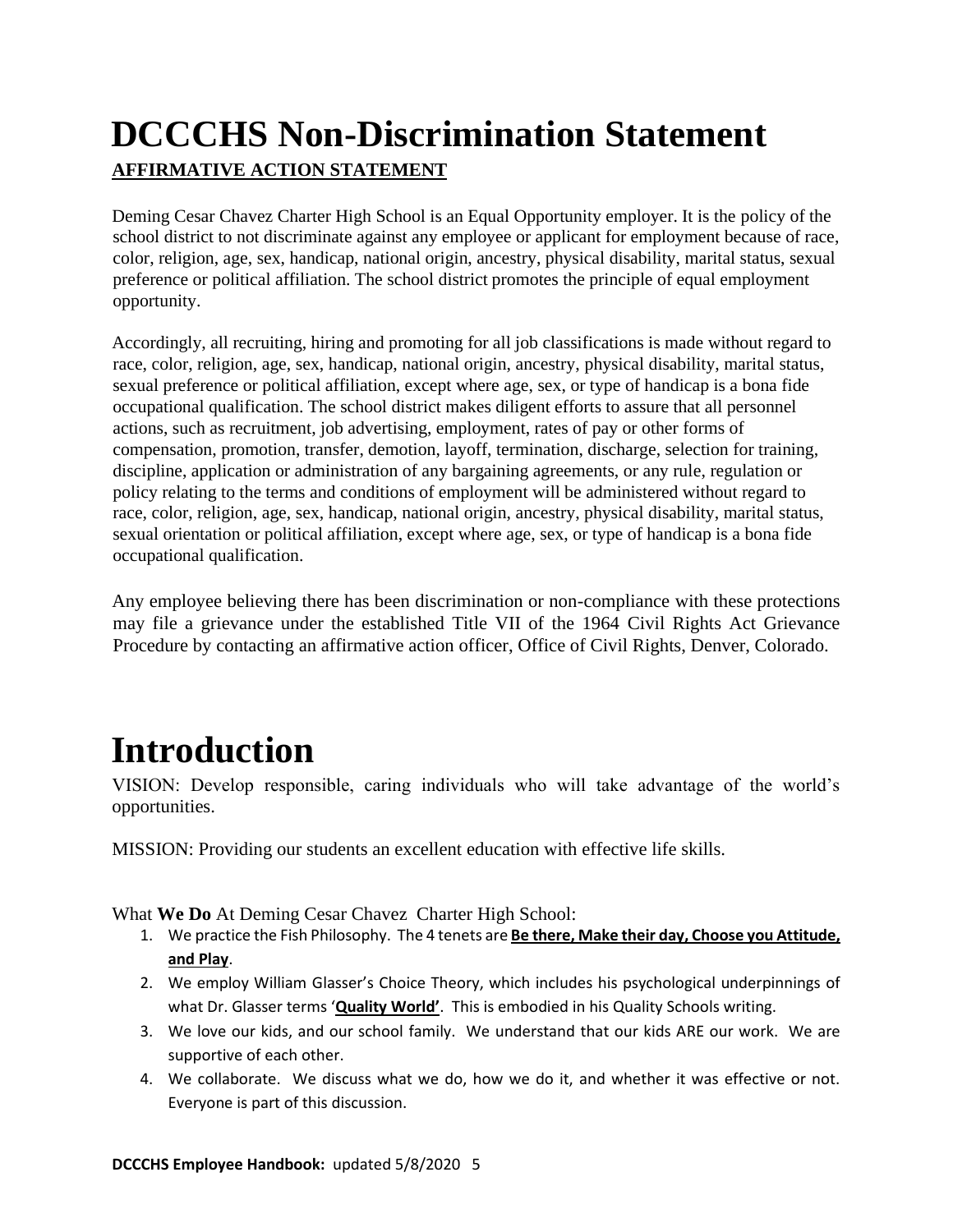- 5. We employ our own brand of **intervention**. We meet weekly, we review student work or issues, we make concrete plans to intervene for whichever kids need more help or guidance or support.
- 6. We **Empower Students**. That means we understand that we DO NOT CONTROL students, they control themselves. As such, each student must develop his or her voice to advocate, to ask for help, to drive her or his own learning and growing.
- 7. We use the processes that we learn in **Quantum Learning**. This ongoing training is applied in our classrooms with our students. We practice the 8 Keys of Excellence and apply them as the 4 tenants in Fish Philosophy. The 8 Keys of Excellence are **Integrity, Failure leads to success, Speak with good purpose, This is it!, Commitment, Ownership, Flexibility, and Balance.**
- 8. We all **ROW THE BOAT**! This means we each do our part to help the students get from this shore to the other shore, where graduation and life skills are part of their next steps for success as a contributing adult.

All employees are expected to understand, support and participate in these 8 things that we do at DCCCHS. Our students' success depends on the unified staff doing our work together, without drama or division. None of us at DCCCHS is an island—our work is collective, and our participation with each other is completely necessary.

This Employee Handbook provides a summary of employee benefits and guidelines with respect to your employment. It does not cover all aspects of your employment with DCCCHS. You are responsible for reading and understanding this Employee Handbook. If you have any questions, please discuss them with the Director.

This Employee Handbook replaces any earlier DCCCHS Employee Handbook. In addition, this Handbook may be revised from time to time, as needed, without prior notice as business, employment, legislative and/or economic conditions dictate. Any such revisions apply to existing as well as future employees. Revisions will be made as they are approved.

Only the Director of DCCCHS or his/her designee may alter or modify any of the provisions of this Employee Handbook.

This Handbook is not a contract or any part of a contract of employment, express or implied. This is a general publication prepared for all DCCCHS employees. If a conflict arises between an item in this Employee Handbook and an item in a negotiated agreement, the terms in the Negotiated Agreement will govern without nullifying any other items in this Handbook. If a conflict arises between an item in this Employee Handbook and an item in DCCCHS Governing Council Policies and Procedural Directives, the terms in the DCCCHS Governing Council Policies and Procedural Directives will govern without nullifying any other items in this Handbook. Nothing in the school's policy is designed to interfere with, restrain, or prevent employee communications regarding wages, hours, or other terms and conditions of employment; employees have the right to engage in or refrain from such activities.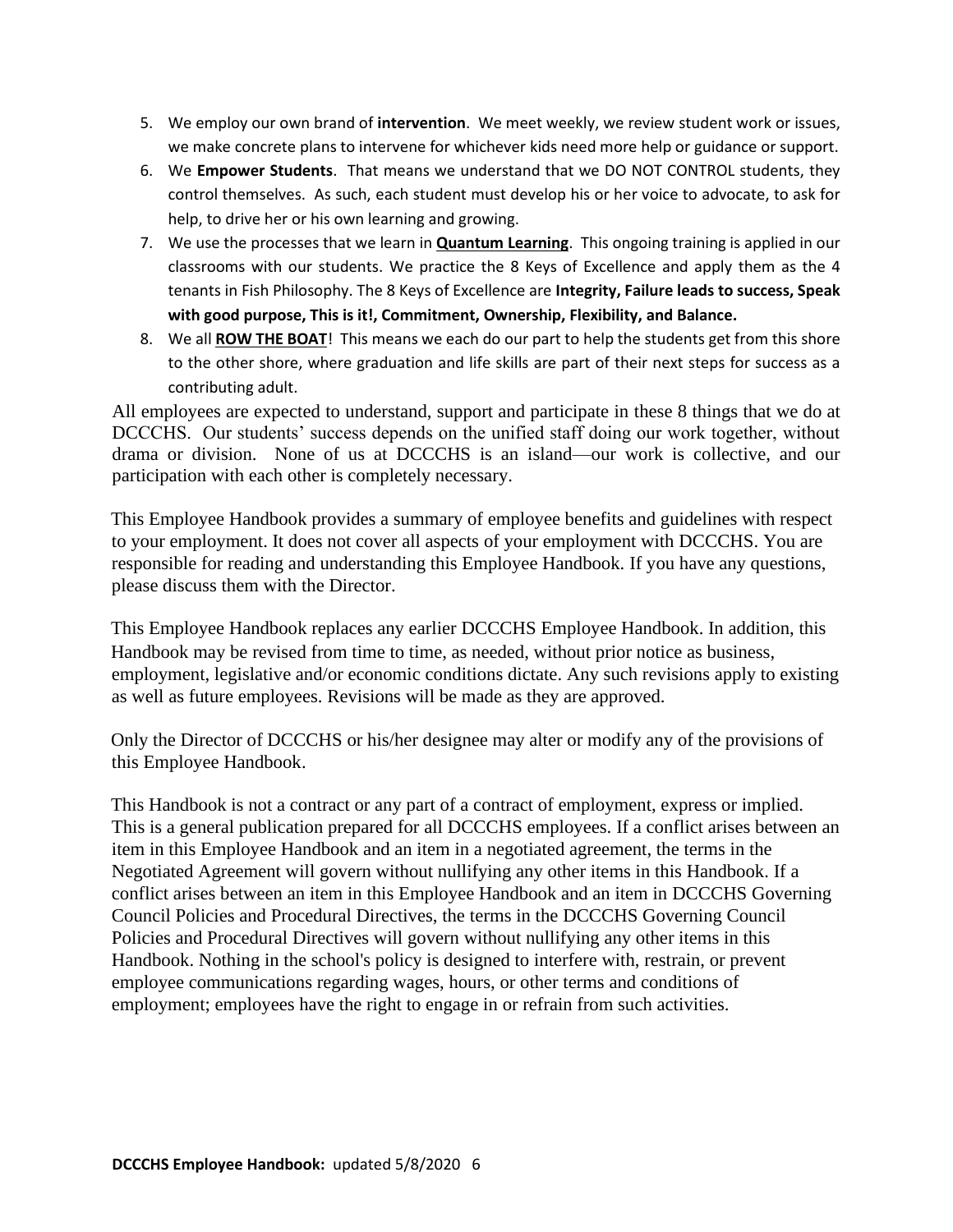# <span id="page-6-0"></span>**Workplace Standards**

### <span id="page-6-1"></span>**Open Communication**

DCCCHS encourages you to discuss any issue you may have with a co-worker directly with that person. If a resolution is not reached, please arrange a meeting with the Director to discuss any concern, problem or issue that arises during the course of your employment. Retaliation against any employee for the appropriate use of communication channels is unacceptable. Please remember it is counterproductive for employees to create or repeat rumors or gossip.

### <span id="page-6-2"></span>**Student, Family, and Community Relations**

The success of DCCCHS depends upon the quality of the relationships between DCCCHS, our employees, students and their families, and community. Our students and families' impressions of DCCCHS and their interest and willingness to send their children to our schools are greatly influenced by the people who serve them. You are an ambassador of DCCCHS. The more goodwill you promote, the more our students and families will respect and appreciate you, DCCCHS and the programs we offer to students.

### <span id="page-6-3"></span>**Harassment and Discrimination**

DCCCHS intends to provide a work environment that is pleasant, professional, and free from intimidation, hostility or inappropriate behavior which might interfere with work performance. Harassment or discrimination of any sort will not be tolerated.

Workplace harassment can take many forms. It may be, but is not limited to, words, signs, offensive jokes, cartoons, pictures, posters, e-mail jokes or statements, pranks, intimidation, physical assaults, physical contact, or violence. Harassment may or may not be sexual in nature and may not be directed to the individual but take place within their range of hearing. Other prohibited conduct includes retaliatory action against an employee for discussing or making a harassment complaint.

Sexual harassment may include unwelcome sexual advances, requests for sexual favors, or other verbal or physical contact of a sexual nature when such conduct creates an offensive, hostile or intimidating working environment and/or it prevents employees from effectively performing the duties of their position. It also encompasses such conduct when it is made a term or condition of employment or compensation, either implicitly or explicitly and when an employment decision is based on an individual's acceptance or rejection of such conduct.

**Responsibility:** All DCCCHS employees have a responsibility for keeping our work environment free of harassment and discrimination. Any employee, who becomes aware of an incident of harassment or discrimination, whether by witnessing the incident or being told of it, must report it to the Director. When the Director becomes aware of the existence of harassment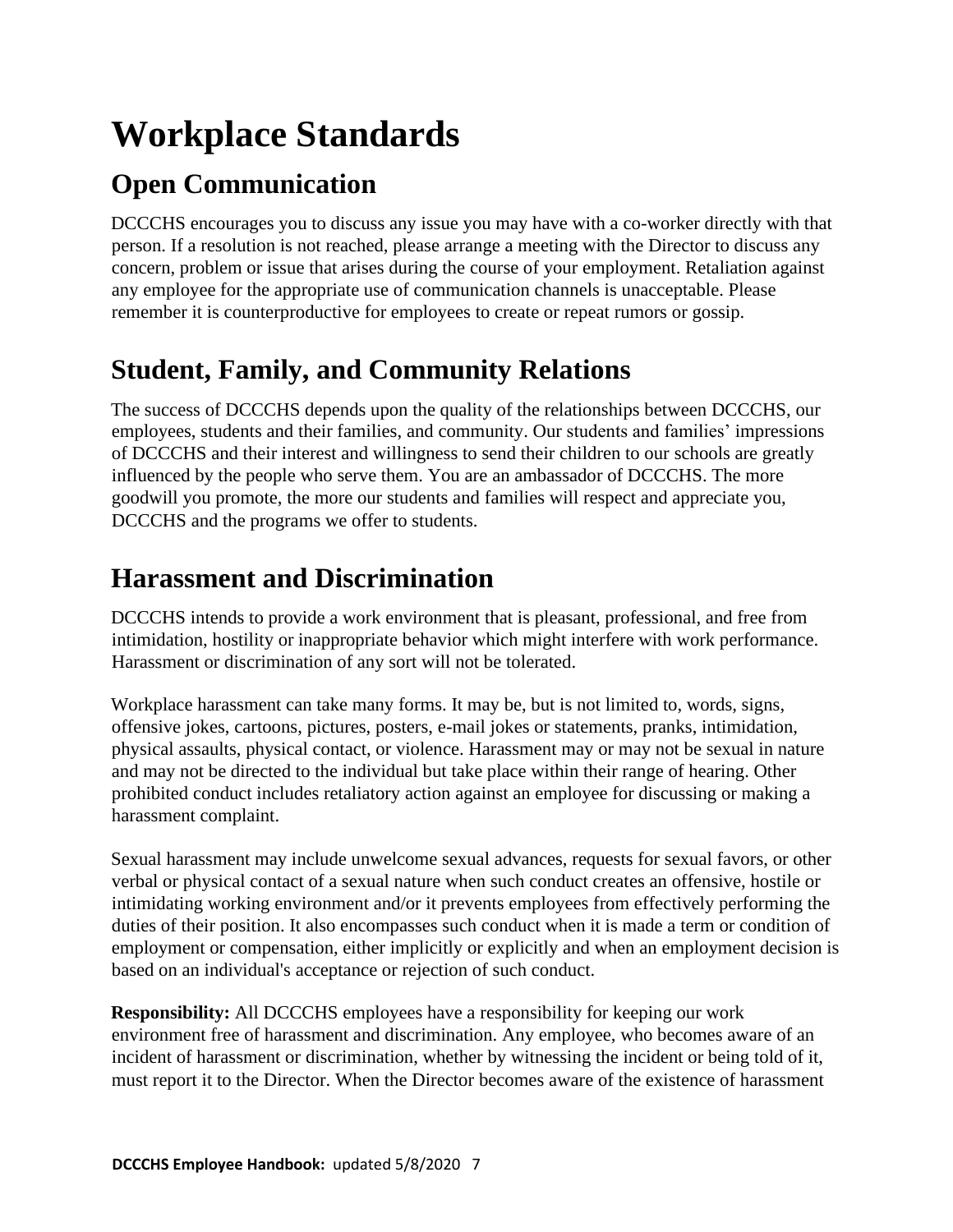or discrimination, he/she is obligated by law to take prompt and appropriate action, whether or not the victim wants the Director to do so.

### <span id="page-7-0"></span>**Reporting Harassment or Discrimination**

If there is no threat of violence, DCCCHS encourages you to communicate directly with the alleged harasser and make it clear that the harasser's behavior is unacceptable, offensive or inappropriate, although you are not required to do so. In addition, if you believe you have been subject to harassment or discrimination, you are required to immediately notify the Director. All complaints will be investigated promptly and as discreetly and confidentially as is reasonably possible. If harassment or discrimination by an employee is established, DCCCHS will take appropriate disciplinary action against the offender. Disciplinary action can range from verbal warnings to termination/discharge, depending on the circumstances. Retaliation of any sort will not be permitted. No adverse employment action will be taken for any employee making a good faith report of alleged harassment. DCCCHS accepts no liability for harassment or discrimination of one employee by another employee.

The individual who makes unwelcome advances, threatens or in any way harasses or discriminates against another employee is personally liable for their actions and the consequences. DCCCHS may or may not provide legal, financial or any other assistance to an individual accused of harassment or discrimination if a legal complaint is filed.

DCCCHS prohibits any employee from retaliating in any way against anyone who has raised any concern about harassment or discrimination against another individual.

### <span id="page-7-1"></span>**Reasonable Accommodation of Individuals with Disabilities**

DCCCHS makes reasonable accommodations to qualified employees with disabilities for the performance of essential job functions without undue hardship to DCCCHS. Accommodations are reviewed case by case in accordance with the Americans with Disabilities Act (ADA) and any state or local laws that prohibit disability discrimination.

### <span id="page-7-2"></span>**Drug Free Workplace**

#### **DRUG-FREE CAMPUSES AND WORKPLACE POLICY**

A. "Substance abuse" means the unauthorized possession, distribution, dispensing, manufacture, sale, or use or being under the influence of controlled substances that are identified in Schedules I through V of Section 202 of the Controlled Substances Act, 21 USC, Statute 812

The Deming Cesar Chavez Charter High School Governing Council realizes that on-the-job substance abuse is a pervasive problem throughout the American society. The School recognizes that substance abuse in the work place can seriously injure the health of employees, adversely impair job performance, and endanger the safety and well-being of other employees, students, and members of the community. In addition, increased health care problems arising from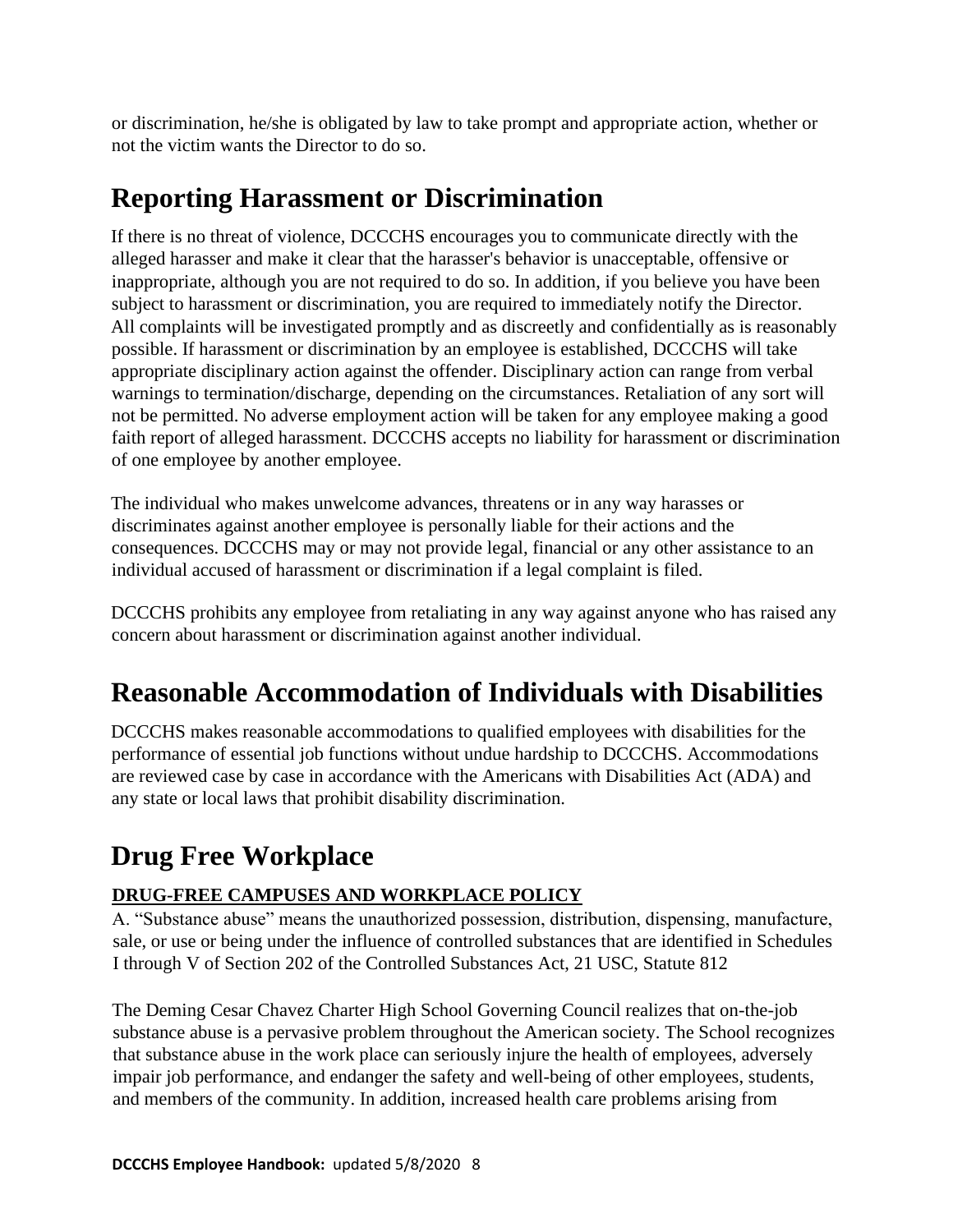substance abuse can cause increased health care costs to the employee and School in the form of treatment costs and increased insurance costs.

Therefore, in response to this significant problem, the Governing Council has adopted this policy and will make a good faith effort to maintain a drug-free work place.

#### Prohibited Practices

Substance abuse in the work place, on school premises, during school programs, or while on school business is prohibited. The unauthorized manufacture, distribution, dispensation, sale, possession, or transfer, use or being under the influence of controlled substances (as proscribed by the Controlled Substances Act and Schedules I through V of the Federal Drug Free Work Place Act of 1988) or any other substance abuse in the work place, on school premises, during school programs, or while on school business constitutes a violation of this policy. Also prohibited is possessing, selling, giving away or using any equipment or apparatus used for measuring, packaging, distributing or facilitating the use of drugs.

#### Disciplinary Actions

Any violation of these prohibited practices by an employee may result in disciplinary action up to and including dismissal, reprimand, suspension with or without pay, termination or discharge from employment and referral for investigation and/or prosecution by law enforcement agencies. A disciplinary action may also include the satisfactory completion of a rehabilitation program at the individual's expense. However, when an employee acknowledges having an alcohol and/or drug abuse problem and willingly undergoes treatment, his/her job rights and job security will not be jeopardized.

Any violation by staff of these prohibited practices may result in suspension or expulsion from school or in suspension or dismissal from participation in and attendance at extracurricular activities.

The following definitions are used in this policy:

(United States code, Title XXI, Chapter 13) or in implementing regulations, 21 CFR Sections 1308.11 to 1308.15 where the use is neither authorized by law nor a valid prescription, or the misuse of a legal substance, including but not limited to prescription drugs, that may affect an individual's ability to perform his or her job in a safe, adequate and secure manner. Controlled substances include, but are not limited to marijuana, barbiturates, anabolic steroids, cocaine, (including crack), amphetamines, heroin, PCP, hallucinogens, and certain prescription drugs. Substance abuse shall also include the unauthorized use or possession of, or being under the influence of, alcohol or alcoholic beverages on school premises or during school programs and look-alike drugs. Also included are solvents or inhalants used for intoxication and any substances that are represented to be controlled or illegal substances.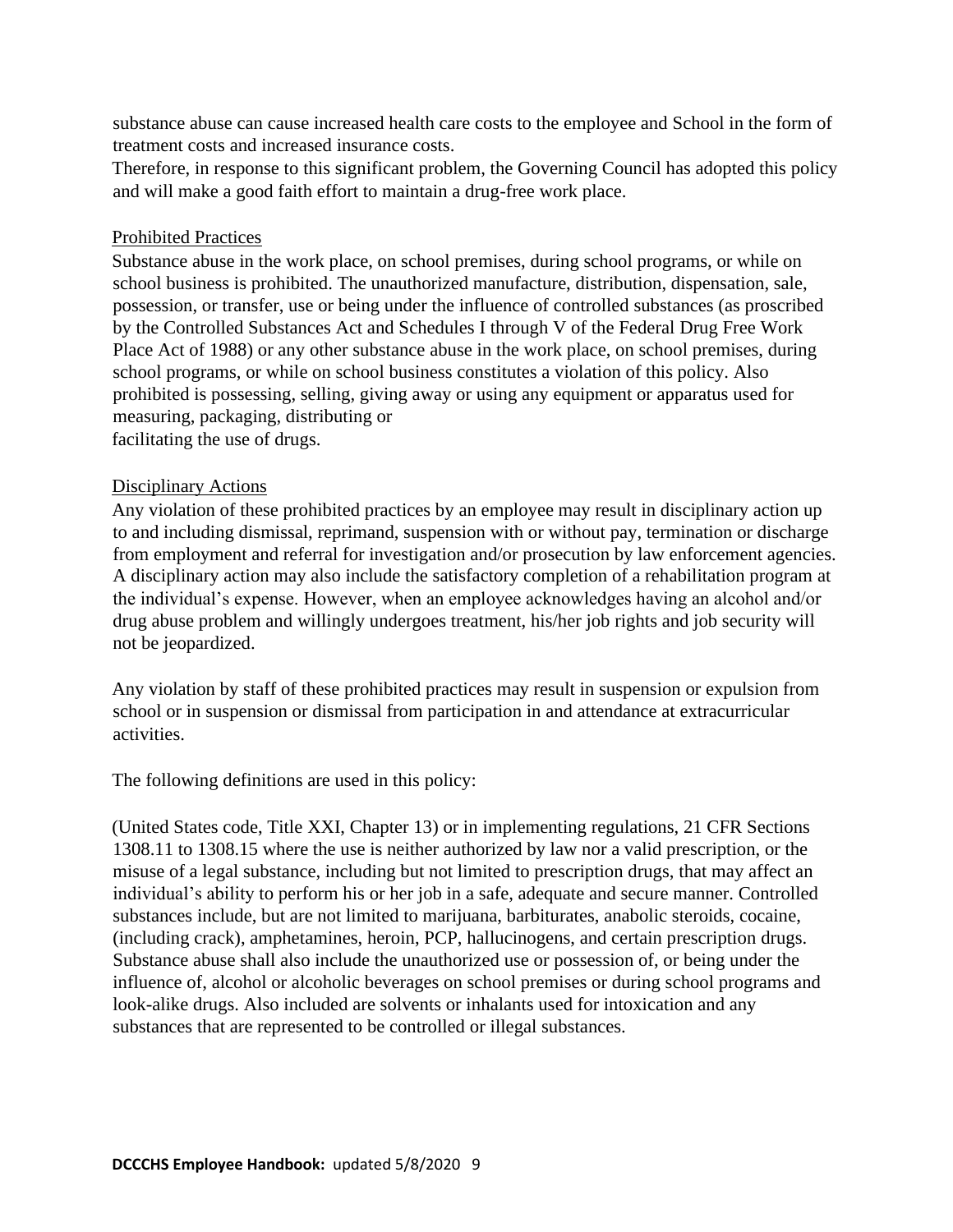B. "School premises" means any school building and any school property, any school-owned vehicles and any other school-approved vehicle used to transport students to and from school activities or for school business.

C. "School programs" means any school sponsored or approved activity, event or function, on or off school premises where students are under the jurisdiction of the School; or during any period of time school employees are supervising students on behalf of DCCCHS or are otherwise engaged in school business. Collectively, school premises and school programs constitute the work place.

#### Federal Funding Requirements

Deming Cesar Chavez Charter High School is a recipient of federal funding and is subject to the Federal Drug Free Work Place Act of 1988. As a condition of employment each employee shall notify his or her employer of such employee's conviction of any criminal drug statute for a violation occurring in the work place no later than five (5) days after such conviction.

As a condition of employment, each employee shall abide by the terms of this policy. Any employee who violates the terms of this policy may be disciplined, up to and including dismissal, reprimand, suspension with or without pay, termination or discharge from employment and referral for investigation and/or prosecution by law enforcement agencies for violation of the standards of conduct or may be required to participate in and satisfactorily complete a drug abuse assistance or rehabilitation program approved by the School at the employee's expense.

#### **DRUG FREE SCHOOL ZONES**

It is the responsibility of the Director to take all steps required by statute and regulation of the State of New Mexico to identify each separate school property under the jurisdiction of the Deming Cesar Chavez Governing Council and the area within 1000 feet of the campus as a Drug Free School Zone.

### <span id="page-9-0"></span>**Use of Legal and Prescription Drugs Authorized By a Physician**

Certain legal and prescription drugs can produce changes in persons that might indicate intoxication or illegal drug use and could result in a "positive" result on a substance abuse screening test. Employees may continue to work for DCCCHS while taking prescription drugs at the direction of a doctor for the treatment of an illness or non-prescription drugs used for the purposes and in the manner intended, provided the medication does not adversely affect the employee's ability to perform his or her work in a safe and efficient manner. Each employee is responsible for being aware of and following all cautions associated with the use of prescription or non-prescription drugs. If any prescription or non-prescription drugs being taken by an employee could have side effects which could affect the employee's job performance, the employee must advise his or her supervisor of the drug being taken and the potential side effects.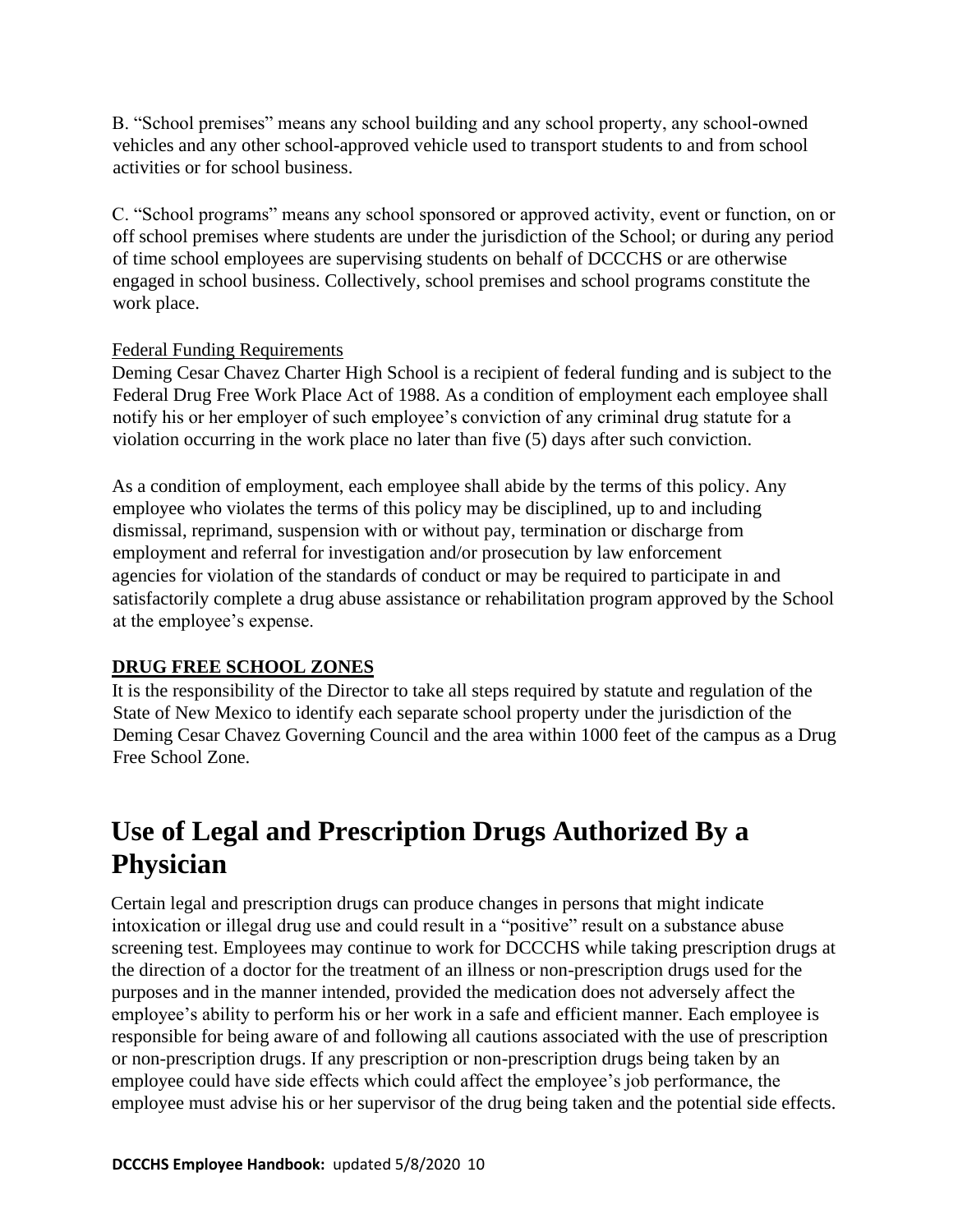DCCCHS has the right to determine whether an employee who is receiving legal medication should be allowed to continue working during his or her treatment due to possible safety and/or performance problems that could arise from certain legal drug use. Employees failing to disclose such usage may face disciplinary action, up to and including discharge or termination.

### <span id="page-10-0"></span>**Drug and Alcohol Testing**

DCCCHS has adopted drug testing procedures to ensure the enforcement of DCCCHS policies and to safeguard the well-being of students, parents and employees. The Governing Council reserves the right at any time to require the submission of blood, breath, or urine samples by any such employees for testing by an authorized testing laboratory. Testing positive for the use of a controlled substance, except medications prescribed by a physician which do not impair work performance, will result in discipline up to and including discharge or termination.

### <span id="page-10-1"></span>**Violence in the Workplace**

#### **PROHIBITING VIOLENCE AND AGGRESSIVE CONDUCT BY SCHOOL EMPLOYEES**

DCCCHS prohibits violence in the workplace. Threatening, intimidating or coercing fellow employees on or off district property at any time, for any purpose will not be tolerated. This applies to all persons involved in DCCCHS' operations, including personnel, vendors, contractors, temporary employees and anyone else on DCCCHS property. Any act or threat of violence will result in disciplinary action, up to and including termination/discharge, and/or referral to law enforcement.

All employees should be treated with courtesy and respect at all times. Employees are expected to refrain from fighting, "horseplay," or other conduct that may be dangerous to others. All threats of (or actual) violence, both direct and indirect, should be reported as soon as possible to your immediate manager or any other member of management. This includes threats by employees, as well as threats by customers, vendors, solicitors, former employees, family members, or other members of the public. When reporting a threat of violence, you should be as specific and detailed as possible. Any employee who has been threatened with serious bodily injury or property harm in any context (including a personal relationship) must notify the district of the threat. The district will not take any adverse employment actions against an employee who notifies the district of a threat of violence because of the notification. Further, in any circumstance in which the threat relates to a personal relationship the district will not mandate that the employee pursue criminal charges. The district will review each situation as confidentially as possible with the employee and determine whether additional precautions for the workplace are necessary on a short- or long-term basis.

All suspicious individuals or activities should also be reported as soon as possible to the Director. Do not place yourself, students, or coworkers in peril.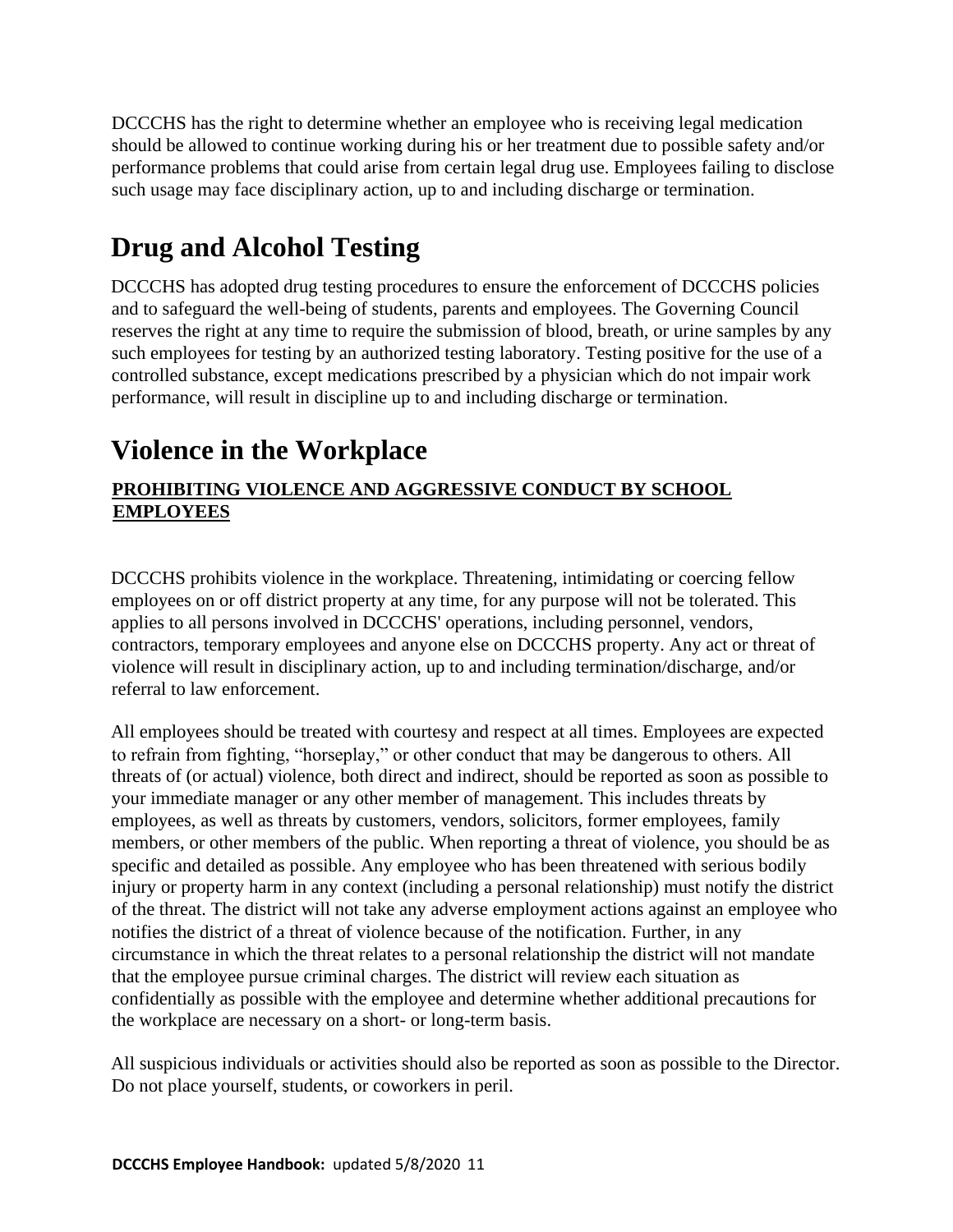DCCCHS will promptly and thoroughly investigate all reports of threats of (or actual) violence and of suspicious individuals or activities. The identity of the individual making a report will be protected as much as is practical. In order to maintain workplace safety and the integrity of its investigation, the district may suspend employees, either with or without pay, pending investigation. Failure to cooperate in an investigation may result in disciplinary action up to and including termination. In order to ensure a safe work environment a fitness for duty evaluation may be required before an employee may return to work.

Anyone determined to be responsible for threats of (or actual) violence or other conduct that is in violation of these guidelines will be subject to prompt disciplinary action up to and including discharge or termination.

Examples of workplace violence include, but are not limited to:

- a. All threats or acts of violence occurring on DCCCHS property, regardless of the relationship between DCCCHS and the parties involved.
- b. All threats or acts of violence occurring off DCCCHS property involving someone who is acting as a representative of DCCCHS.
- c. Grabbing, hitting or shoving an individual.
- d. Threatening an individual or his/her family, friends, associates or property with harm.
- e. Intentional destruction of or threats to destroy DCCCHS property.
- f. Making harassing or threatening phone calls.
- g. Harassing surveillance or stalking.
- h. Unauthorized possession or inappropriate use of firearms or weapons.
- i. Intimidating or harassing students, staff or parents.

### <span id="page-11-0"></span>**Family Violence and Your Workplace**

Family (Domestic) violence falls into the categories of child abuse, partner/spousal abuse, sibling abuse, elder abuse and dating violence. It is a pattern of assault and coercive behaviors including physical, sexual, psychological attacks and economic coercion—which results in hurt, fear, injury, suffering or death. Currently, most instances of family violence in the workplace are in the form of partner abuse. Cases of domestic violence often spill into the work setting. If you find yourself or know of a coworker experiencing family violence, it is imperative that you seek assistance. Following are contacts for assistance and information:

- National Domestic Violence Hotline: 800-799-7233
- S.A.F.E House Hotline: 800-773-3645
- Adult Protective Services: 800-797-3260
- New Mexico Coalition Against Domestic Violence: 505-246-9240
- Violence Against Women Division (for referrals): 505-222-9034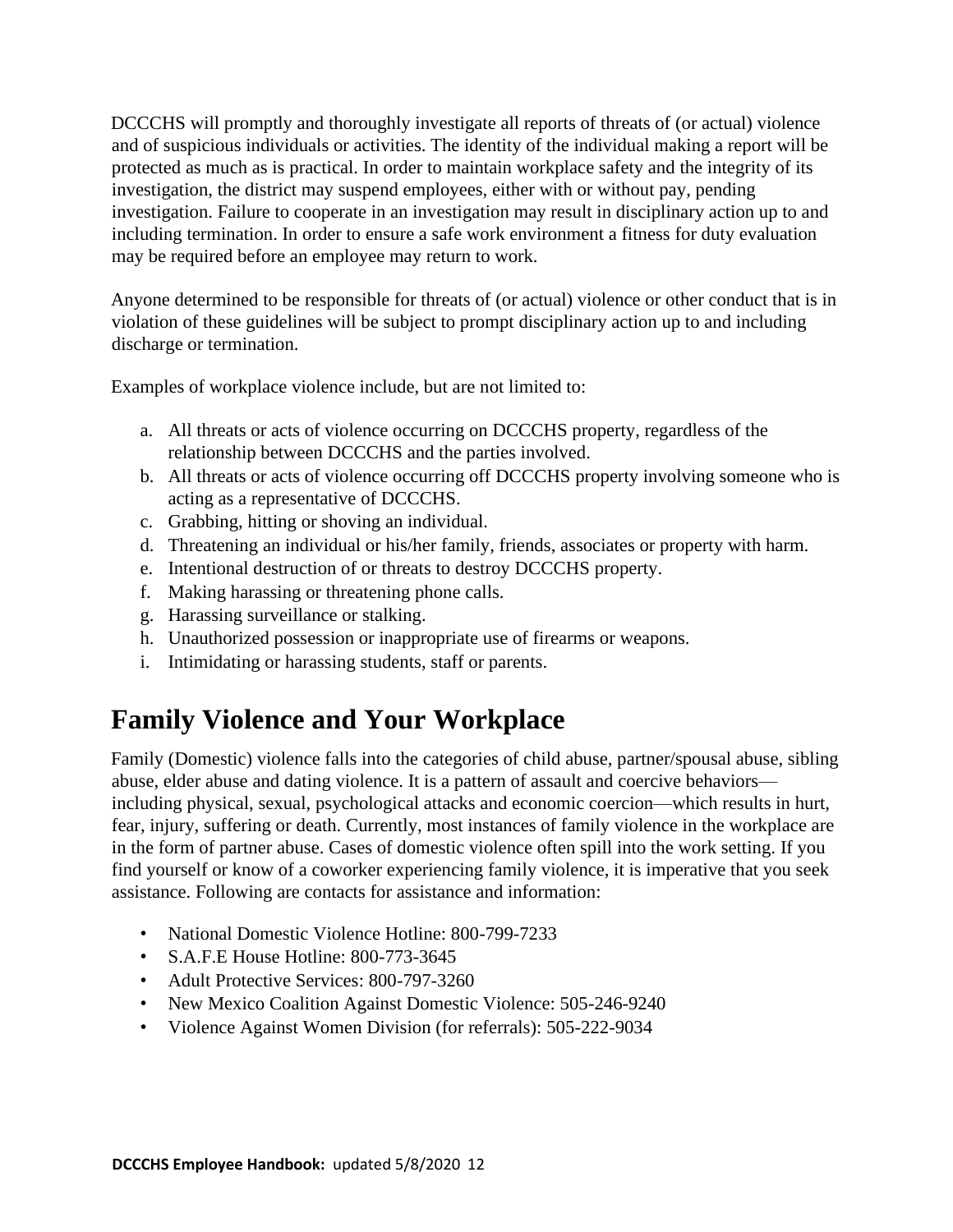### <span id="page-12-0"></span>**Weapons**

#### **WEAPONS POLICY**

DCCCHS prohibits all persons who enter District property from carrying handguns, firearms, knives or other weapons of any kind regardless of whether the person is licensed to do so. DCCCHS also prohibits all employees from having handguns, firearms, knives or other weapons of any kind in their personal vehicle when that vehicle is being used on DCCCHS business. The only exceptions to this policy are police officers, security guards or other persons who have been given written consent by DCCCHS to carry a weapon on the property or in their vehicle.

### <span id="page-12-1"></span>**Smoking**

#### **SMOKE/TOBACCO FREE POLICY**

The use of tobacco products E-cigarettes (electronic) and E-cigarette products by students, school staff, parents, and school visitors in school buildings, on school property, and for students at school functions away from school property is prohibited including any district-owned vehicle or in any vehicle used to transport students.

This policy shall be communicated to students, staff, parents, visitors, and the community by: posting a copy of the policy at strategic locations on school buildings and providing all staff members with a copy of the policy.

All school supervisory personnel and school administrators shall be responsible for enforcing provisions of this policy.

If it is determined that a student or staff member is in violation of this policy, the violation will be dealt with by the Principal. If the violation is caused by a parent, visitor, or community member, he/she will be informed of the policy and infraction and asked to appropriately dispose of the tobacco product being used or to go off school property. If the individual refuses, law enforcement will be contacted to escort him/her off school property.

### <span id="page-12-2"></span>**Employee Technology Acceptable Use**

#### **INTRANET/INTERNET SAFETY POLICY DISTRIBUTION AND MAINTENANCE PLAN**

The use of school technology resources is a privilege granted to employees for the enhancement of job-related functions. **All employees shall use their DCCCHS assigned email accounts to conduct all school/district business.** Employees may have limited access to these resources for personal use, if they comply with the professional standards and the school's acceptable use policies. Violations of this policy may result in the revocation of this privilege. Employees may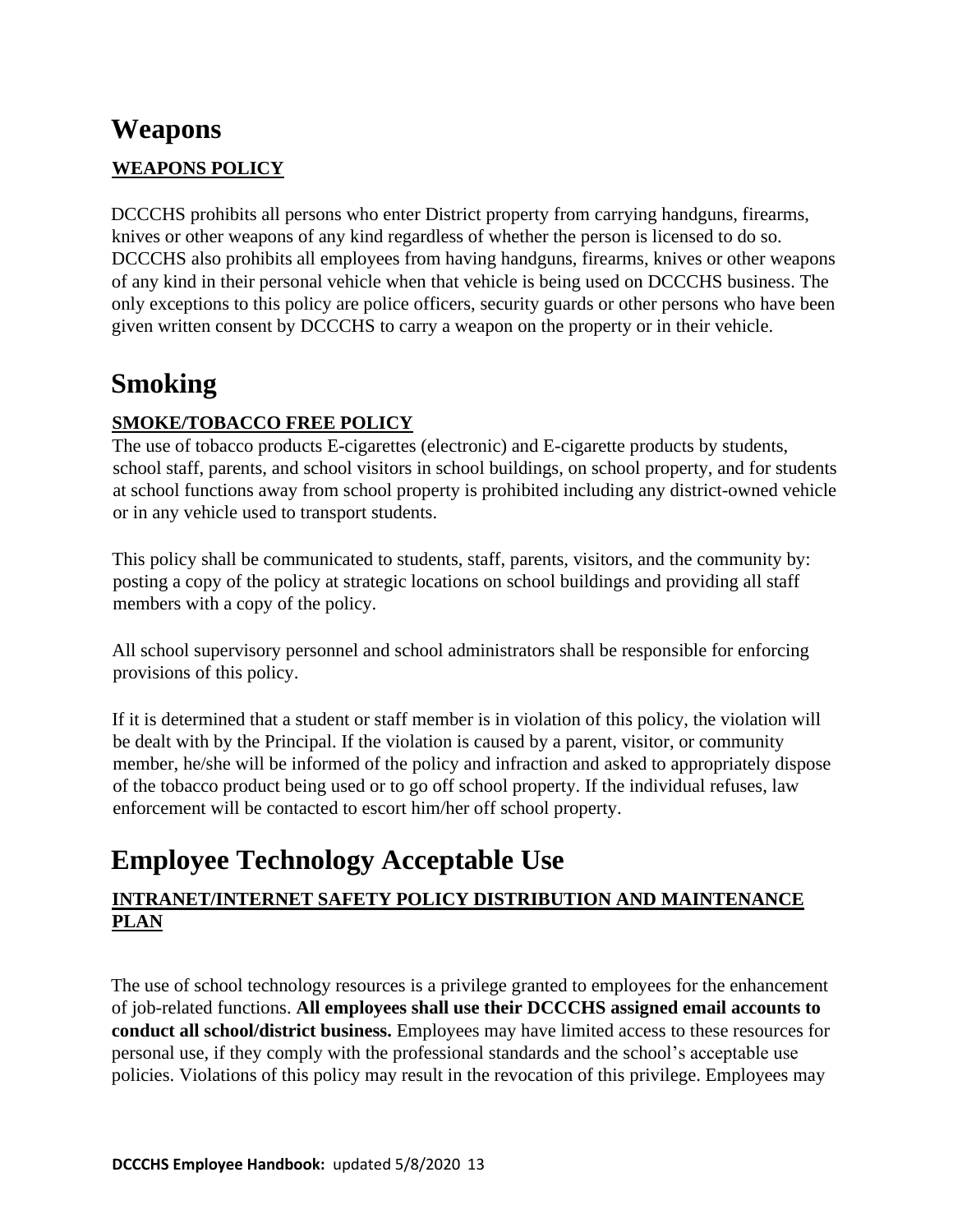also face disciplinary action up to and including termination/discharge, civil litigation, and/or criminal prosecution for misuse of these resources.

DCCCHS does not attempt to articulate all possible violations of this policy. In general, users are expected to use DCCCHS computers and computer networks in a responsible, polite, and professional manner.

### <span id="page-13-0"></span>**Social Media**

Social media technology can serve as a powerful tool to enhance education, communication, and learning. This technology can provide both educational and professional benefits, including preparing DCCCHS students to succeed in their educational and career endeavors.

The district is committed to ensuring that all DCCCHS stakeholders who utilize social media technology for professional purposes, including staff and students, do so in a safe and responsible manner. DCCCHS strives to create professional social media environments that mirror the academically supportive environments of our schools.

Social Media training will be provided to give guidance regarding recommended practices for professional social media communication between DCCCHS employees, as well as social media communication between DCCCHS employees and DCCCHS students.

In recognition of the public and pervasive nature of social media communications, as well as the fact that in this digital era, the lines between professional and personal endeavors are sometimes blurred, the Social Media training will also address recommended practices for use of personal social media by DCCCHS staff.

### <span id="page-13-1"></span>**Gifts**

 No DCCCHS employee shall accept any gratuity, gift, meal, discount, entertainment, hospitality, loan, forbearance, favor, or other item having monetary value whose market value exceeds \$100, excluding approved educational awards, honoraria, plaques, trophies, and prizes.

### <span id="page-13-2"></span>**Dress Code and Personal Appearance**

#### **STAFF DRESS CODE**

You are expected to be suitably attired and groomed during working hours and when representing DCCCHS. If the Director determines that your attire and/or grooming is out of place, you may be asked to leave the workplace until you are properly attired and/or groomed. In no case shall the standards for employees be less than those prescribed for students in the district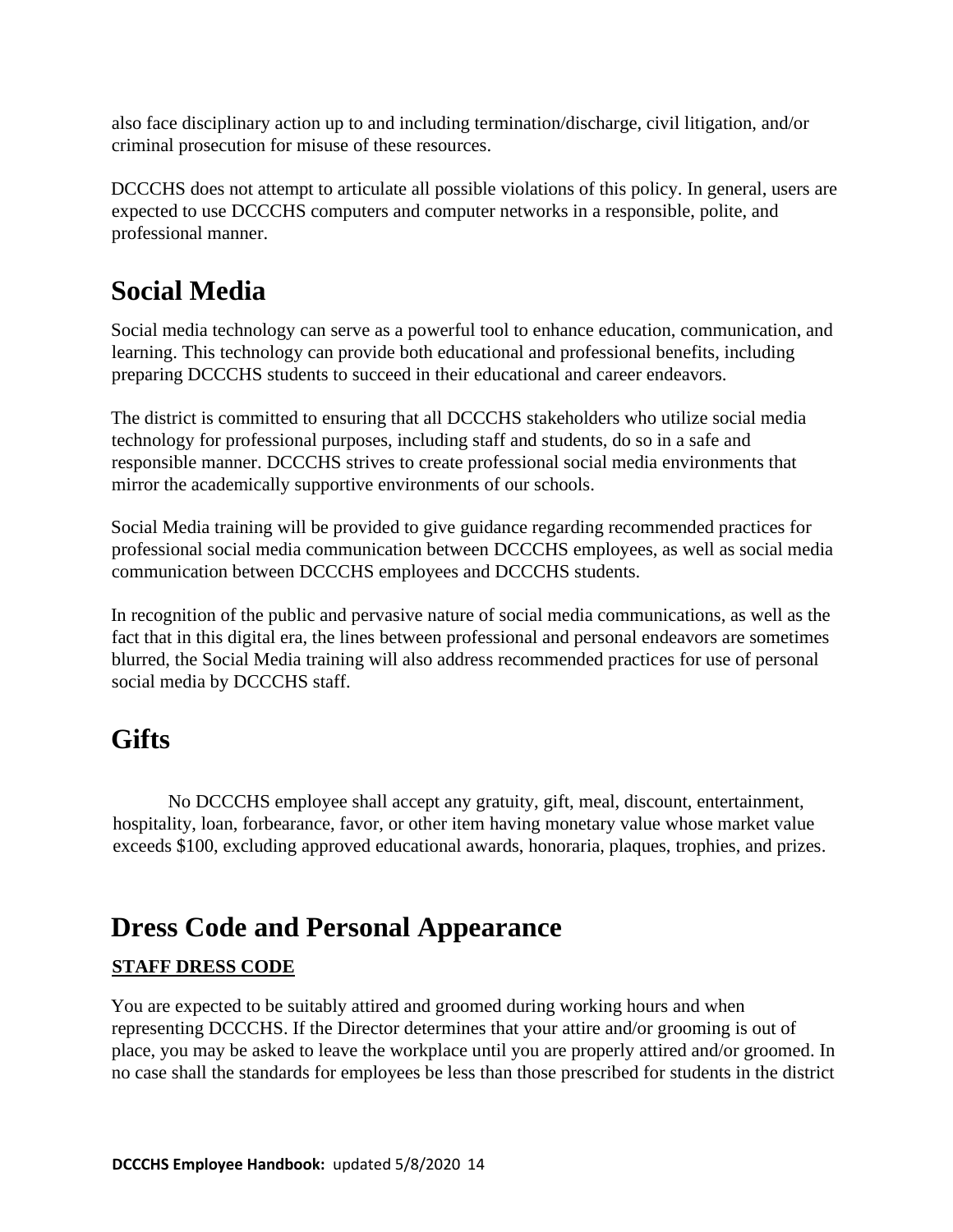Student Behavior Handbook. Employees who violate dress code standard may be subject to disciplinary action up to and including termination/discharge.

### <span id="page-14-0"></span>**Tutoring or Advising for Pay**

With the exclusion of school personnel receiving stipends for extra- or co-curricular activities, school personnel are not permitted to receive pay for tutoring or advising any students assigned to them for classroom teaching or other school functions.

### <span id="page-14-1"></span>**Animals in School/Service Animals**

Animals may be brought to classrooms only if they serve a direct instructional purpose and if the animal can be cared for in a humane manner.

DCCCHS employees and students seeking to use service animals should, in conjunction with the DCCCHS Special Education Department, develop a Section 504 Plan or Individual Education Plan, as appropriate, to identify needed reasonable accommodations and other issues relating to use of a service animal.

# <span id="page-14-2"></span>**Standards of Conduct**

Whenever people gather together to achieve goals, some rules of conduct are needed to help everyone work together efficiently, effectively, and congenially. By accepting employment with us, you have a responsibility to DCCCHS and to your fellow employees to adhere to certain rules of behavior and conduct. The purpose of these rules is not to restrict your rights, but rather to be certain that you understand what conduct is expected and necessary.

### <span id="page-14-3"></span>**Employee Standards of Conduct**

DCCCHS employees serve as positive role models for students and set good examples in conduct, manners, dress and grooming. DCCCHS expects each employee to maintain the highest standards of conduct and act in a mature and responsible manner at all times. Employees must not engage in activities which violate federal, state or local laws or which, in any way, diminish the integrity, efficiency or discipline of the District.

### <span id="page-14-4"></span>**Staff Conduct with Students**

Staff members will maintain appropriate professional behavior while working with students and refrain from harassment, malicious or prejudicial treatment, and/or violations of student rights.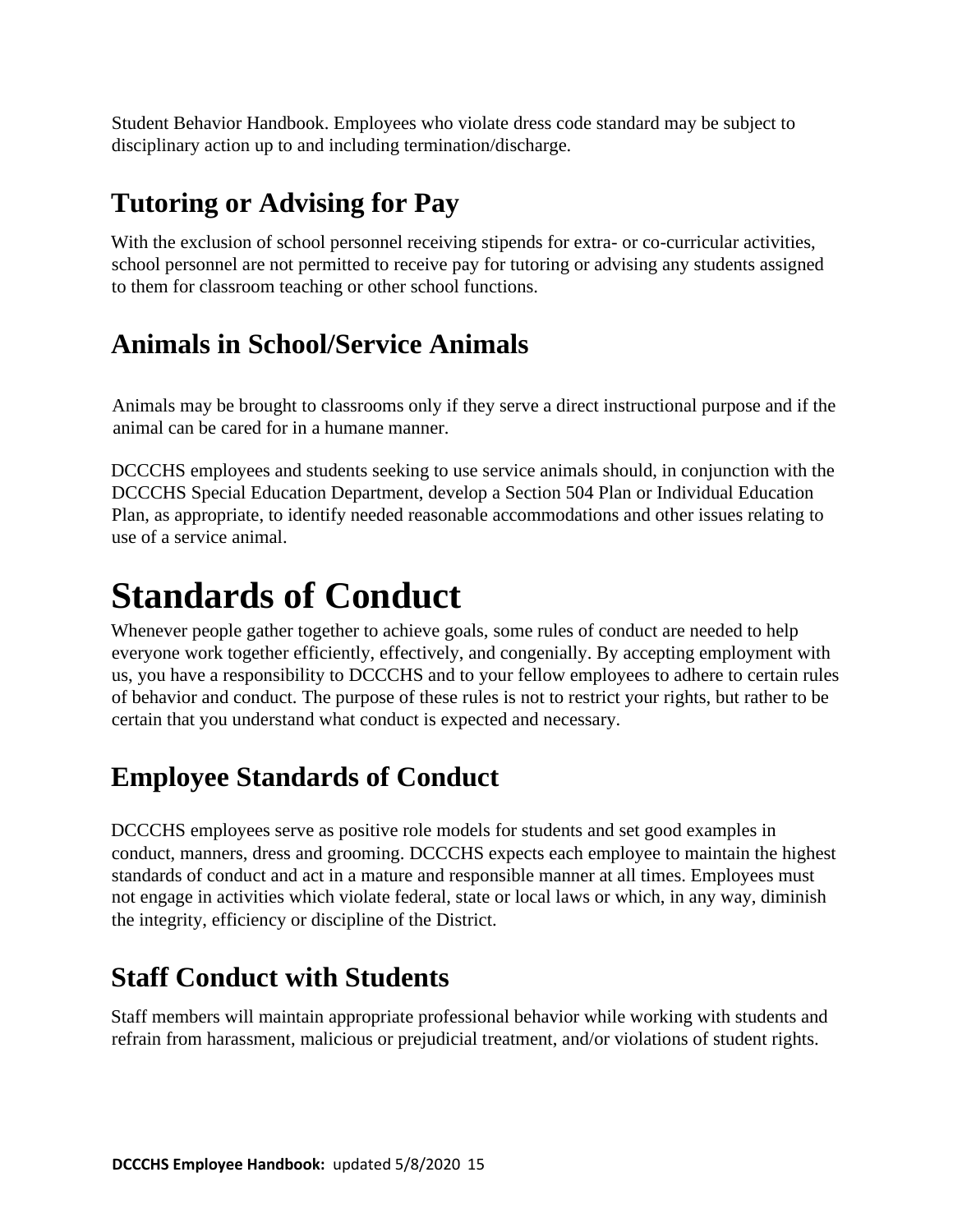### <span id="page-15-0"></span>**Conflict of Interest**

#### **NEPOTISM POLICY**

As provided in New Mexico Statues, 1978 Compilation, 5 Amendment 22-5-6, the Director shall not initially employ or approve the initial employment in any capacity of person who is the spouse, father, father-in-law, mother, mother-in-law, son, son-in-law, daughter, daughter-in-law of a member of the Deming Cesar Chavez Charter High School Governing Council or the School's Director. The Council may waive the nepotism rule for family members of the School's Director. Nothing in this policy shall prohibit the continued employment of a person employed on or before March 1, 2003.

A Council member or Director (unless waivered) will not vote, become involved in, or solicit any interest or benefit pertaining to a spouse, father, father-in-law, mother, mother-in-law, son, son-in-law, daughter, daughter-in-law, brother, brother-in-law, sister or sister-in-law ("immediate family") of that Council member or Director.

Council members and the Director will advise the rest of the Council any time that he/she has a family member, or personal relationship with a person that is being considered for any position. The Council member may request to abstain from voting on an issue when he/she feels his/her vote might create an impression of conflict of interest with the stated rationale being duly recorded in the minutes of the meeting.

#### **PERSONNEL ASSIGNMENTS**

No employee of Deming Cesar Chavez Charter High School shall be assigned a position or job classification in which the immediate supervisor is the spouse, father, father-in-law, mother, mother-in-law, brother, brother-in-law, sister, sister-in-law of the assigned employee. As used herein, "immediate supervisor" shall include the Director to which the employee is assigned or any other person responsible for the assigned employee.

### <span id="page-15-1"></span>**Unacceptable Activities**

DCCCHS expects each employee to act in a mature and responsible way at all times. If you have any questions concerning any work or safety rule, or any of the unacceptable activities listed below, please see the Director. Note that the following list of unacceptable activities does not include all types of conduct that can result in disciplinary action, up to and including termination/discharge. Nothing in this list alters the at-will nature of employment for some employees of DCCCHS.

- 1. Violation of any DCCCHS policy or Procedural Directive.
- 2. Violation of security or safety rules or failure to observe safety rules or DCCCHS safety practices; failure to wear required safety equipment; tampering with DCCCHS equipment or safety equipment.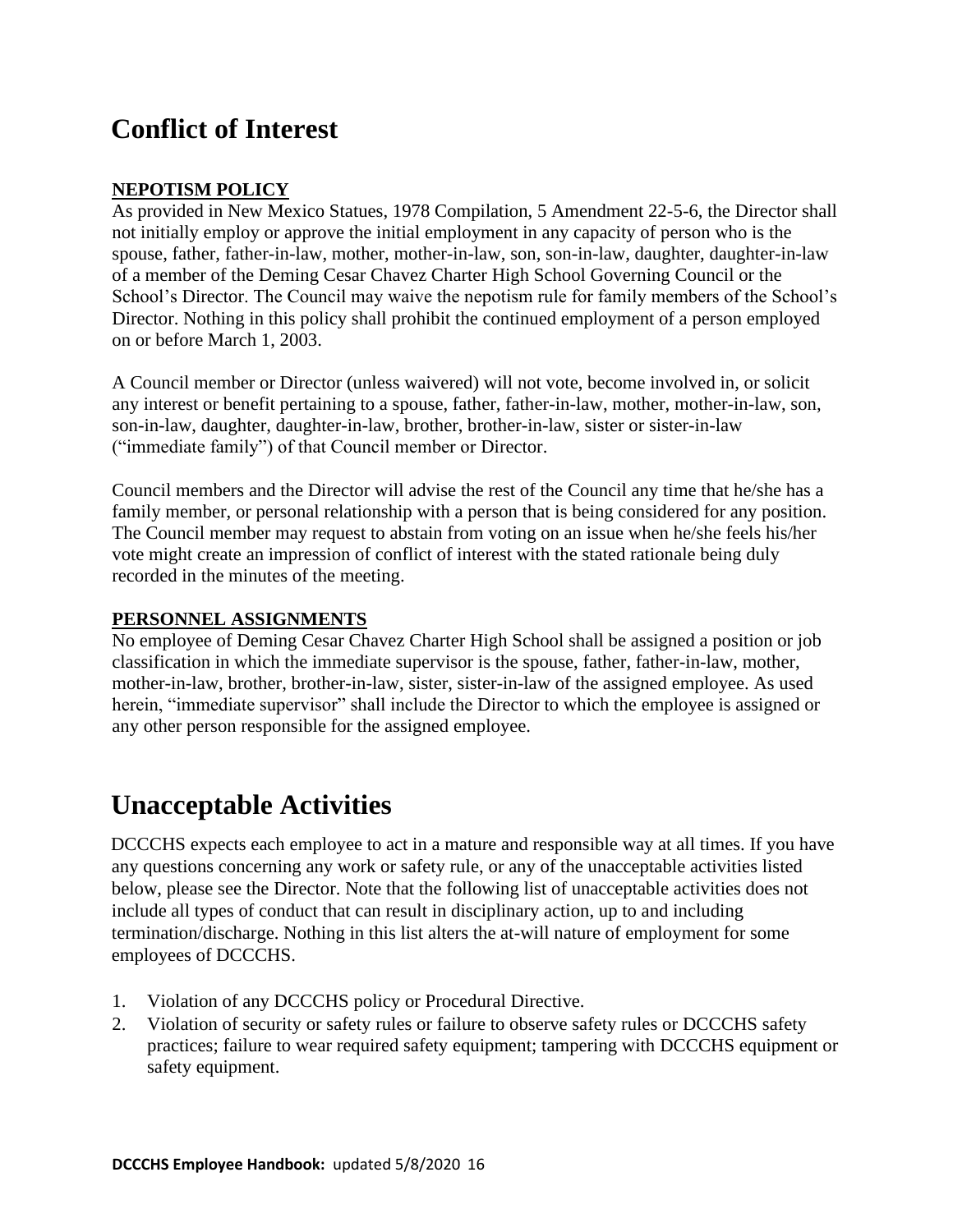- 3. Negligence or any careless action which may endanger the health, safety or well-being of the individual or another person.
- 4. Being intoxicated or under the influence of a controlled substance, including alcohol, while at work; use, possession or sale of a controlled substance in any quantity while on DCCCHS premises, except medications prescribed by a physician which do not impair work performance.
- 5. Possession of dangerous or illegal firearms, weapons or explosives on DCCCHS property or while on duty.
- 6. Engaging in criminal conduct or acts of violence at any time or making threats of violence toward anyone on DCCCHS premises or when representing DCCCHS; fighting, or provoking a fight on DCCCHS property, or negligent damage to property.
- 7. Insubordination or refusing to obey instructions properly issued by the Director pertaining to your work; refusal to help out on a special assignment or refusing to cooperate in investigations.
- 8. Threatening, intimidating or coercing fellow employees on or off the premises at any time, for any purpose.
- 9. Engaging in an act of sabotage; negligently causing the destruction or damage of District property, or the property of fellow employees, customers, suppliers, or visitors..
- 10. Theft or unauthorized possession of District property or the property of fellow employees; unauthorized possession or removal of any District property, including documents, from the premises without prior permission from management; unauthorized use of District equipment or property for personal reasons; using District equipment for profit.
- 11. Dishonesty; falsification or misrepresentation on your application for employment or other work records; untruthfulness about sick or personal leave; falsifying reason for a leave of absence or other data requested by DCCCHS; unauthorized alteration of District records or other documents.
- 12. Spreading malicious gossip and/or rumors; engaging in behavior which creates discord and lack of harmony; interfering with another employee on the job; restricting work output or encouraging others to do the same.
- 13. Immoral conduct or indecency on District property.
- 14. Conducting a lottery or gambling on District premises.
- 15. Unsatisfactory or careless work, failure to meet work productivity or work quality standards.
- 16. Any act of harassment or retaliation based on disability, race, ethnicity, color, sex, sexual orientation, national origin or ancestry, religion, age, veteran status, HIV status and/or any other protected status as defined by law.
- 17. Leaving work before the end of a workday or not being ready to work at the start of a workday without approval of your supervisor; stopping work before time specified for such purposes.
- 18. Sleeping or loitering during working hours.
- 19. Excessive use of telephones or electronic devices for non-business related activities including but not limited to personal calls, text messaging, social networking, etc. .
- 20. Smoking on District property or in District vehicles.
- 21. Creating or contributing to unsanitary conditions.
- 22. Failure to report an absence or late arrival; unauthorized or excessive absences or lateness.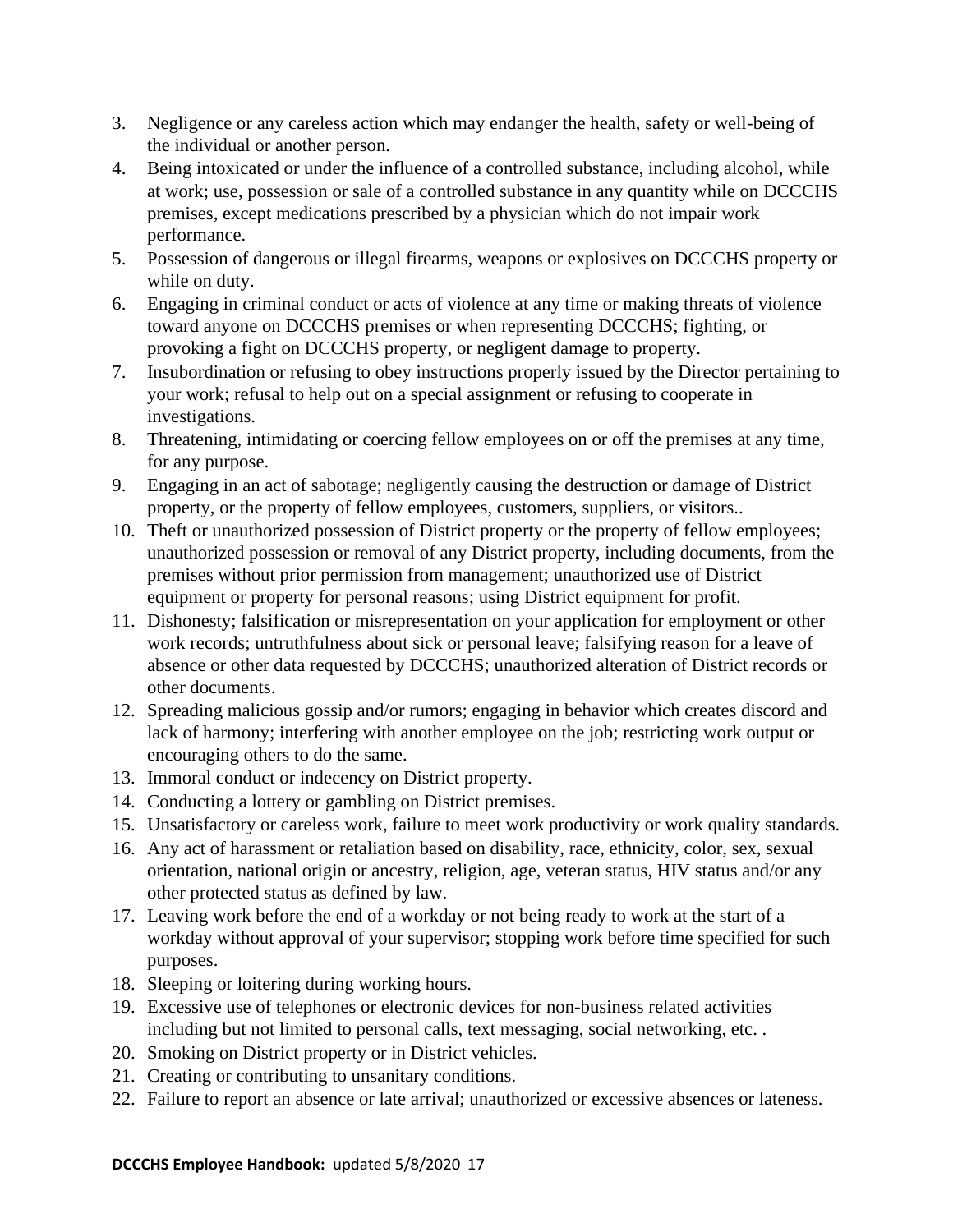- 23. Obscene or abusive language toward any supervisor, employee, parent, or student; indifference or rudeness; any disorderly/antagonistic conduct on District premises.
- 24. Speeding or careless driving of District vehicles.
- 25. Failure to immediately report damage to, or an accident involving, District equipment.
- 26. Unauthorized soliciting during working hours and/or in working areas; selling merchandise or collecting funds of any kind for charities or others without authorization during business hours, or at a time or place that interferes with the work of another employee on District premises.
- 27. Failure to use required timesheets, alteration of your own timesheet or records or attendance documents, punching or altering another employee's timesheet or records, or causing someone to alter your timesheet or records.
- 28. Sharing or disseminating personal, sensitive, or confidential information about an employee, student, or parent. No employee will disclose confidential information unless legal requirements demand such information be revealed or disclosure is necessary to prevent serious and foreseeable harm.
- 29. Negligence or any careless action which allows others access to personal or confidential information about employees or students. Willfully providing someone access to personal or confidential information about employees or students.
- 30. Any other act or omission which impairs or restricts the ability of the District to provide a safe and healthy environment for employees and students.

### <span id="page-17-0"></span>**Progressive Discipline Process**

**6.60.9.10 FAILURE TO COMPLY WITH THIS CODE:** The PED finds that adherence to this code of ethical responsibility has a significant bearing on licensed personnel's competence, turpitude or the proper performance of their duties. It makes the same finding for any other person providing instructional or education-related services in a school who holds any license, certificate or written authority issued by the instructional or education-related services in a school who hold any license, certificate or written authority issued by the PED. Both the code of ethics and standards of professional conduct are intended to provide a valuable framework of personal ethics to assist educators and administrators in their interaction with colleagues, students and parents. However, the standards of professional conduct establish minimal standards of acceptable professional conduct with which all educators and administrators are required to comply. Therefore, the PED through the educator ethics bureau may revoke, suspend or take other appropriate action against any educator license of any person, or may deny applications for initial licensure or continuing licensure to any person, who is within the scope of this rule, and who after hearing, is found to have engaged in ethical misconduct, by failing to comply with one or more of the enumerated provisions of the standards of professional conduct set forth in 6.60.9.9 NMAC, above, exclusive of the preamble. All hearings and attendant notices shall be conducted and served pursuant to the Uniform Licensing Act 61-1-1 through 61- 1-31, NMSA 1978 and either 6.68.2 NMAC or 6.68.3 NMAC. [6.60.9.10 NMAC - N, 04-30-01; A, 10-17-05; A, 10-31-06]

**6.60.9.11 DISSEMINATION OF THIS CODE:** The PED shall adopt measures to ensure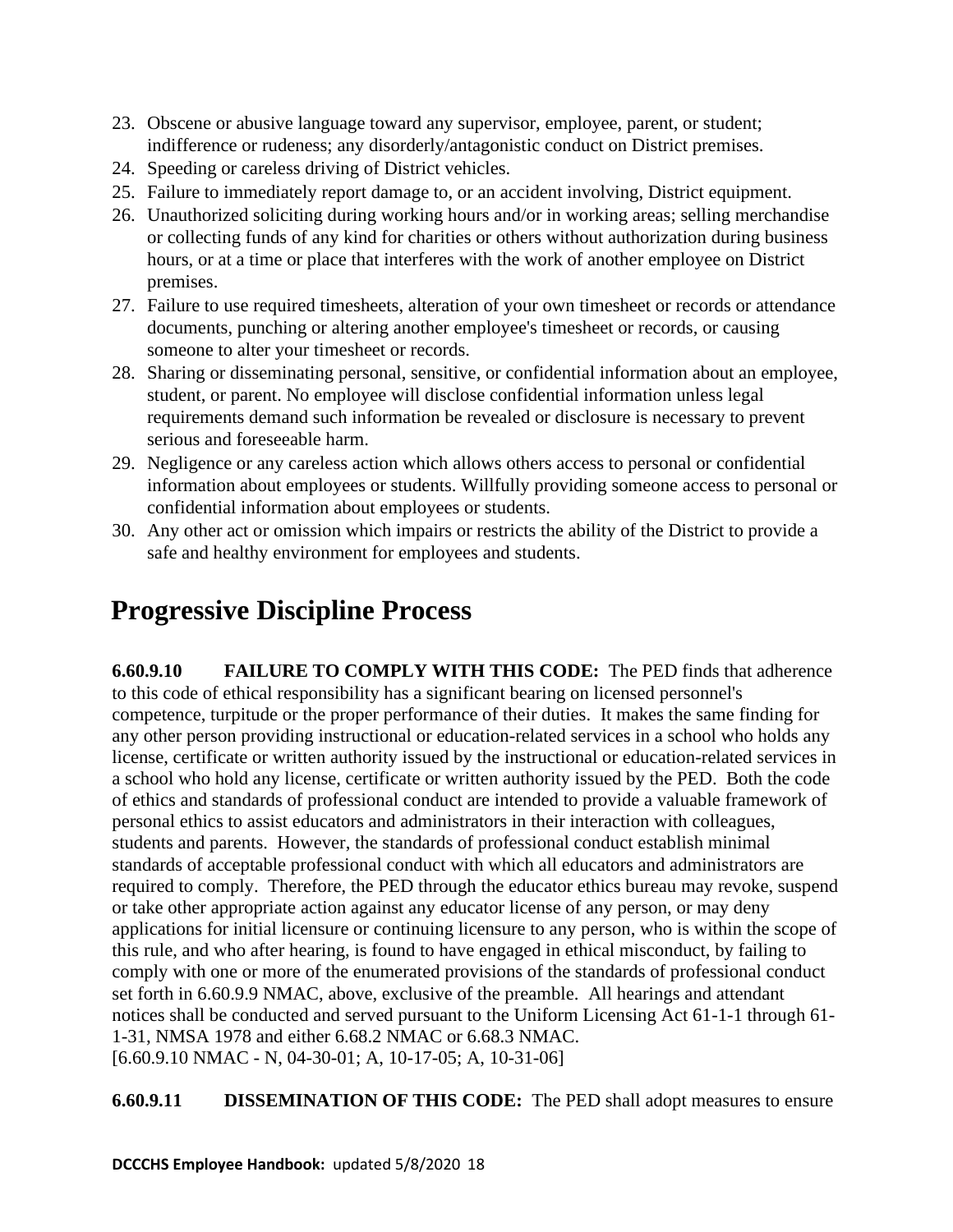that this code of ethical responsibility receives the widest possible dissemination to all persons falling within its scope. Such measures include but are not limited to:

A. providing information about the code of ethical responsibility directly through the PED and the PED's

application process;

B. providing information about the code of ethical responsibility to all school districts, charter schools,

and non-public schools accredited by the PED;

C. notifying any school district, charter school or private school accredited by the PED of the decision

and order of the PED after the PED has taken final licensure action against one of that school's PED

licensed employees based in whole or in part on a failure to comply with the standards of professional

conduct;

D. any other reasonable measure that is calculated to result in the widest dissemination of the PED's code

of ethical responsibility and notification of the consequences of failure to comply with the standards of

professional conduct.

[6.60.9.11 NMAC - N, 04-30-01; A, 10-17-05; A, 10-31-06]

**6.60.9.12 REPORTING REQUIREMENT:** It is the duty of each school superintendent or charter school administrator to provide prompt written notification to the director of the educator ethics bureau after taking final action to discharge or terminate the employment, based in whole or in part on a violation of the standards of professional conduct in this rule, of any certified or licensed school employee, or any other person providing instructional or educationrelated services in a school under written authority of the PED. [6.60.9.12 NMAC - N, 04-30-01; A, 10-17-05; A, 10-31-06]

**HISTORY OF 6.60.9 NMAC:**

**PRE-NMAC REGULATORY FILING HISTORY:** The material in this part was derived from that previously filed with the State Records Center and Archives under:

SBE Regulation No. 90-4, Professional Licensure Unit Operational Bylaws of the Professional Standards Commission including Code of Ethics of the Education profession, filed November 21, 1990.

SBE Regulation No. 93-16, Professional Licensure Unit Operational By laws of the Professional Standards Commission including Code of Ethics of the Education Profession, filed July 20, 1993.

#### **NMAC HISTORY:**

6 NMAC 4.2.1.1, Operational Bylaws of the Professional Standards Commission Including Code of Ethics of the Education Profession, filed December 11, 1998.

#### **HISTORY OF REPEALED MATERIAL:** [RESERVED]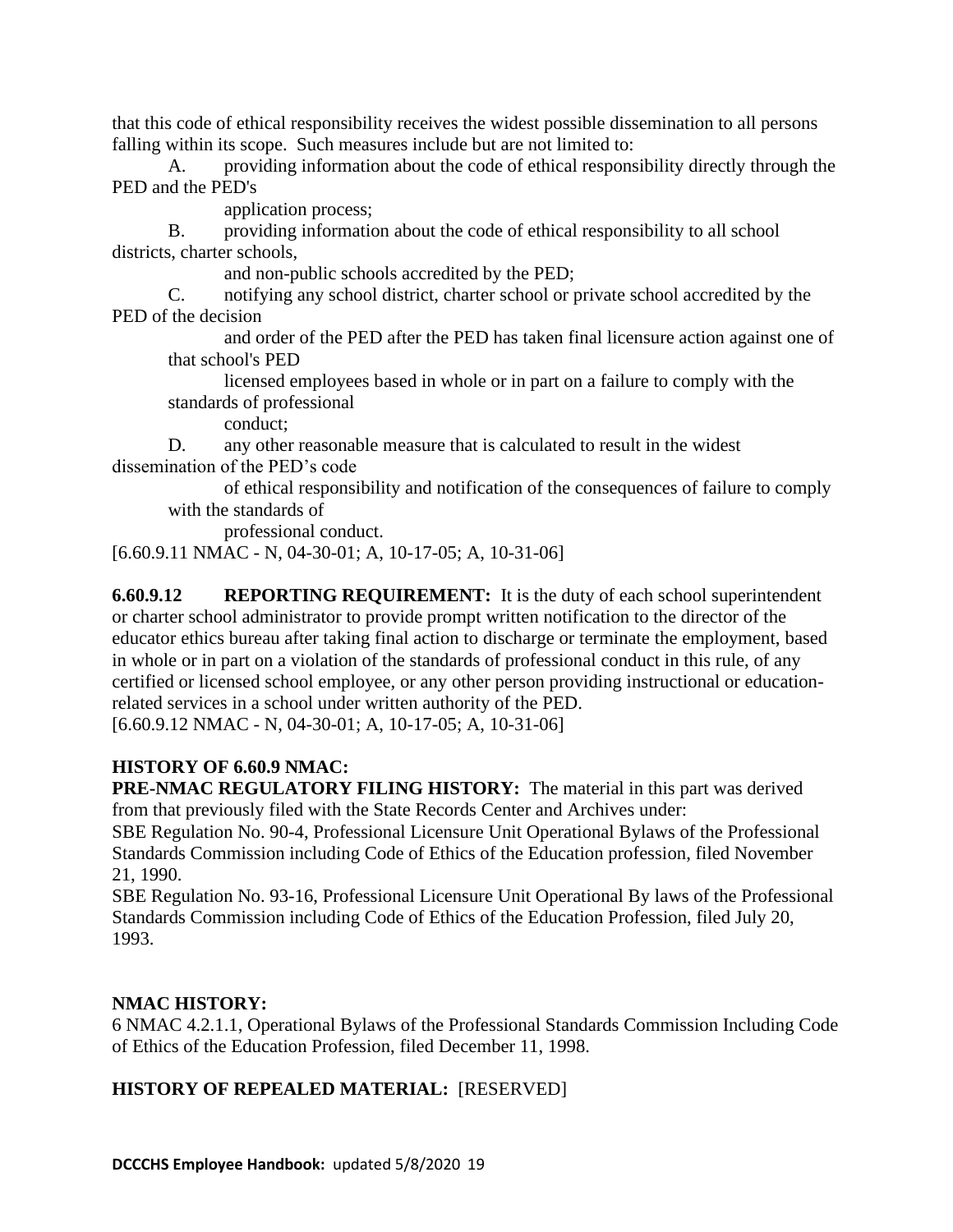The Director may use a number of methods to motivate, correct, and/or discipline employees, including but not limited to warnings, reprimands, suspension with or without pay, and termination/discharge, as determined to be appropriate in each individual circumstance.

Progressive discipline may be used to correct employee behavioral or performance problems. However, there may be situations where the severity or seriousness of the offense justifies the omission of one or more of the steps in this process. Likewise, there may be situations where a disciplinary step is repeated.

Employees always have the opportunity to respond to disciplinary action in writing to the Director which notifies the employee of the action.

#### <span id="page-19-0"></span>**Administrative Leave Pending Possible Disciplinary Action**

If you are suspected of violating DCCCHS policies, procedures, or work rules you may be placed on administrative leave with or without pay, pending an investigation of the situation.

The New Mexico School Personnel Act, particularly NMSA 22-10A-24 and NMSA 22-10A-25, also provides an opportunity for an employee to state his or her response to being terminated, in the event disciplinary action results in termination.

# <span id="page-19-1"></span>**Employment Matters**

### <span id="page-19-2"></span>**Employee Background Check**

#### **Background Check Policy**

- 1. PURPOSE
	- 1.1 It is the policy of the Governing Council of DCCCHS to maintain a safe environment for the children of the school. Individuals seeking employment at DCCCHS must demonstrate a background free of criminal activity. The DCCCHS office will keep up-to-date records of all employees by maintaining personnel flies on all employees.
- 2. SCOPE
	- 2.1. This policy applies to all employees and applicants for positions of employment at DCCCHS.
- 3. REFERENCES/RELATED policies
	- 3.1.1 NMSA 1978, 22-10A School Personnel Act
	- 3.1.2 NMSA 1978, 61-5A-27 Criminal Offender Act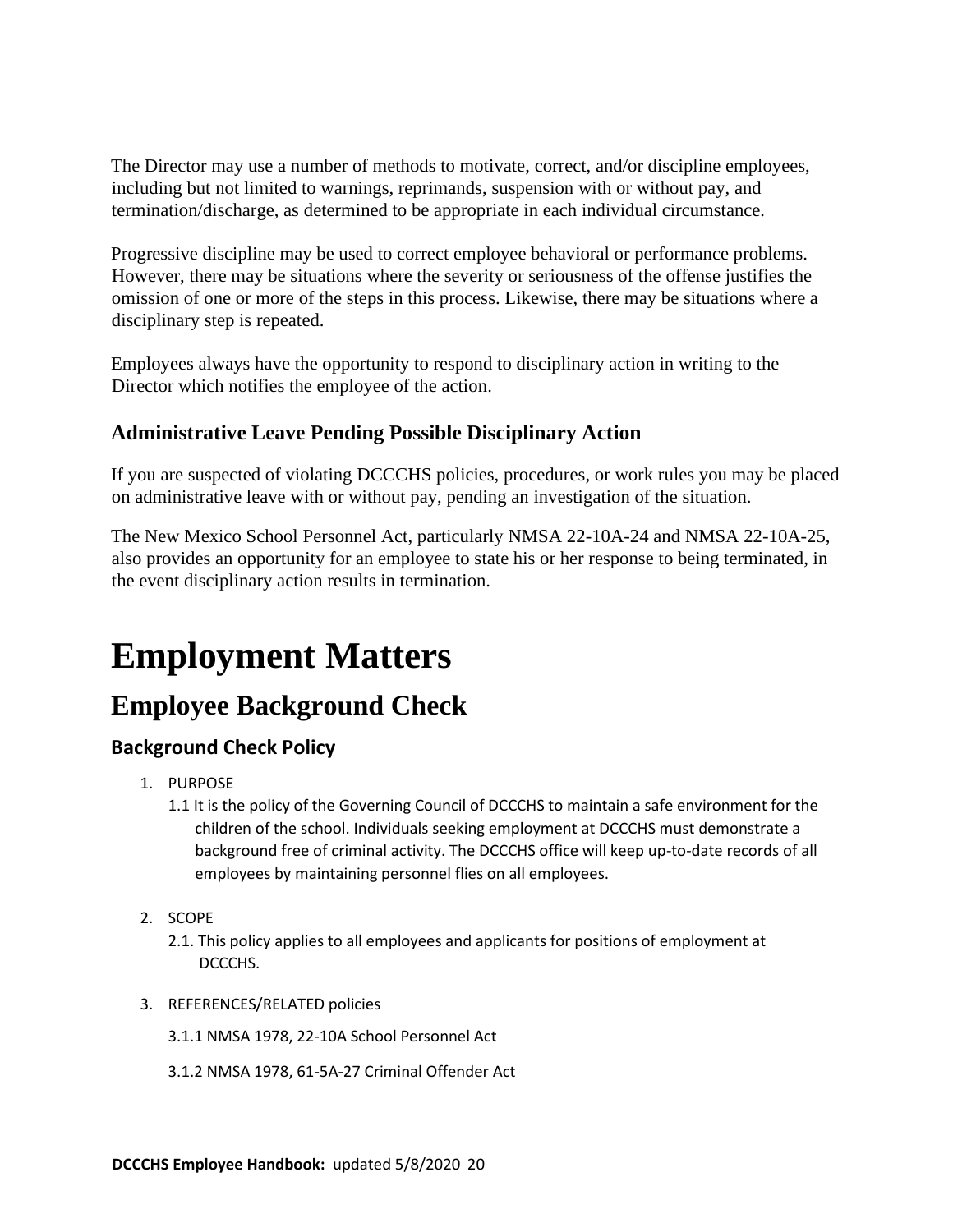#### 4. RESPONSIBILITES

4.1 It is the Responsibility of the DCCCHS office e to maintain personnel records.

4.2 It is the responsibility of the DCCCHS employees to provide a clear background check.

#### 5. DEFINITIONS

5.1.1 None

6. POLICY

6.1 Personnel Background Checks

6.1.1 Pursuant to the New Mexico School Personnel Act NMSA 1978, 22-10A-5 DCCCHS may conduct work history, education-history, and or reference investigations on each candidate recommended for the hire including, but not limited to, permanent full-time and part-time employees, substitutes, and temporaries. Each candidate will be subject to a criminal background investigation, including mandatory fingerprinting, at the candidate's expense, as a condition of further consideration for employment.

6.1.2 Any offer of employment is contingent upon the satisfactory completion of all background investigations. Conviction of a crime shall not automatically bar an applicant from obtaining employment with DCCCHS, but pursuant to NMSA 1978, 61-5A-27 "Criminal Offender Employment ACT," may be the basis for refusing employment.

6.1.3 Criminal background checks, described in 6.1.1 shall also be conducted upon each contractor or contractor's employee, at the expense of the contractor or the contractor's employee has unsupervised access to students. In such cases, contracts shall be subject to the satisfactory completion of background checks.

6.1.4 With regard to existing employees, DCCCHS may conduct equivalent background investigations if DCCCHS becomes aware of facts, circumstances or conduct giving rise to a reasonable suspicion that the employee has a history which, if substantiated, may adversely affect his/her fitness to continue in employment with DCCCHS.

6.1.5 If the applicant for employment meets all the other criteria for employment in the school, but doesn't have the results of a background check to be conducted based on the applicant's social-security number. If this background check is clear, the applicant may be employed on the temporary basis for up to ninety (90) days pending his receipt of the felony records search search results as described in 6.1.1. if, after ninety (90) days, the results of the background check are not received by the school, the applicant will not receive an offer of permanent employment. If the applicant is offered permanent employment following the review of the records search, the search fee, if any, will be reimbursed to the school by the employee up to a maximum of \$40.00.

6.1.6 Every employee will have a new criminal background investigation conducted, based on finger prints, every five years.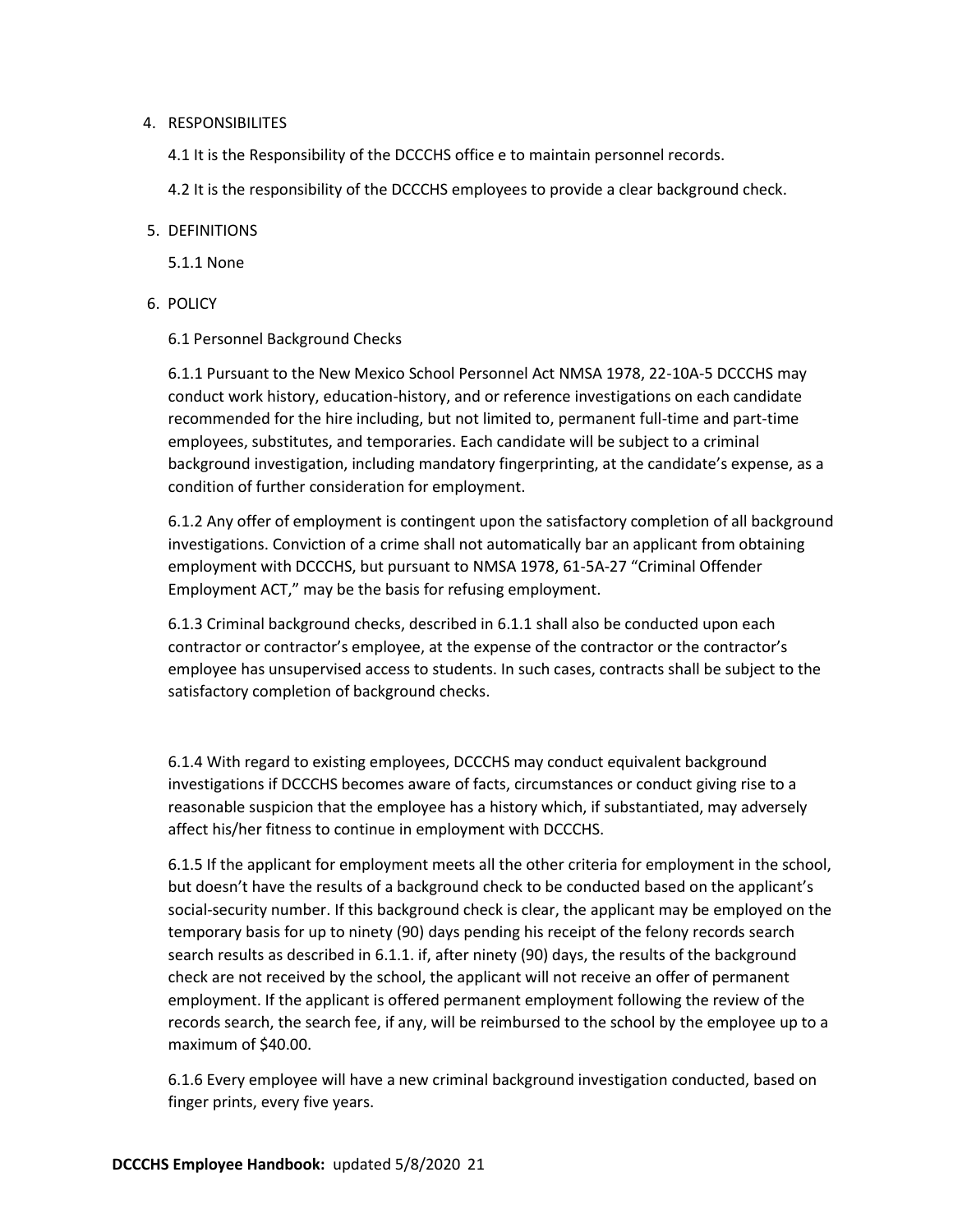### <span id="page-21-0"></span>**Use of School-Owned Vehicles and Use of Personal Vehicles on School Business**

An employee whose work requires operation of a district-owned vehicle must present and maintain a valid New Mexico driver's license and driving record acceptable to our insurer. Periodically, DCCCHS will check your driver's license and driving record or you may be asked to submit a copy of your driving record to DCCCHS. Any change in the status of your driver's license must be reported to your supervisor immediately. Failure to do so may result in disciplinary action, up to and including termination/discharge.

### <span id="page-21-1"></span>**Per Diem**

If you are authorized to travel on DCCCHS business, you will be reimbursed for food and lodging expenses at the applicable per diem rate. If you are authorized to use your personal vehicle to conduct DCCCHS business, you will be reimbursed based on the applicable mileage rate.

### <span id="page-21-2"></span>**Health Examinations**

DCCCHS may require an employee's participation in an examination to determine the employee's ability to perform his/her essential job functions.

### <span id="page-21-3"></span>**Personnel Files**

Keeping your personnel file up-to-date is important to you with regard to pay, deductions, benefits and other matters. If you have a change in any of the items listed below, notify the Human Resources Department as soon as possible. You may review information in your personnel file except for confidential materials relating to pre-employment. Contact the Human Resources Department.

- a. Legal name
- b. Home address; home telephone number
- c. Marital status
- d. Driving record or status of driver's license, if you operate an DCCCHS vehicle
- e. Military or draft status
- f. Exemptions on your W-4 tax form
- g. Required training certificates
- h. Required professional license(s)

### <span id="page-21-4"></span>**Medical Records Files**

Medical records are kept in a separate confidential file. DCCCHS maintains this information in the strictest confidence in accordance with HIPAA.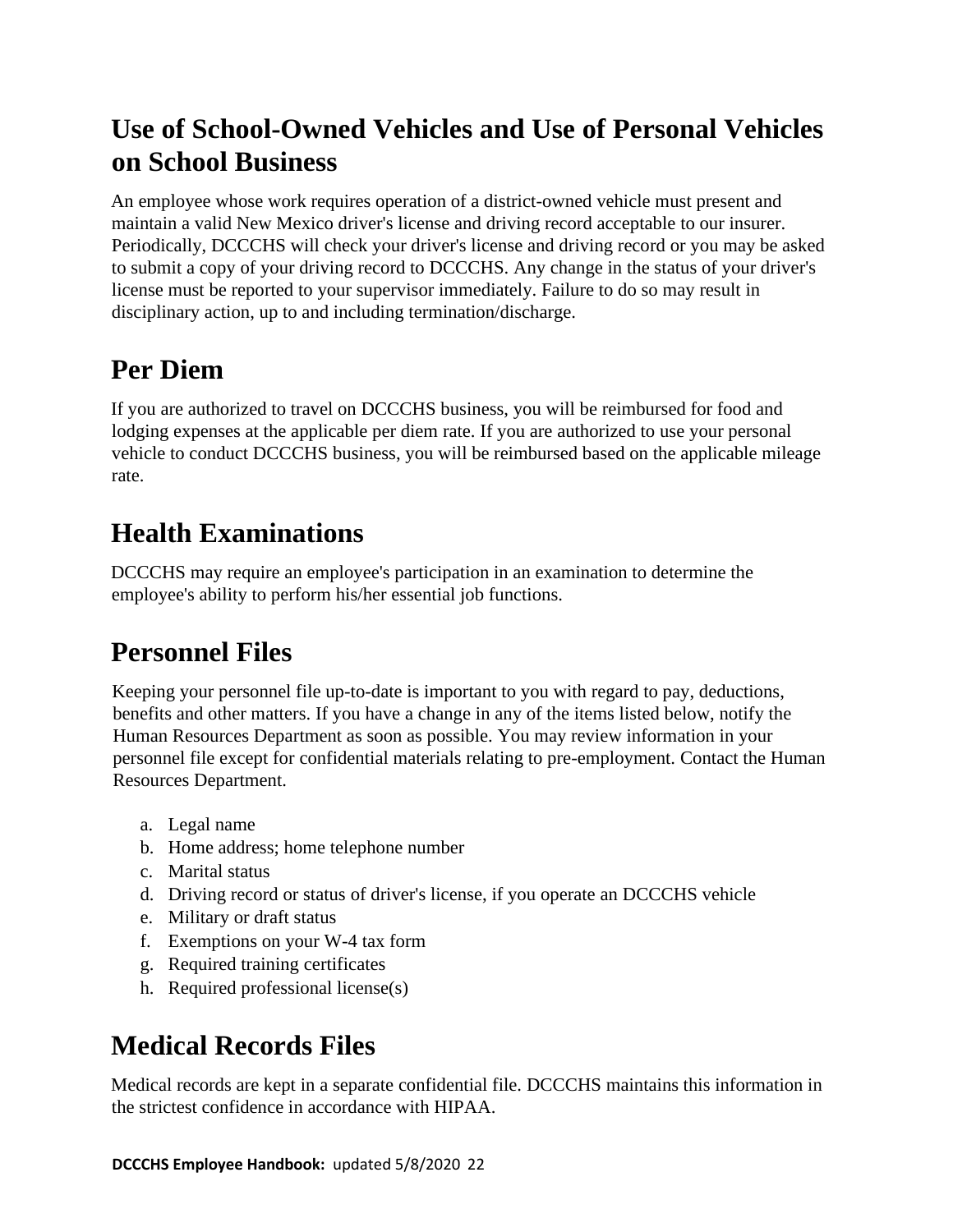# <span id="page-22-0"></span>**Employment Classification**

At the time you are hired or transferred to a new position, you are classified as a regular fulltime, regular part-time, short-term, or temporary employee. In addition, you are classified as nonexempt or exempt in accordance with the Fair Labor Standards Act (FLSA) and applicable state law. If you are unsure into which classification your position fits, please ask the Director.

### <span id="page-22-1"></span>**Non-Exempt and Exempt Employees**

Employees in certain types of jobs are entitled to overtime pay for hours worked in excess of forty (40) hours per work week. These employees are referred to as "non-exempt". This means that they are not exempt from (and therefore should receive) overtime pay. Exempt employees are those whose duties and responsibilities exempt them from statutory overtime pay provisions.

### <span id="page-22-2"></span>**Regular Full-time Employees**

An employee, other than a substitute teacher/substitute educational assistant, who is regularly scheduled to work at least 30 hours per week, is considered a regular full-time employee.

### <span id="page-22-3"></span>**Regular Part-Time Employees**

An employee who is regularly scheduled to work less than 30 hours per week is considered a regular part-time employee.

### <span id="page-22-4"></span>**Substitute Teachers/Substitute Educational Assistants**

Substitute Teachers/Substitute Educational Assistants hired to substitute for licensed teachers or educational assistants on an as-needed basis are not entitled to receive benefits or leave unless specifically stated.

### <span id="page-22-5"></span>**Short-Term Employees**

DCCCHS hires employees for specific periods of time or for the completion of a specific project. An employee hired under these conditions will be considered a short-term employee. The job assignment, work schedule and duration of the position will be determined on an individual basis. Normally, a short-term position will not exceed nine (9) months in duration, unless specifically extended by a written agreement.

If the position will exist for a pre-designated period of time, such as a federal grant period, the employee will receive a short-term assignment. The employee will be informed of the nature and duration of the assignment a short-term employee does not become a regular full-time employee by virtue of being employed longer than the agreed upon specified period.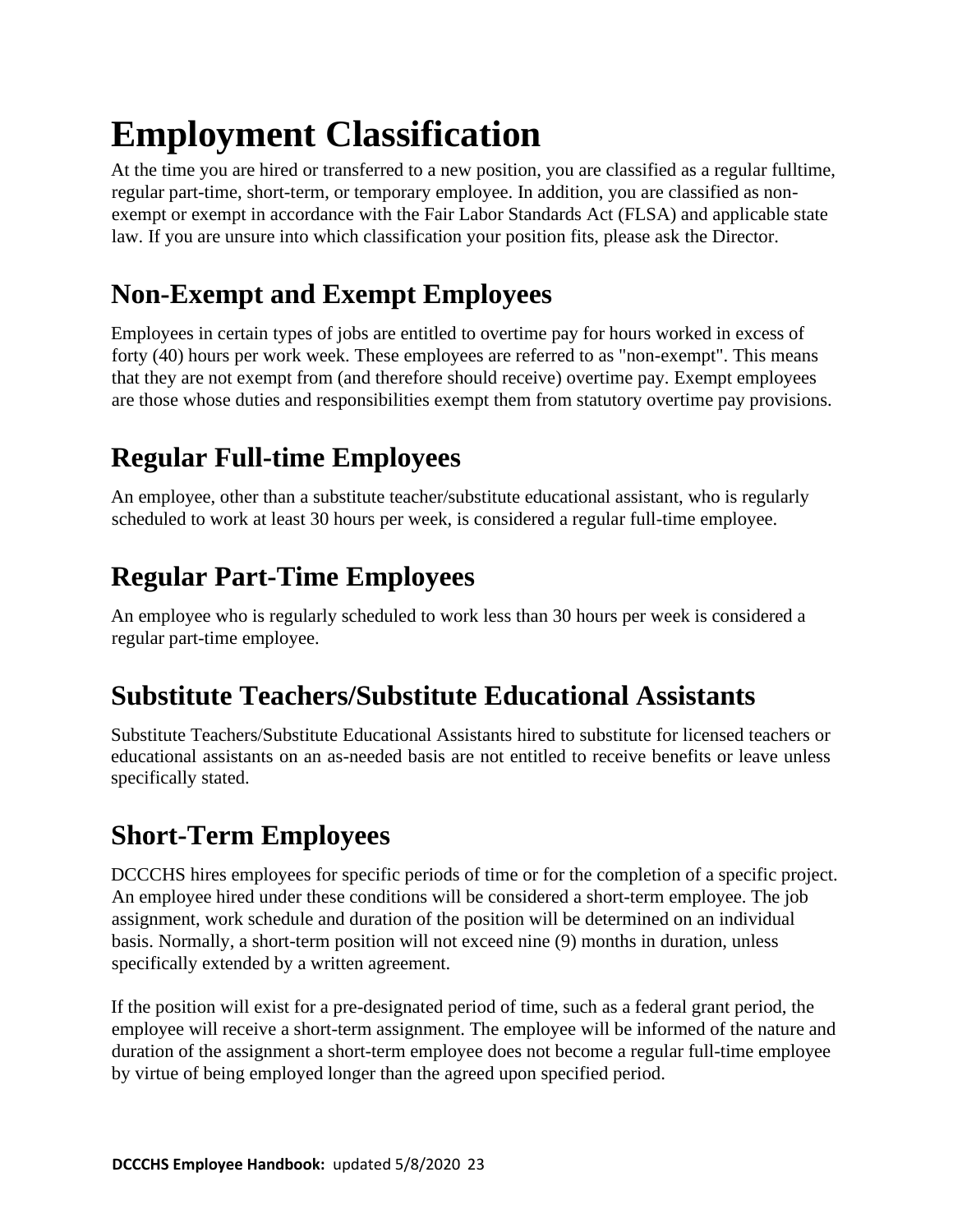### <span id="page-23-0"></span>**Temporary Employees**

Temporary employees include, but are not limited to, hourly, summer employees and interns.

# <span id="page-23-1"></span>**Work Schedule**

### <span id="page-23-2"></span>**Business Hours**

The DCCCHS Governing Council and Administrators use a basic guideline of 8:00 a.m. – 4:00 p.m. or 7.5 hours as duty hours for all staff. Please check with the Director for exact time. Professionals do not punch a time clock but are able to manage their time to effectively get the job done well. Emphasis is placed on doing the job well rather than putting in time. Professionals need to work hours other than those mentioned above and should be allowed some flexibility. Before leaving the building, teachers need to notify the Director. Staff may be assigned to hall duty, playground, plays, athletic events, or duties in any other scheduled school activities. Staff are guided by the regulations of the Director in matters not covered by provisions or in specific extensions of general statements herein.

### <span id="page-23-3"></span>**Absence or Lateness**

#### **ABSENCE OF STAFF**

If you are unable to report to work, or if you will arrive late, contact your supervisor immediately. If you know in advance that you will be absent, you must request this time off directly from your supervisor. A consistent pattern of absences can be considered excessive. In addition, excessive lateness or leaving early may carry the same weight as an absence. Other factors, like the degree and reason for the absences or lateness, will be taken into consideration. Unauthorized or excessive absences, lateness, or leaving early may lead to disciplinary action, up to and including termination/discharge. Upon return to work the employee must check in with the Administrative Assistant to sign the leave form and to pick up messages. Leave forms must be signed in order for substitutes to be paid.

### <span id="page-23-4"></span>**Severe Weather and Emergency Conditions**

The best resource for information on school delays and closings is the DCCCHS website at ww2.DCCCHS.edu. Information will also be available through Facebook  $\bullet$ , Instagram  $\bullet$ , local media, and administration notifications.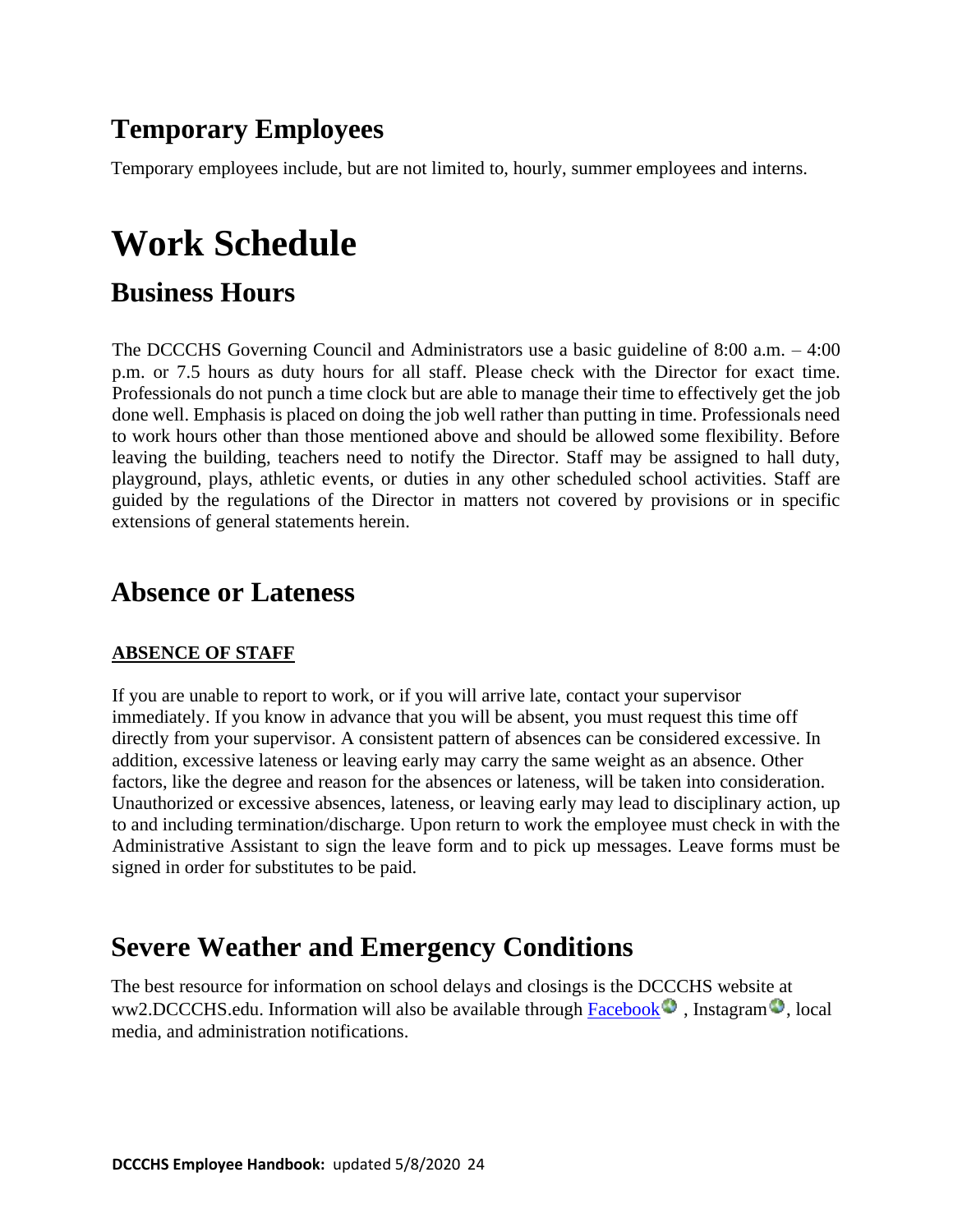Reporting times for DCCCHS employees during severe weather conditions varies depending on contract and work site. The following information outlines reporting times for employees on days when schools are delayed, released early or closed.

### <span id="page-24-0"></span>**Abbreviated Days (2-Hour Delay)**

If schools are on a two-hour delay:

- All employees (school based and non-school based) are expected to report for duty as close to their regular report time as is safely possible. This allows a **maximum** delay of two hours. Arriving late to work is only acceptable when severe weather causes hazardous driving conditions, not due to mechanical issues caused by cold weather.
- If an employee does not report to work, she/he shall -take eight hours of annual leave or one personal leave day.

### <span id="page-24-1"></span>**Early Dismissals**

#### **EARLY DISMISSAL OF INDIVIDUAL CLASSES**

If administrative offices are dismissed early:

- There will be no loss of pay or leave for those employees who reported to work.
- If an employee does not report to work, she/he shall take eight hours of annual leave or one personal leave day.

If schools are dismissed early:

- School-based staffs are also dismissed after the last student is picked up, since the school will be locked up. This includes the Director, custodial staff , and clerical staff. There will be no loss of pay or leave for those employees who reported to work.
- All district administrative and support personnel are expected to remain on duty at their work locations until their regular release time.

### <span id="page-24-2"></span>**Building Access by Employees**

DCCCHS will customarily be opened, closed, and secured only by the Director, assigned custodian or another school employee specifically designated to perform those functions. The Director may allow other employees to apply for access privileges and building keys under certain circumstances that are beneficial to the school and or the operation of the building in question. DCCCHS employees shall not give building keys to an outside organization or person not employed by the school. Any employee granted access privileges is required to enforce and abide by all school policies and procedural directives regarding the use of the building and any equipment therein.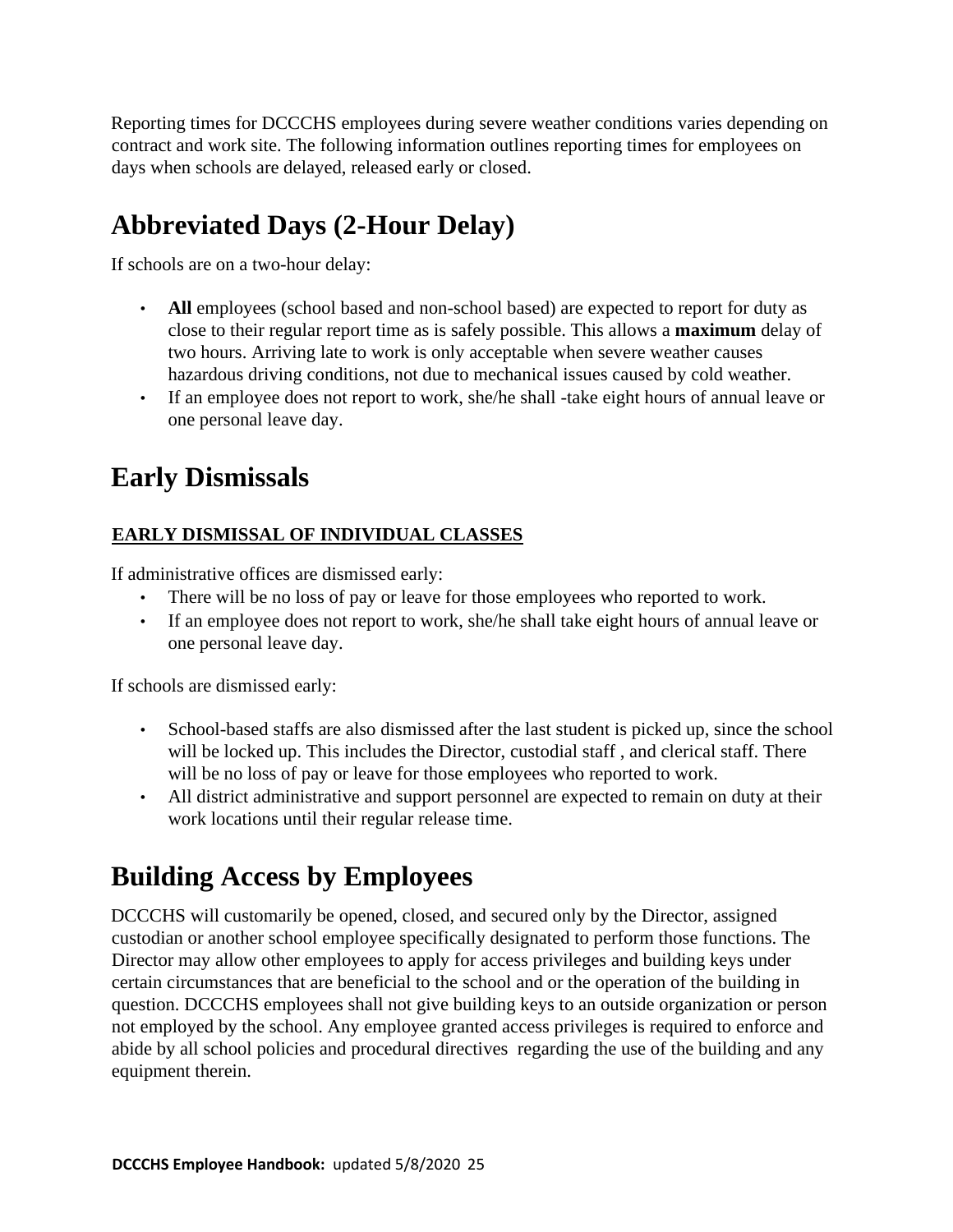# <span id="page-25-0"></span>**General Employee Safety**

#### **WORKERS COMPENSATION**

#### *Procedures***:**

- 1. Employees **must** report any on-the-job accident/injury, no matter how trivial, to his/her supervisor within 7 calendar days from the date of the accident or injury.
- 2. When reporting an accident/injury, a Notice of Accident Form must be completed by the employee and the supervisor. Both the employee and supervisor must sign and date this form. The yellow copy of the Notice of Accident Form should be given to the employee. The white original is forwarded to the Front Office and the Director keeps a Xerox copy.
- 3. The supervisor must also conduct an investigation of the accident and complete an Accident Report Form to be submitted to the Director. Worker's Compensation Act Posters are to be posted at each in the Staff Lounge and in the office of the Administrative Assistant (Accident forms are available with the posters).
- 4. It is very important that we all understand the procedure for reporting accidents and injuries. You must report **ALL** accidents and injuries even if you don't think you are seriously hurt. If an accident is not reported when it happens and medical attention is necessary at a later date, the workman's compensation insurance carrier may disallow the claim.
- 5. All bills pertaining to an accident or injury should be submitted to CCMSI. All bills pertaining to an accident or injury should be submitted to the Workman's Compensation Carrier. The name of the workman's compensation carrier is available from the school secretaries or payroll department.
- 6. Employees are free to choose the initial health care provider for Workman's Compensation Accidents/Injuries. An employee must have written permission from Workmen's Compensation before changing from his/her initial health care provider. After 60 days the Workman's compensation Carrier can change you to one of their physicians for your medical care.
- 7. For complete details please see the Administrative Assistant

#### **BENEFITS**

1. There is a seven (7) day waiting period during which no worker's compensation benefits will be paid. An employee having accumulated sick leave will automatically be paid sick leave benefits to the extended accumulated during this waiting period. An employee may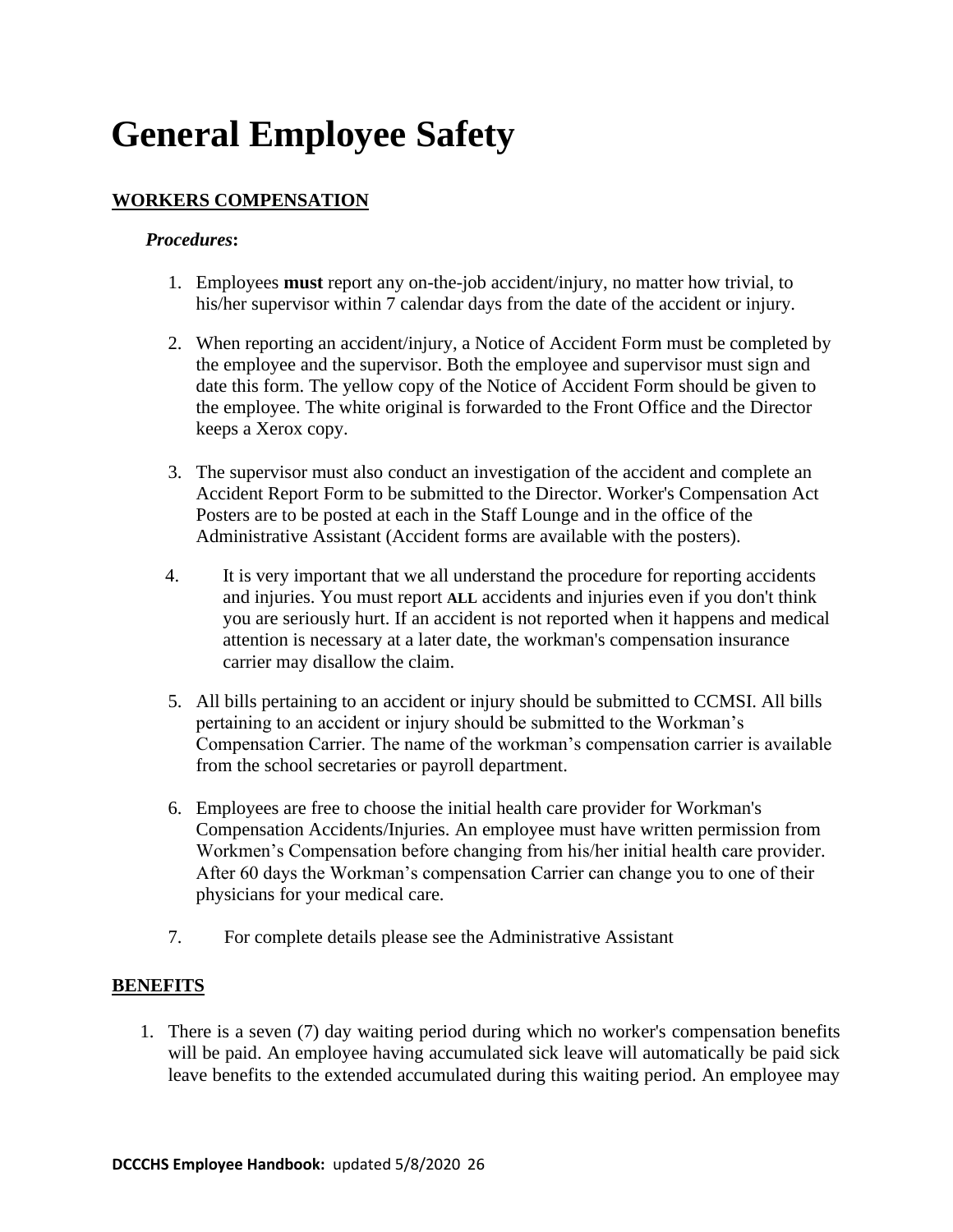refuse to use his/her accumulated sick leave days by serving written notice to the business office.

- 2. Under the new law, Workman's Compensation will now coordinate benefits. The employee will not receive more than 100% of Workman's Compensation benefits as provided by statute.
- 3. Workman's Compensation benefits shall be paid to the employee as required by law, but shall be paid in care of the school by the Authority. This will give the school and employee opportunity to communicate and resolve problems. In case of longterm compensation, the school may request checks to be sent directly to the employee.
- 4. Please be aware that once an employee begins drawing Workman's Compensation benefits at 66-2/3% of his/her School Salary, he/she becomes immediately responsible for their share of the insurance premiums. The school will continue to pay their share of the employee's insurance premiums.
- 5. To make an employee's total pay, the employee may use a combination of 66-2/3% of Workman's Compensation and 33-1/3% of his/her sick/personal/reduced personal/annual/comp leave pay from the School if he/she has accumulated enough leave to do so.

### <span id="page-26-0"></span>**Reporting Safety Issues**

DCCCHS complies with regulations governing injury and accident prevention and employee safety consistent with the needs of our industry. If you are ever in doubt about how to safely perform a job, it is your responsibility to ask the Director for assistance. Any suspected unsafe conditions and all injuries that occur on the job must be reported immediately. Compliance with these safety rules is considered a condition of employment. The Director shall make the safety of employees an integral part of her/his regular management functions. Each employee shall accept and follow established safety regulations and procedures.

### <span id="page-26-1"></span>**Non-Life-Threatening Injuries**

- Notify the Director.
- Submit completed New Mexico Workers' Compensation Administration Notice of Accident Form to the Director within fifteen (15) days of the accident or injury. If an injury does not require medical attention, a Supervisor and Employee Report of Accident Form (add link to forms page) must still be completed in case medical treatment is later needed and to ensure that any safety hazards are corrected.

### <span id="page-26-2"></span>**Life-Threatening Emergencies**

• **Call 911 or seek immediate attention at the nearest hospital emergency facility.**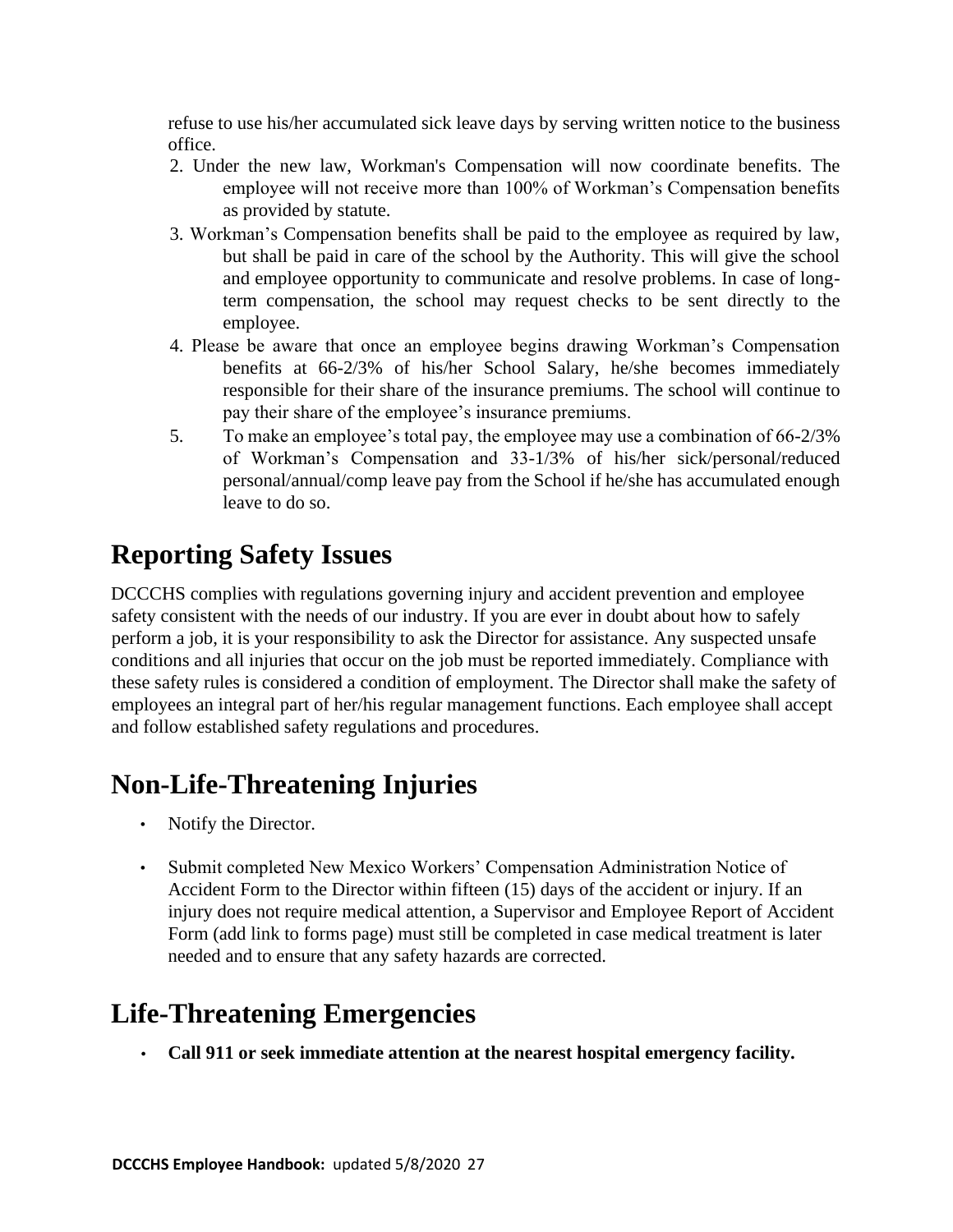Federal law requires that we keep records of all illnesses and accidents that occur during the workday. The New Mexico State Workers' Compensation Act also requires that you report any workplace illness or injury, no matter how slight. If you fail to report an injury, you may jeopardize your right to collect workers' compensation payments as well as health benefits.

### <span id="page-27-0"></span>**Workers' Compensation Insurance**

Workers' compensation fraud costs everyone. It is against state law. If you are aware of a potential fraud or abuse of the workers' compensation system, report it using the Fraud Report Form.

### <span id="page-27-1"></span>**Time Off for Medical Appointments**

If the worker returned to work, the law does not require the employer to let the worker use paid work time for medical appointments. If the worker must take unpaid time off from work to go to medical appointments and if the total time exceeds seven (7) work days, the claim will become indemnity claim and the worker will be entitled to indemnity benefits.

### <span id="page-27-2"></span>**Parking Areas**

You are encouraged to use the parking areas designated for employees. Remember to lock your car and park within the specified areas. DCCCHS is not responsible for any loss, theft, or damage to your private vehicle or any personal property. If you should damage another car while parking or leaving, immediately report the incident, along with the license numbers of both vehicles and any other pertinent information you may have to Police.

### <span id="page-27-3"></span>**Compensation Pay Information**

#### <span id="page-27-4"></span>**INSTRUCTIONAL STAFF PAYROLL**

Deming Cesar Chavez Charter High School paydays are the 5<sup>th</sup> and the 20th day of the month. If these days are holidays or on a weekend, the staff will be paid on the working day before the 5th or the  $20<sup>th</sup>$  of the month.

Each paycheck will be 1/24 of the employee's contract. Any adjustments needed because of rounding will be made on the last check on or near June 20 of each calendar year. These rounding adjustments will always be less than 25 cents.

Instructional Staff will receive their first checks of the new school year on or near August. All checks will have a ½ month insurance deducted for those who participate in the insurance plan. Instructional staff's final check will pay ½ of the September insurance premium. Employees who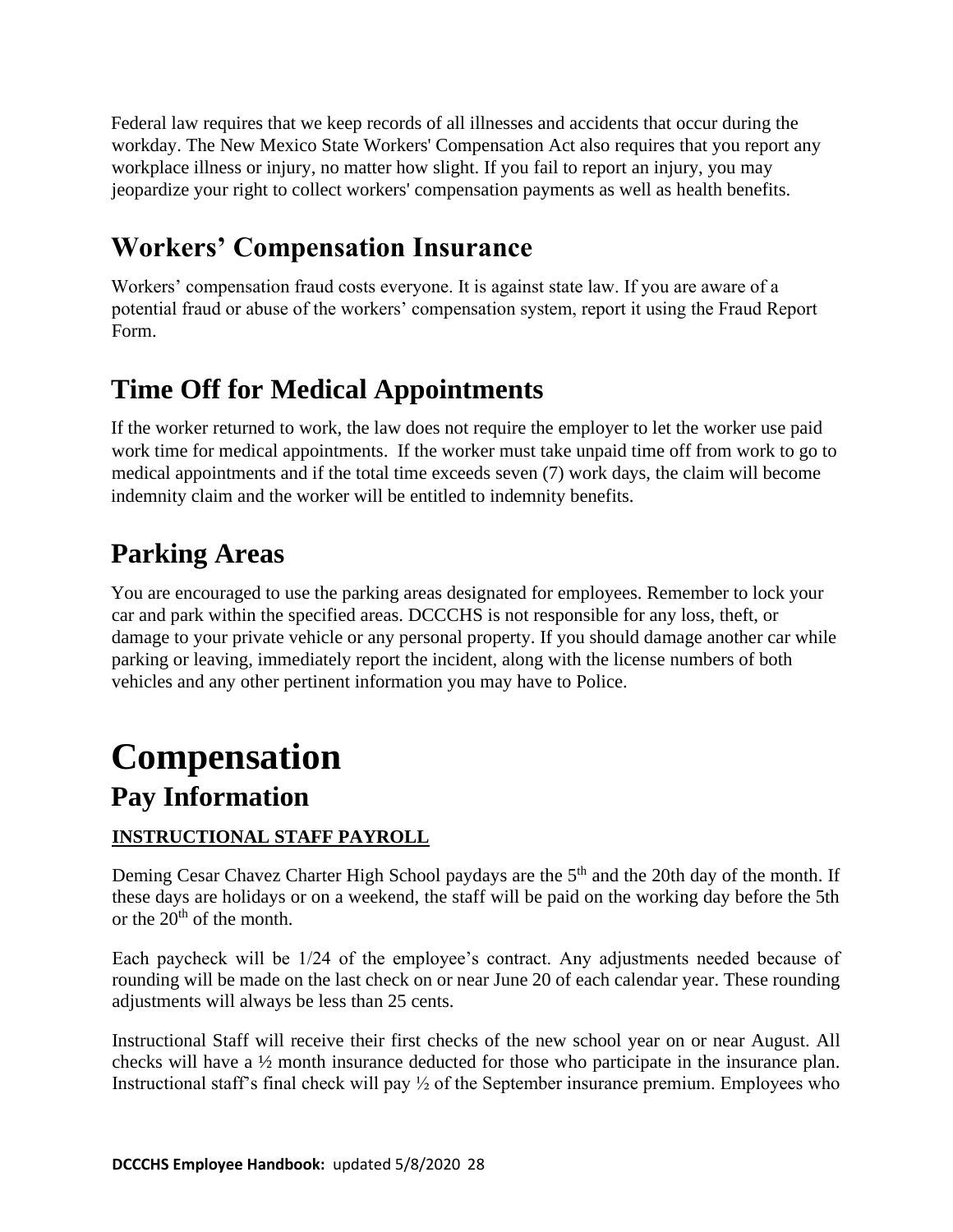leave the employment of the School must go to the Business Manager to complete exit paperwork and to pay the remainder of the insurance premium, if desired.

The Business Manager can be available to answer questions or to provide additional information.

You will receive your pay via direct deposit or by paper check.

If you were hired after a payroll deadline your first paycheck may be delayed. You will, however, be paid from the day you started. If you do not receive your check or you believe that any amount on the check is in error, notify the Business Manager immediately.

### <span id="page-28-0"></span>**Direct Payroll Deposit**

Direct payroll deposit is the automatic deposit of your paycheck directly into a financial institution account. Contact the Business Manager for details and the necessary authorization forms. DCCCHS encourages you to use this benefit.

### <span id="page-28-1"></span>**Mandatory Deductions from Paycheck**

#### **PAYROLL DEDUCTIONS**

DCCCHS is required by law to make certain deductions from your paycheck. Among these are your federal, state and local income taxes, your contribution to Social Security and Medicare, and New Mexico Retirement and Retiree Healthcare. These deductions are itemized on your check stub. The amount of the deduction depends upon your earnings and the information you furnished on your W-4 form. Other mandatory deductions that may be made from your paycheck, such as court ordered garnishments, will be explained whenever DCCCHS is ordered to make such deductions.

<span id="page-28-2"></span>Payroll deductions required for **unpaid leave or the third and fourth personal days** will be deducted from the employee's check, reconciled by final pay period.

### **Overpayment of Earnings**

If you have been overpaid in your paycheck, you must contact the Business Manager immediately. Any overpayment must be returned to DCCCHS in full upon request by the Business Manager.

### <span id="page-28-3"></span>**Overtime Pay**

If you are a non-exempt employee, you are eligible to receive overtime pay at the rate of one and one-half (1 1/2) times your regular hourly wage for hours worked over forty (40) hours in one (1) work week. Hours away from the job because of a job-related injury, holiday, jury duty,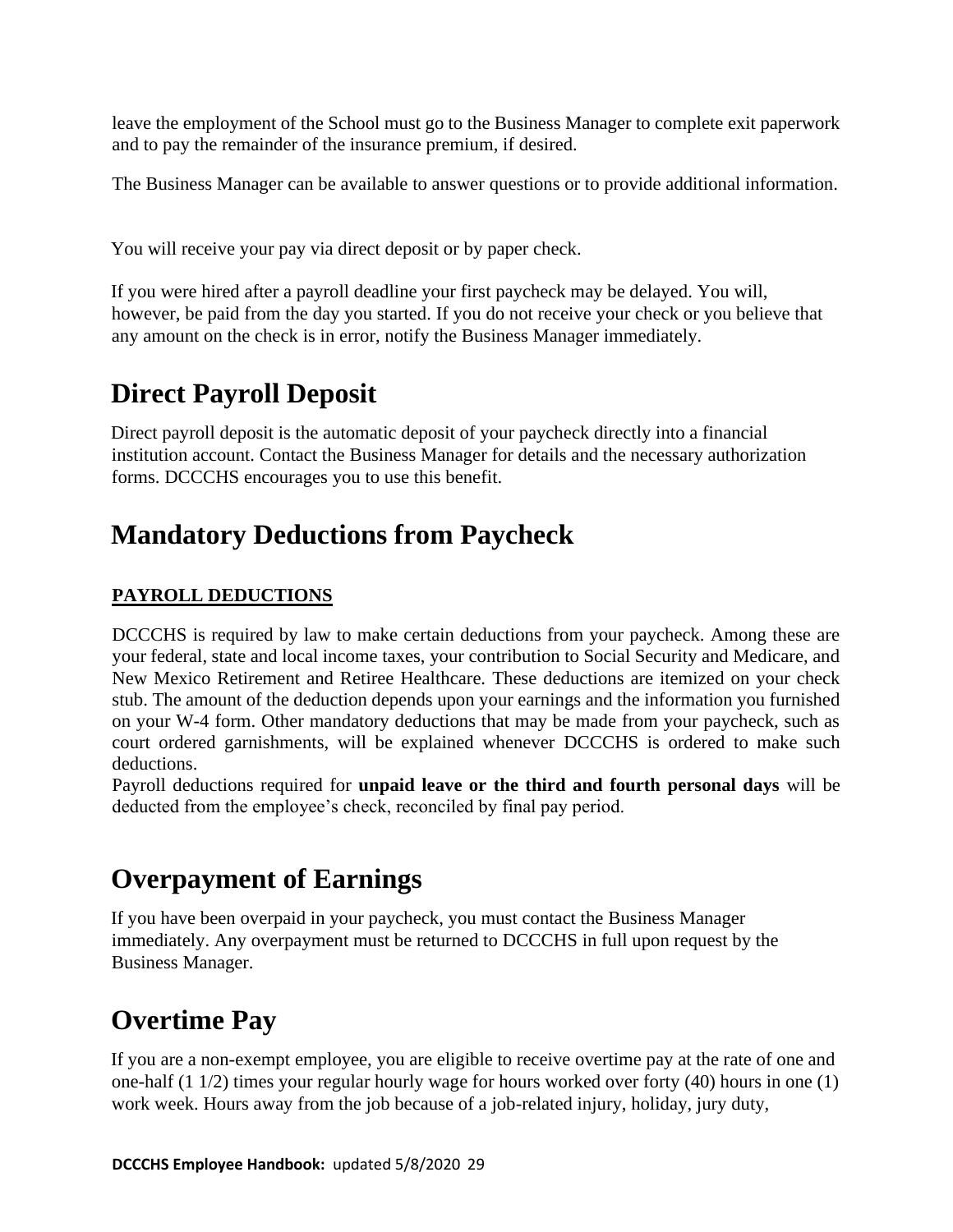vacation, or sick leave are not counted as hours worked for the purpose of computing eligibility for overtime pay. All overtime must be approved in advance by your supervisor. DCCCHS retains sole discretion to determine when employees must work overtime. Working unauthorized overtime hours may result in disciplinary action.

### <span id="page-29-0"></span>**Compensatory Time Off**

Non-exempt employees have the option of receiving compensatory time off ("comp time") instead of overtime pay for overtime hours worked. Compensatory time off is earned at the rate of one and one-half (1 1/2) times for hours worked over forty (40) hours in one (1) work week. The use of accrued comp time must be approved and scheduled through the Director. If the Director approves comp time, the employee must take the comp time within twenty working days or it is paid as overtime automatically.

### <span id="page-29-1"></span>**Records of Time Worked**

Non-exempt employees who record time worked via time cards or time sheets are responsible for recording their own time. No one may record hours worked on another's timecard or timesheet. Tampering with another's time record is cause for disciplinary action, up to and including termination, of both employees. In the event of an error in recording your time, report the matter to the Director immediately.

# <span id="page-29-2"></span>**Performance Reviews**

#### **EVALUATION PROCESS**

DCCCHS periodically conducts a formal review for each employee. DCCCHS' goal is to conduct this review on an annual basis. A review may also be conducted in the event of a promotion or change in duties and responsibilities. Your review provides an opportunity for collaborative, two-way communication between you and your supervisor. This is a good time to discuss your interests and future goals. Your supervisor can recommend further training or additional opportunities for you and answer any questions you may have about the performance review process.

The Director shall provide a system of periodic evaluation for all employees of the school, with written reports prepared and reviewed with each employee and kept on file. The plan for evaluation for each class of employees shall meet any state regulatory or statutory requirements and shall be reviewed by the Governing Council.

No evaluation report shall be placed in an employee's file without review and discussion between the employee and employee's supervisor.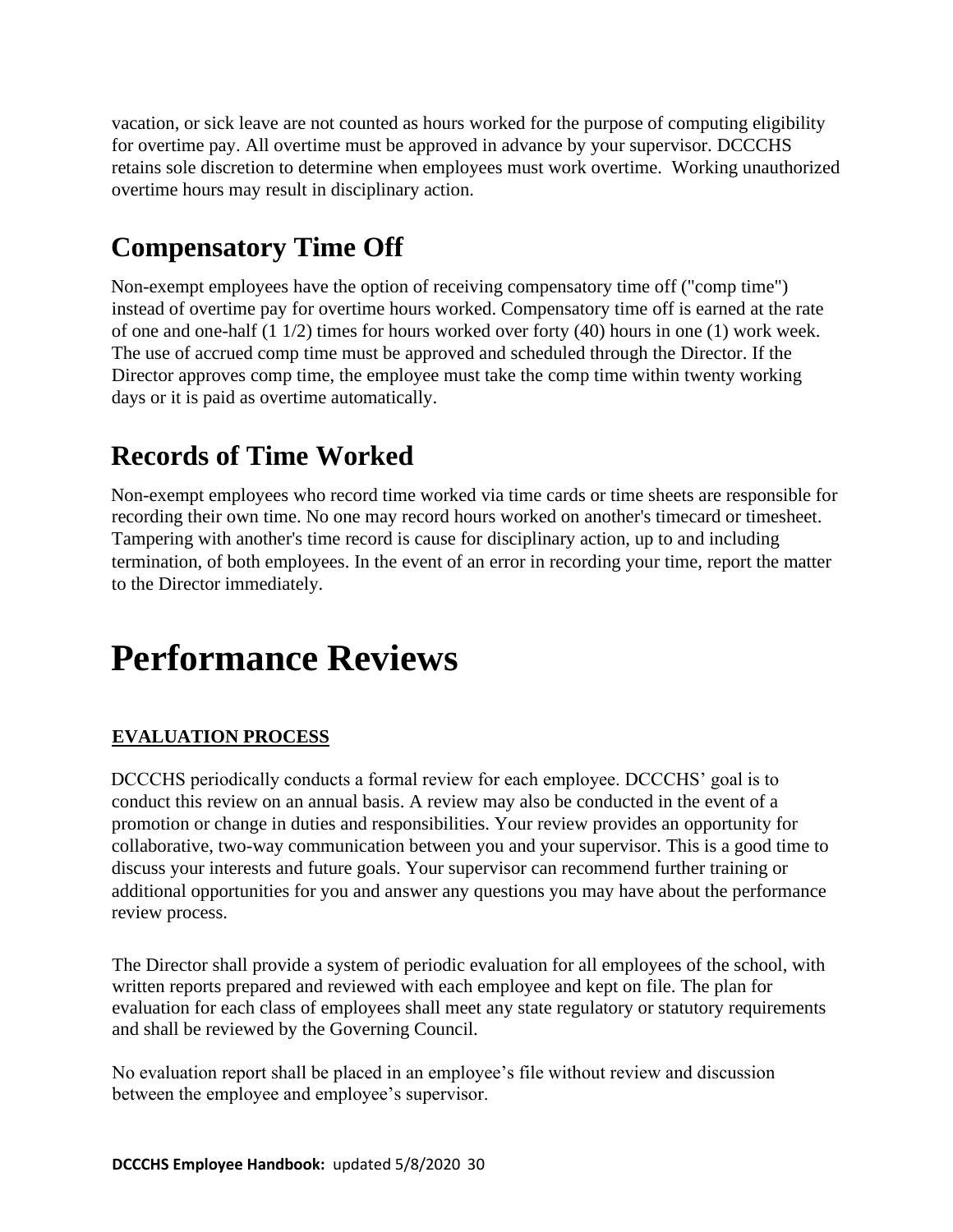An employee in disagreement with the contents of the evaluation report may submit a written rebuttal to be attached to the report and kept on file. Such a rebuttal must be submitted within five school days of the evaluation review. The Evaluation Process is not subjected to the Grievance Process.

The Director shall observe each teacher's classroom practice to determine the teacher's ability to demonstrate the state-adopted competencies.

At the beginning of each school year, each teacher and the Director shall devise professional development plans for the coming year, and performance evaluations shall be based in part on how well the professional development plan was implemented.

If a level two or three-A teacher's performance evaluation indicates less than satisfactory performance and competency, the Director may require the teacher to undergo peer intervention, including mentoring, for a period the Director deems necessary. If the teacher is unable to demonstrate satisfactory performance and competency by the end of the period, the peer mentor may also recommend termination of the teacher.

We will utilize the "New Mexico's 3-Tiered Licensure Performance Evaluation Handbook".

### <span id="page-30-0"></span>**Promotion and Transfer Policy**

DCCCHS provides employees with an opportunity to apply for a promotion or transfer to other positions within the school. Approval of promotions or transfers depends largely upon training, experience, and work record. DCCCHS is an equal opportunity employer and will consider qualified applicants within and outside the school.

# <span id="page-30-1"></span>**Benefits**

DCCCHS sponsors a comprehensive benefits program for all eligible employees. DCCCHS periodically reviews its benefits program and may make modifications as appropriate. DCCCHS reserves the right to amend, add to or terminate these plans at any time. This right of amendment/termination shall apply equally to all participants, including retirees. Benefits information in its entirety can be found on the Benefits website.

### <span id="page-30-2"></span>**Social Security**

In accordance with the applicable federal law, all employees are required to participate in and contribute to Social Security. DCCCHS also makes a mandatory matching contribution on behalf of employees. Contribution levels are established by law, and are subject to change. To obtain information about Social Security and related programs, you may contact the local Social Security office.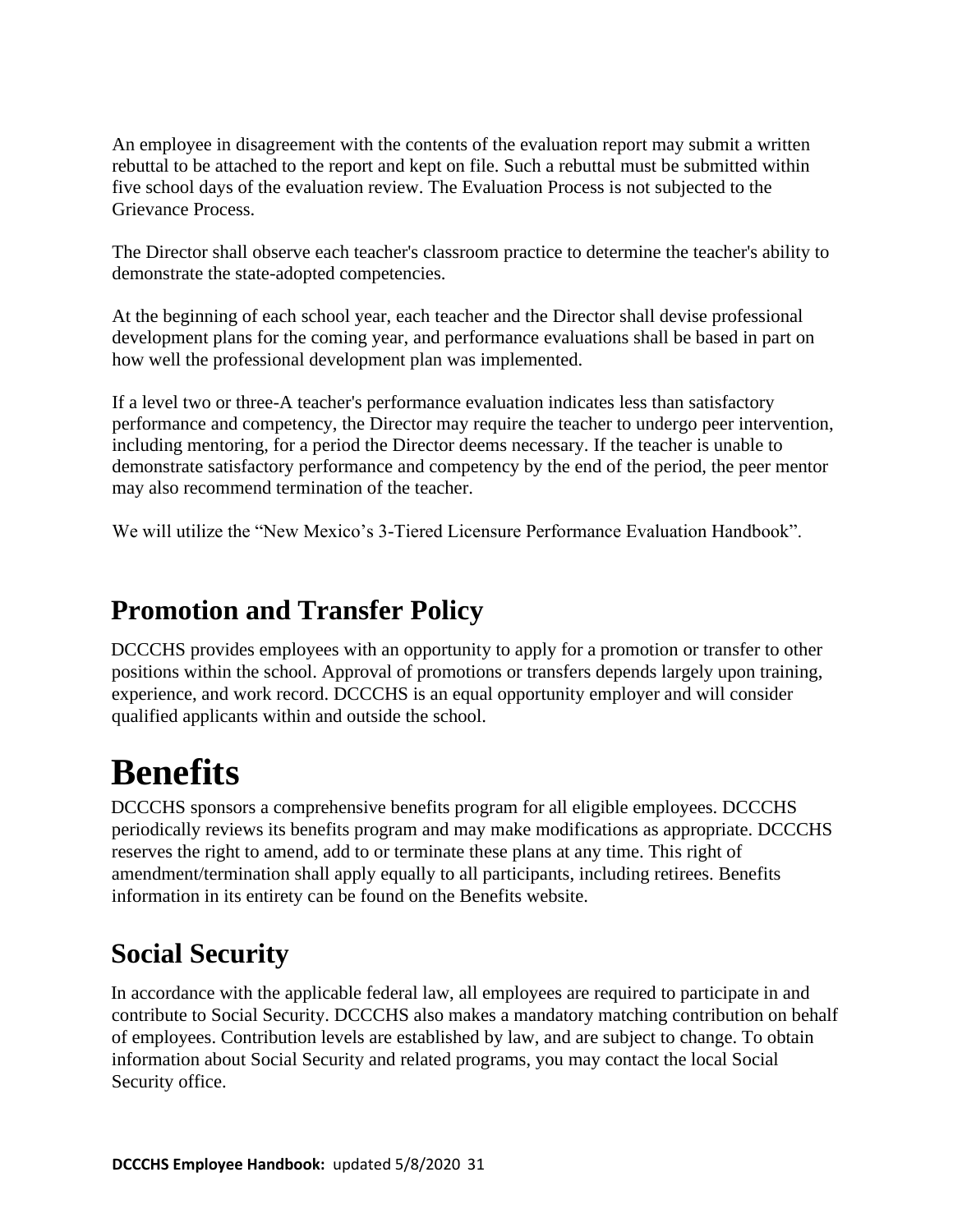# <span id="page-31-0"></span>**Leaves**

#### **LEAVE OF ABSENCE,** *(without pay)*

Leave of absence is that leave which is for a period of more than twenty working days. Leave of absence is granted by the Director upon petition from the person desiring the leave.

The Director will grant leave of absence only (1) extension of sick leave, (2) government service, or (3) full-time pursuit of additional training. Leave of absence requests approved by the Director are not to be viewed as precedent forming nor should patterns of approval be implied therein. Each leave request is acted upon in its own dominion and cannot have as supportive documentation reference to actions taken on other leave requests.

The nature of continued employment upon return to duty of an employee granted unpaid leave by the Director shall be a part of the agreement made at the time the leave is granted. The Director, in granting unpaid leave, is obligated to agree to re-employ the person upon expiration of the leave, but may reserve the right to alter the job description or the job assignment if no significant financial penalty results and if the new assignment is generally compatible with the qualifications of the employee. Terms of continued employment are not a factor when the unpaid leave is granted administratively.

#### **UNPAID LEAVE**

In the event an employee has used all accrued sick and personal leave, but needs additional sick leave days, the employee must request unpaid leave in advance. If the additional unpaid sick leave is less than 5 days, the employee must submit a letter to the Director requesting unpaid sick leave and state the specific dates of the unpaid leave. If the unpaid sick leave will be more than 5 days, the employee should submit a request for Family Medical Leave.

#### **UNPAID LEAVE (FMLA)**

The Family and Medical Leave Act (FMLA) of 1993 is a federal law that compels employers to permit eligible employees to take up to 12 weeks of unpaid leave during a 12 – month period without having to worry about the employee's job security.

Reasons for requesting for FMLA leave include: the birth of a child, placement of a child for adoption or foster care, the employee needs to recover from a serious illness, and / or the employee needs to care for a family member who has serious health condition.

A serious health condition is a condition wherein an illness, injury, impairment, or physical or mental condition needs either in – patient care or continuing treatment by a physician in hospital or a medical facility.

For an employee to be eligible to take advantage of the FMLA leave he should have rendered at least 12 months of service in his company and must have worked at least 1250 hours in the last 12 months, otherwise, the employee will not be eligible for leave under the FMLA.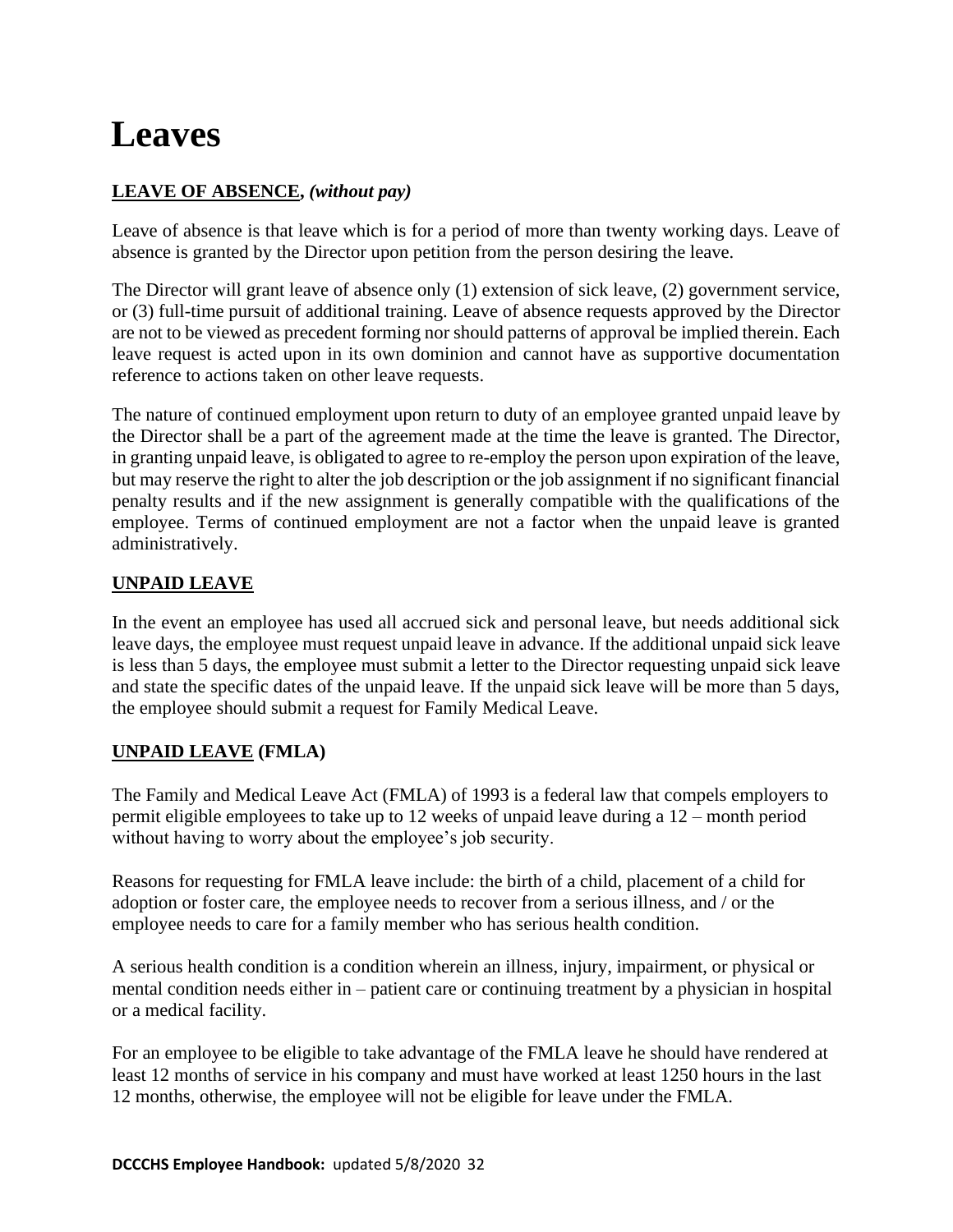Temporary employees working on a contract which is under 12 months, intermittent employees, Washington, D.C. government employees, and those covered under Title 1 of the FMLA on the other are not eligible to avail the FMLA leave.

However, should an employee decide to request for leave under FMLA, the said employee must exert a good enough effort not to disrupt the operations of business if FMLA leave is taken due to a serious health condition.

While on FMLA leave, an employee continues to enjoy group health insurance coverage along with dental and vision insurance coverage with no change in terms and conditions as if the employee did not go on leave. The employee has the option to pay for the employee share on a current basis or may choose to pay the premium upon return to work.

An employee has the option to take leave under the FMLA in the form of unpaid absence from work for up to 12 weeks or may go intermittent leave or reduced work schedule. The employee may opt for the intermittent leave or reduced work schedules in order to care for a family member who has a serious health condition. The employee can also go on intermittent leave or have a reduced work schedule if the family member's condition is intermittent or when care obligations are shared with other parties and the employee is only needed intermittently.

Upon return from leave under FMLA, the employee should provide supporting documents such as medical certifications and the like if the employer requests it. The employee can also expect to be reinstated to his former position or in an equivalent position with equivalent pay, status, benefits and other terms and conditions of appointment

#### **SICK LEAVE**

Twelve days of sick leave per year are allowed. All accrued sick leave days may be accumulated by permanent employees of the system. *Sick leave is defined as absence of the employee because of personal illness or accidental injury, or because of illness, accidental injury,* o*r death of relatives*. The definition of relatives applies to the employee's spouse, children, parents, in-laws, step children, and siblings.

Sick leave is awarded for a period from July 1 to June 30, with the annual twelve days available to employees after they have served at least one full duty day during this period. The sick leave for employees who are hired after July 1 will be given the number of days that are commensurate with their prorated employment through June 30 (for example, if an employee's first day of work is November 1, he/she would be given 8 sick days upon reporting to work for the first day of employment).

A pertinent statement from a physician must be submitted upon request of the school for any absence of three or more consecutive days to be charged to sick leave. The statement must support the absence fully or salary shall be deducted for the entire period of absence.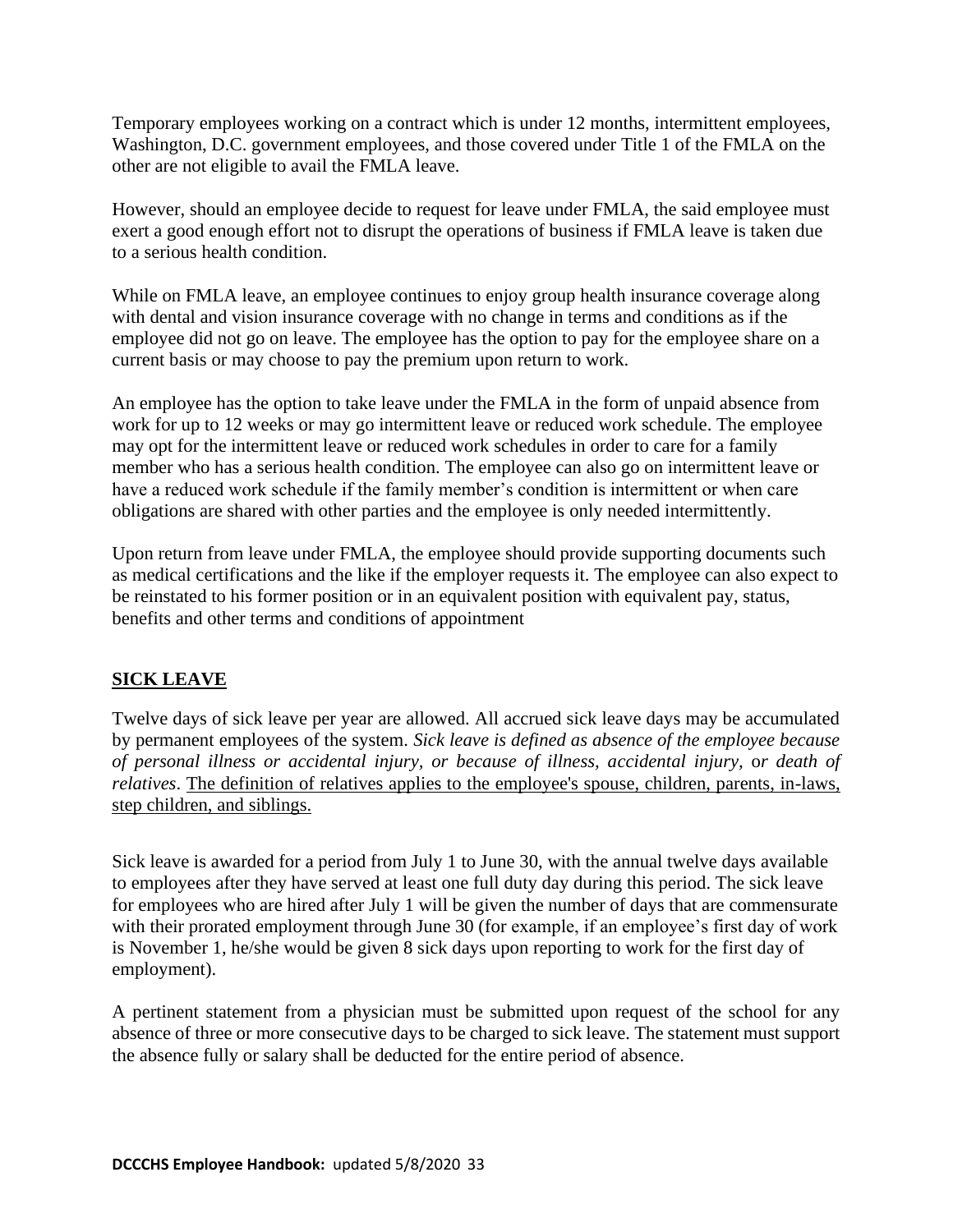In connection with any sick leave considered, the Director shall have the right to require an examination of any employee in the system at any time by a competent physician designated by the Director, at Governing Council expense, and may refute a sick leave claim or may require any employee to go on sick leave, or in the absence of sick leave time, personal leave.

#### **OTHER LEAVE**

Jury Duty is to be classified as "other" leave with pay. Employees may not accept compensation by the court for jury duty except for meal and travel expenses. If the compensation for meals and travel includes compensation for jury duty, the compensation amount for jury duty must be reported to the Director and the same amount will be deducted from the employee's paycheck.

Supervision of students during activity or athletic trips shall be classified as "Other Leave" with pay.

#### **PAYROLL DEDUCTIONS**

Payroll deductions required for **unpaid leave or the third and fourth personal days** will be deducted from the employee's check, reconciled by final pay period.

### <span id="page-33-0"></span>**Accrual Balances**

Contact the Director's Administrative Assistant for accrual balances.

### <span id="page-33-1"></span>**Leave Types and Processes**

Learn more about each type of leave and its associated process:

- [Administrators Sick Leave Bank](http://www.aps.edu/human-resources/extended-leaves-and-sick-leave-bank/extended-leaves-and-sick-leave-bank221a/administrators-sick-leave-bank)
- Adoption Leave
- Advance Study Leave
- Annual/Vacation Leave
- Assault Leave
- Association Leave (refer to appropriate Negotiated Agreement)
- Bereavement (Funeral) Leave
- Catastrophic Illness or Injury Leave
- Court Leave
- Domestic Violence Leave
- Family Medical Leave Act (FMLA)
- Holiday Leave
- Illness in the Immediate Family Leave
- Intermittent Medical Leave
- [Lactation/Breastfeeding Leave](https://www.aps.edu/human-resources/extended-leaves-and-sick-leave-bank/lactation-breastfeeding)
- [Medical L](http://www.aps.edu/human-resources/extended-leaves-and-sick-leave-bank/medical-leave)eave
- [Medical Appointment Leave](http://www.aps.edu/human-resources/extended-leaves-and-sick-leave-bank/medical-appointment-leave)
- Military Leave
- Military Family Leave

**DCCCHS Employee Handbook:** updated 5/8/2020 34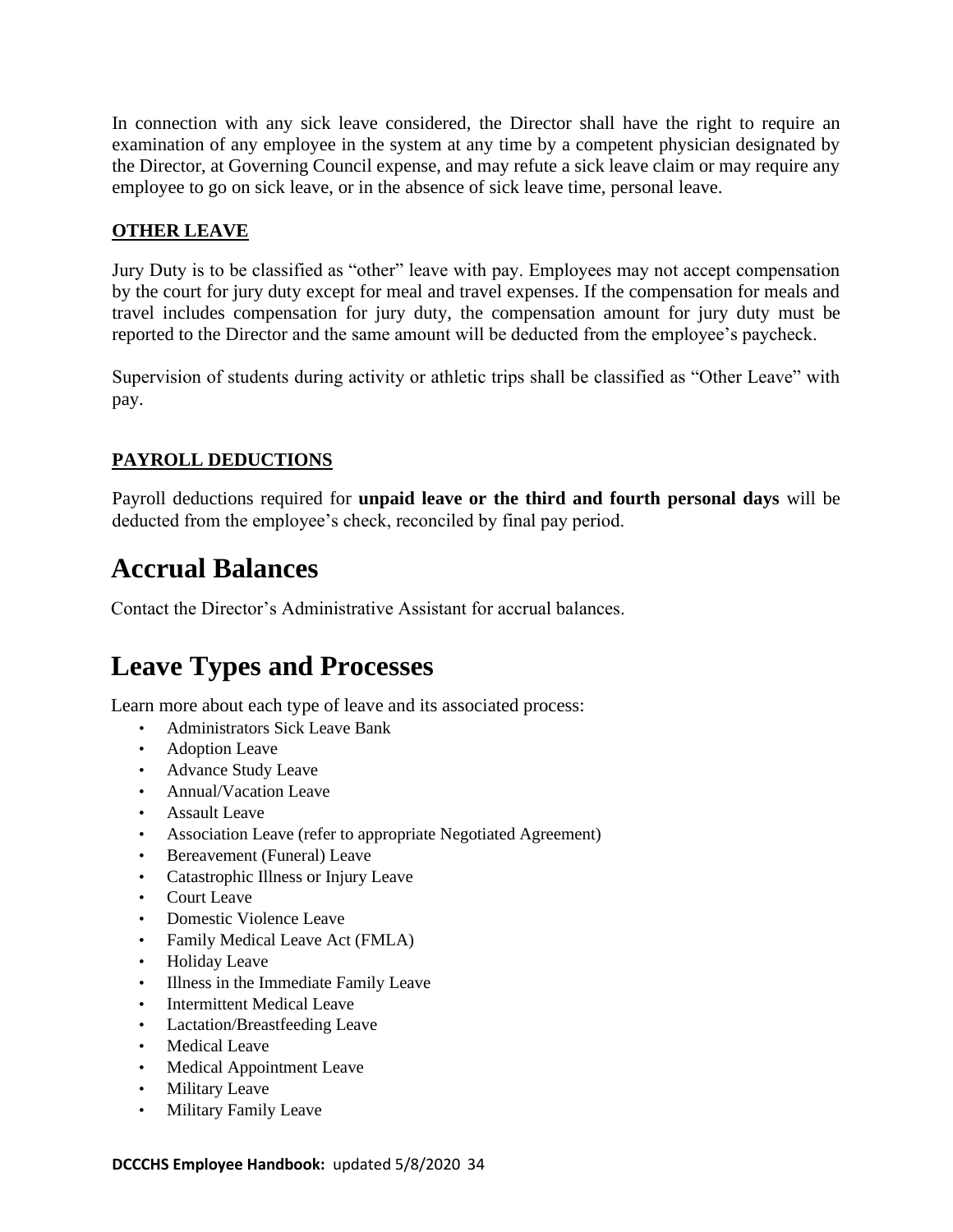- Parental (Maternity) Leave
- Parental (Non-Birth) Leave
- Personal Emergency Leave
- Personal Leave
- Personal Extended Leave of Absence
- Political Leave
- Professional Leave
- **Qualifying Exigency**
- Religious Leave
- Severe Weather and Emergency Closures
- Sick Leave
- Sick Leave Bank
- Vacation/Annual Leave
- Voting Leave

### <span id="page-34-0"></span>**Donation of Leave**

#### **Sick Leave Bank Policy**

- 1. Purpose: To provide leave and coverage to those employees (intending to return) who are experiencing a catastrophic illness, or a temporary disability requiring extended hospitalization or home confinement.
- 2. Qualification: An employee may submit a Sick Leave Bank request (See Form) with the following information:
	- 1. Statement of illness or disability;
	- 2. Doctor's Medical Report
	- 3. Statement of days needed
- 3. Director will review Sick Leave Bank request and determine the merit of the request. This process may also include the Director speaking with the employee to help determine need for extra Sick Leave days.

**NOTE:** All donors to remain anonymous; if request is denied by Director, the employee may follow the grievance policy to appeal the Director's decision.

4. Process: Once Director approves request, all employees are notified of the opportunity to donate leave specifically to the person requesting days. Days may be donated based on 1 donated day per 10 days of accrued sick leave, with a maximum of 4 donated days per donating employee.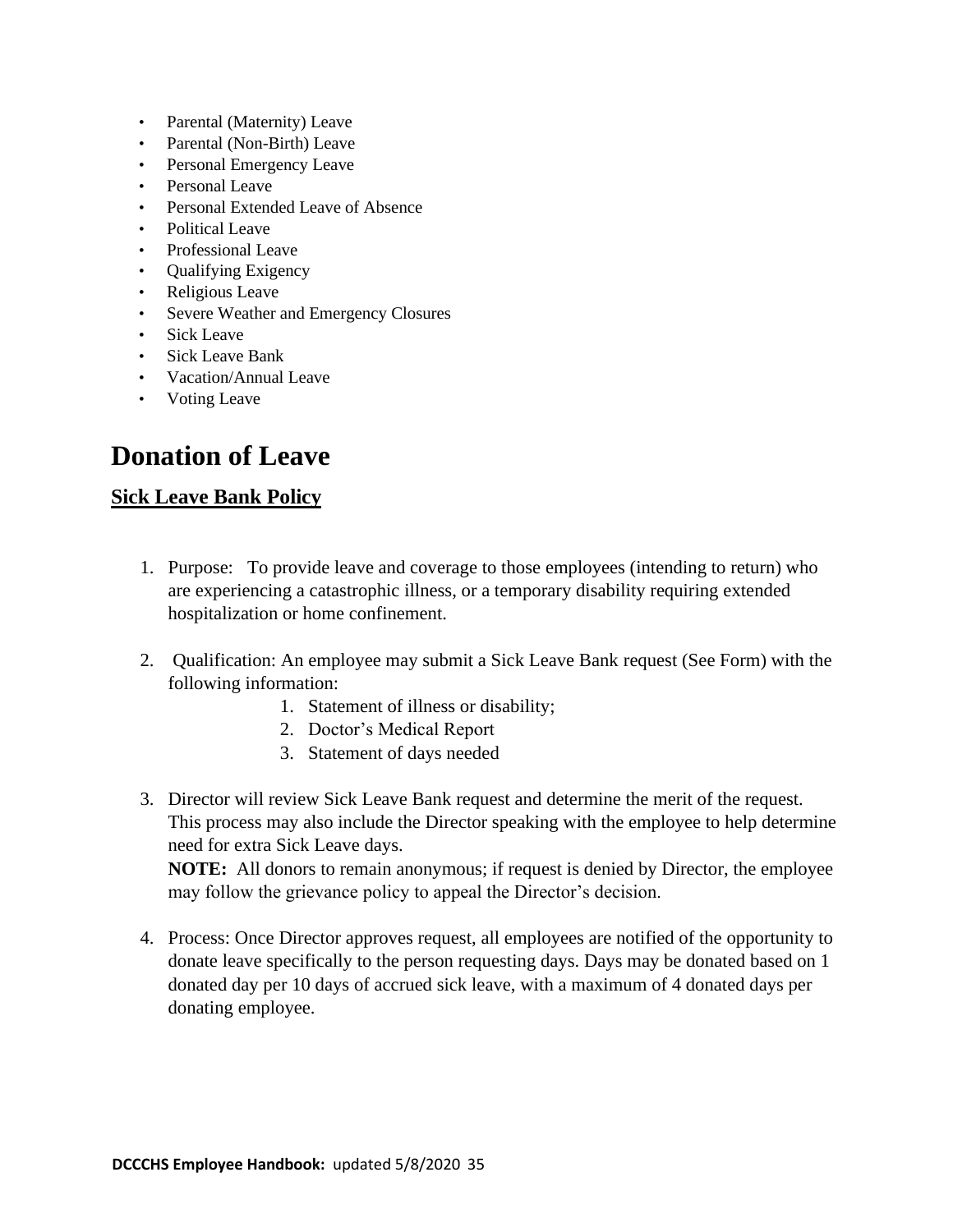# <span id="page-35-0"></span>**Separation of Employment**

There are two types of terminations, Voluntary and Involuntary:

### <span id="page-35-1"></span>**Voluntary Terminations**

DCCCHS will consider you to have voluntarily terminated your employment if you:

• *Resign from DCCCHS*

A letter of resignation from your employment with DCCCHS must be given to the Director. In some cases a verbal resignation or other form of communication will be accepted.

• *Retire from DCCCHS*

A letter of retirement must be sent to the Director.

- *Abandonment*
	- Failure to return from an approved leave of absence on the date specified; or
	- Failure to report to work or call in for three (3) or more consecutive work days.

#### <span id="page-35-2"></span>**Time of Notice**

Teachers and administrators should give a minimum of 30 days' notice for voluntary termination of employment. All other employees should provide at minimum 14 days' notice for voluntary termination of employment.

#### <span id="page-35-3"></span>**Form of Notice**

Include the following information in your Resignation or Retirement letter:

- Name
- Employee #
- DCCCHS Work Location
- Home Address
- Personal Phone #
- Personal Email Address
- Last day of Work
- Clear statement of your intention to resign or retire your position

### <span id="page-35-4"></span>**Involuntary Terminations**

Below are two types of involuntary terminations: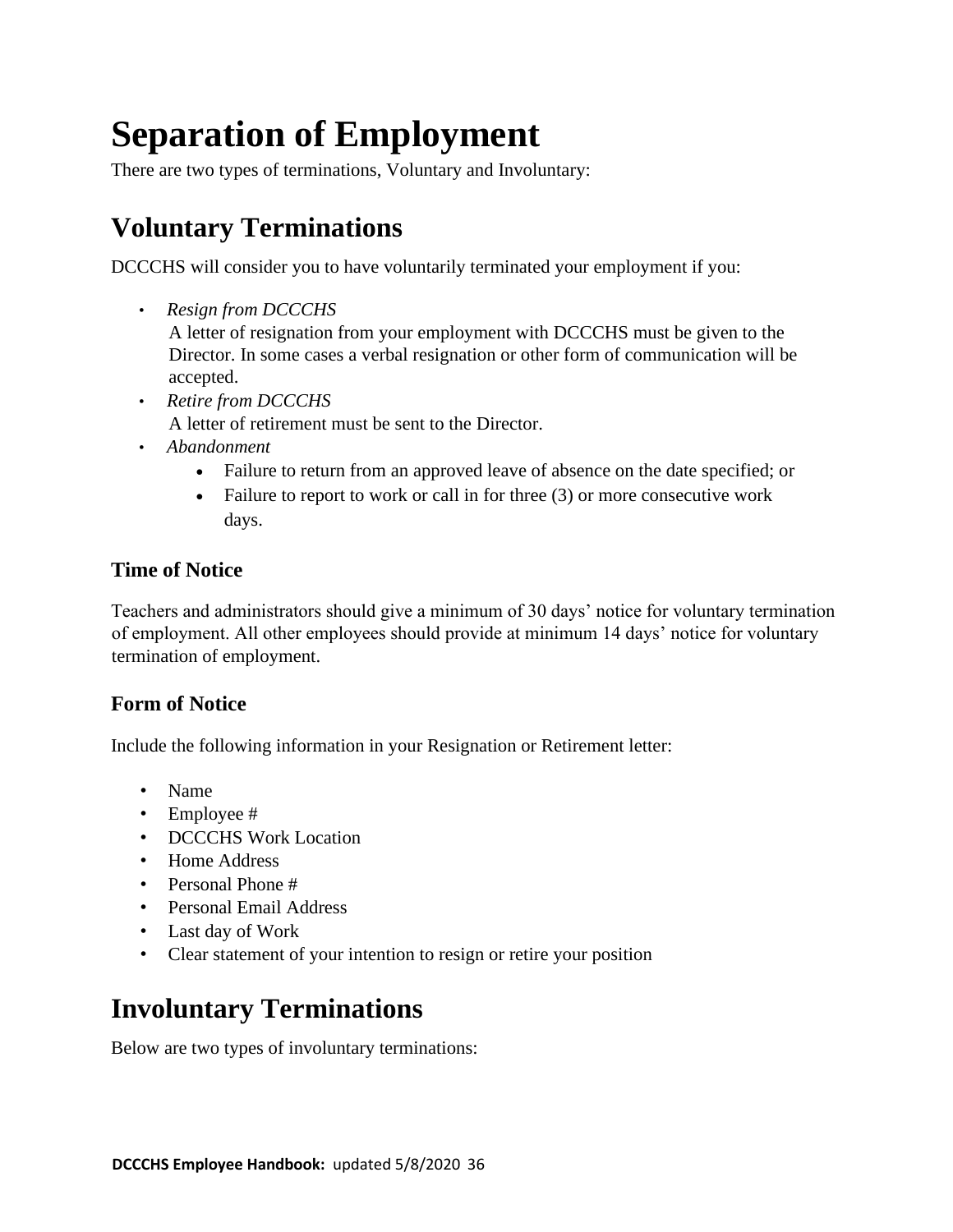- DCCCHS may terminate/discharge you from your employment for poor performance, misconduct, excessive absences, tardiness, discrimination or other violations of DCCCHS policies. If your employment is at will, you or DCCCHS may terminate the employment relationship at any time and for any or no reason.
- DCCCHS may elect not to renew the expiring contracts of some employees. This is considered **Non-Renewal.**

### <span id="page-36-0"></span>**Return of School Property**

ALL School purchased equipment and supplies MUST remain at the original work site. This includes but is not limited to:

- Computers/Laptops
- Hardware
- Software
- iPads
- Furniture
- Shredders
- Office and cleaning supplies
- Sound systems

Any property DCCCHS issues to you, such as keys, uniforms, computer equipment, parking passes or vehicles, etc., must be returned to the Director at the time of termination. You will be responsible for any lost or damaged items. The value of property issued and not returned may be deducted from your paycheck. You may be required to sign a wage deduction authorization form for this purpose.

Tuition Reimbursement Policy

Demonstrating the commitment of Deming Cesar Chavez Charter High School to professional development, the following policy is adopted pertaining to reimbursement of certain educational expenses.

#### *Eligibility*

Under this policy, educational assistance is provided to:

- All full-time employees;
- Who have worked here for three months without interruption before enrolling in a course/courses that are included in a degree program;
- And who are on the payroll upon completion of the course.

#### *Reimbursement Requirements*

- Employees must have approval prior to the commencement of classes from the Director;
- Classes must be aligned to the benefit of Deming Cesar Chavez at discretion of the Director;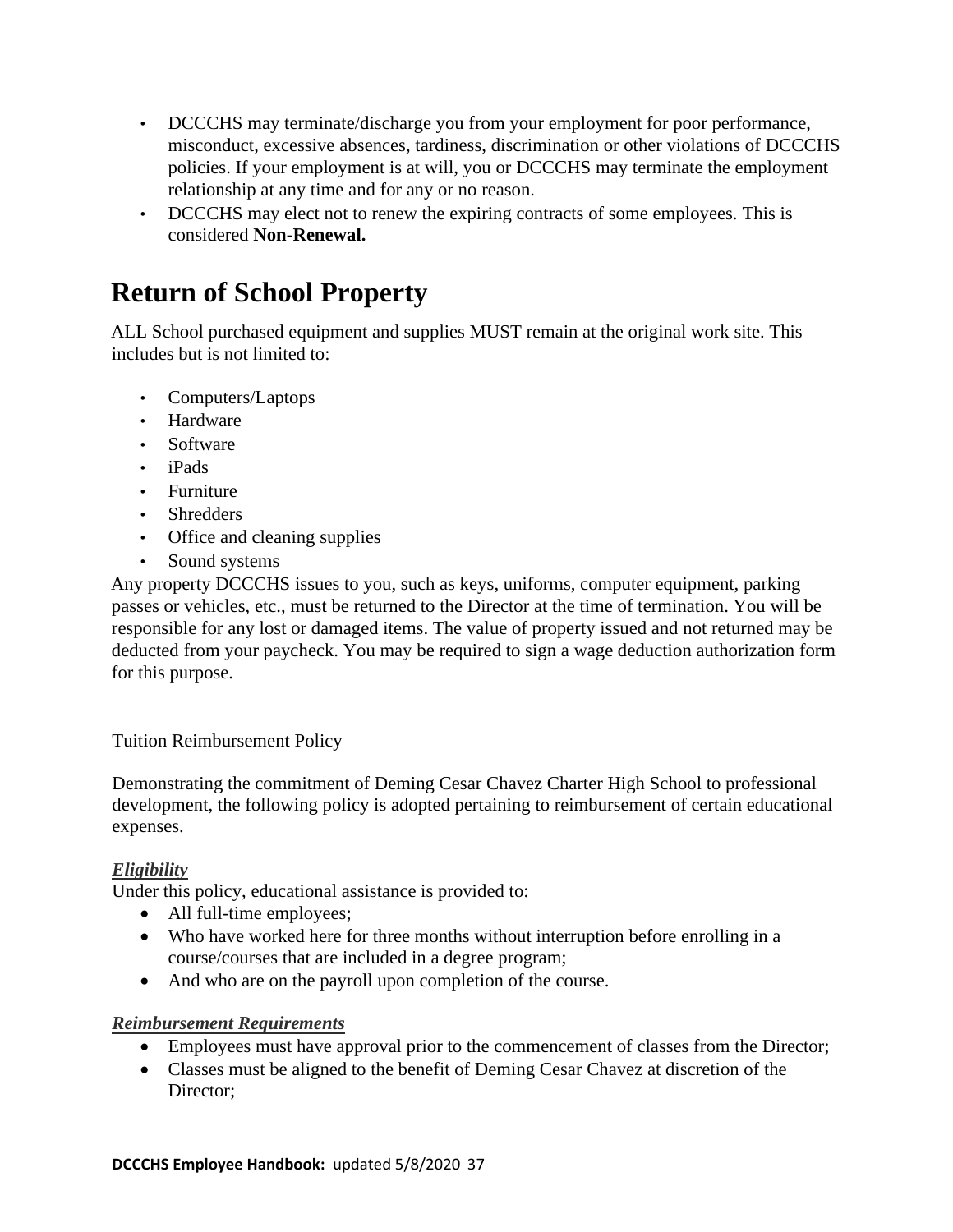- Classes may be undergraduate or graduate level;
- With Director approval, a purchase order for tuition costs will be generated;
- Upon completion of the class with a grade of C or higher, the employee will submit proof of payment and grade received to the business office for reimbursement;
- If the course is scored Pass/Fail or Satisfactory/Unsatisfactory, a "Pass" or "Satisfactory" will meet the grade requirements;
- A maximum of \$ 1,500 will be reimbursed to any individual employee per school year.
- Tuition will be reimbursed, however there will not be reimbursement for associated fees unless otherwise specified by the Director.

**(Regulation)**

#### **Definitions**

A grievance is a complaint by a DCCCHS employee alleging a violation or misinterpretation, as to the employee, of any DCCCHS policy or regulation that directly and specifically governs the employee's terms and conditions of employment.

A grievant shall be any employee of DCCCHS filing a grievance. Terms and conditions of employment means the hours of employment, the compensation therefor, including fringe benefits, and the employer's personnel policies directly affecting the employee. In the case of professional employees, the term does not include educational policies of DCCCHS. A day is any day during which DCCCHS conducts business. The immediate supervisor is the lowestlevel administrator having line supervisory authority over the grievant.

#### **Informal Level**

Before filing a formal written grievance, the grievant must attempt to resolve the matter by one (1) or more informal conferences with the immediate supervisor. The first of these informal conferences must be conducted within ten (10) calendar days after the employee knew, or should have known, of the act or omission giving rise to the grievance. A second or any subsequent conference must occur within five (5) calendar days after the initial informal conference, or any subsequent conference.

#### **Formal Level**

*Level I.* Within fifteen (15) calendar days after the employee knew, or should have known, of the act or omission giving rise to the grievance, the grievant must present the grievance in writing to the immediate supervisor.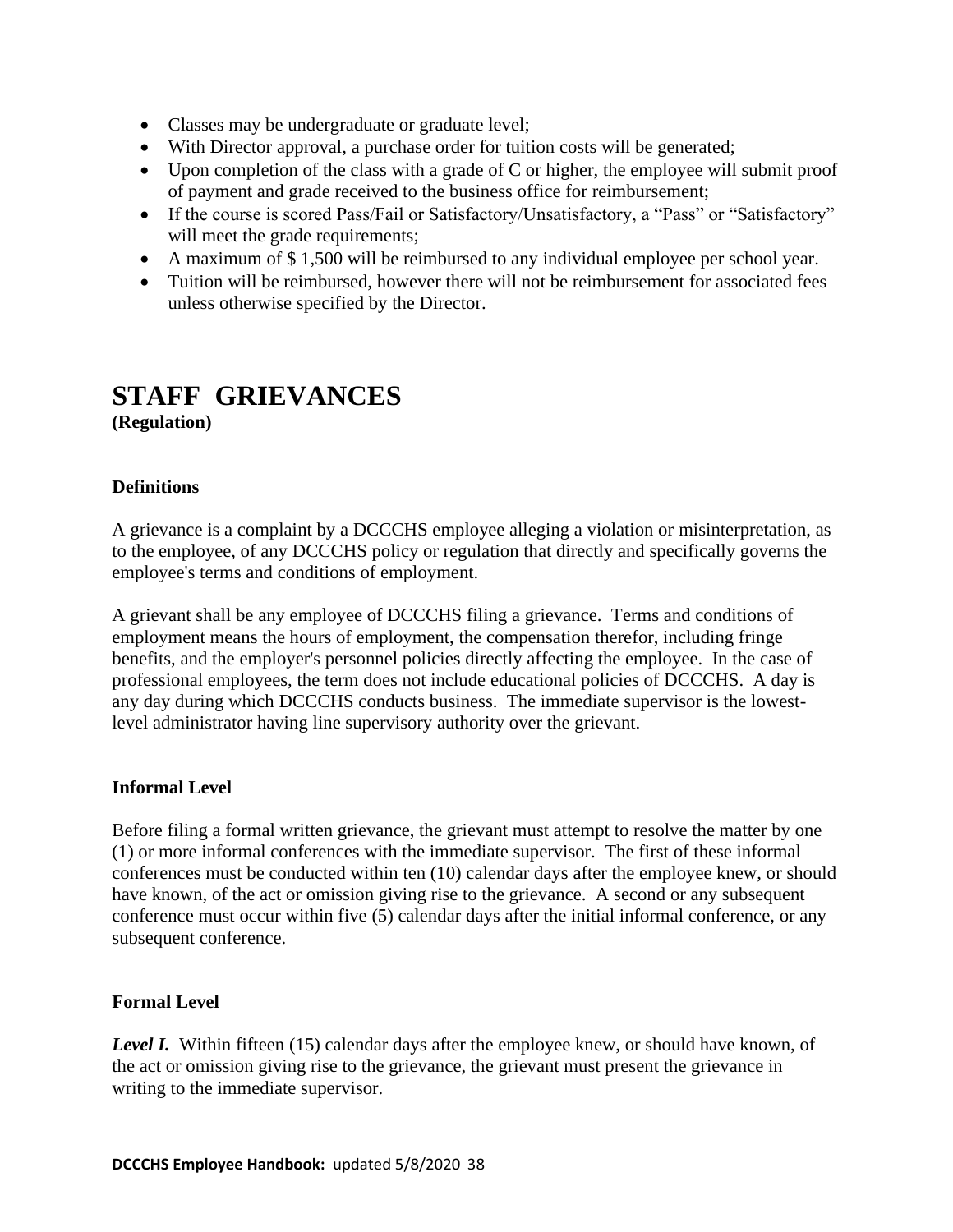The grievance shall be a clear, concise statement of the circumstances giving rise to the grievance, a citation of the specific article, section, and paragraph of the policy or regulation that directly and specifically governs the employee's terms and conditions of employment that are alleged to have been violated, the decision rendered at the informal conference, and the specific remedy sought.

The immediate Supervisor shall communicate a decision to the employee in writing within five (5) working days after receiving the grievance.

Within the above time limits either party may request a personal conference to attempt to resolve the matter.

**Level II.** In the event the grievant is not satisfied with the decision at Level I, the decision may be appealed to the Director within five (5) working days after receipt of the decision.

The appeal shall include a copy of the original grievance, the decision rendered, and a clear, concise statement of the reasons for the appeal. The Director shall communicate a decision within five (5) working days after receiving the appeal. Either the grievant or the Director may request a personal conference within the above time limits.

*Level III*. If the grievant is not satisfied with the decision at Level II, the grievant may, within five (5) working days, submit an appeal in writing to the Director for consideration by the Governing Council.

#### *General provisions:*

Failure at any step of this procedure to appeal a grievance to the next step within the specified time limits shall be deemed an acceptance of the decision rendered at that step, and there shall be no further right of appeal. Failure to file a grievance within fifteen (15) calendar days after the employee knew, or should have known, of the circumstances upon which the grievance is based shall constitute a waiver of that grievance. The filing or pendency of any grievance under the provisions of this policy shall in no way operate to impede, delay, or interfere with the jurisdiction of the Governing Council or the Principal.

No person(s) shall suffer retaliation, recrimination, discrimination, harassment, or be otherwise adversely affected because of the use of the grievance procedure.

Whenever possible, a grievance conference or hearing, at any level, shall be scheduled during a mutually convenient time that does not conflict with the regularly scheduled school program.

A grievant requiring the attendance and testimony of other employees shall have the right to bring such witnesses as are willing to testify on behalf of the employee. When hearings must be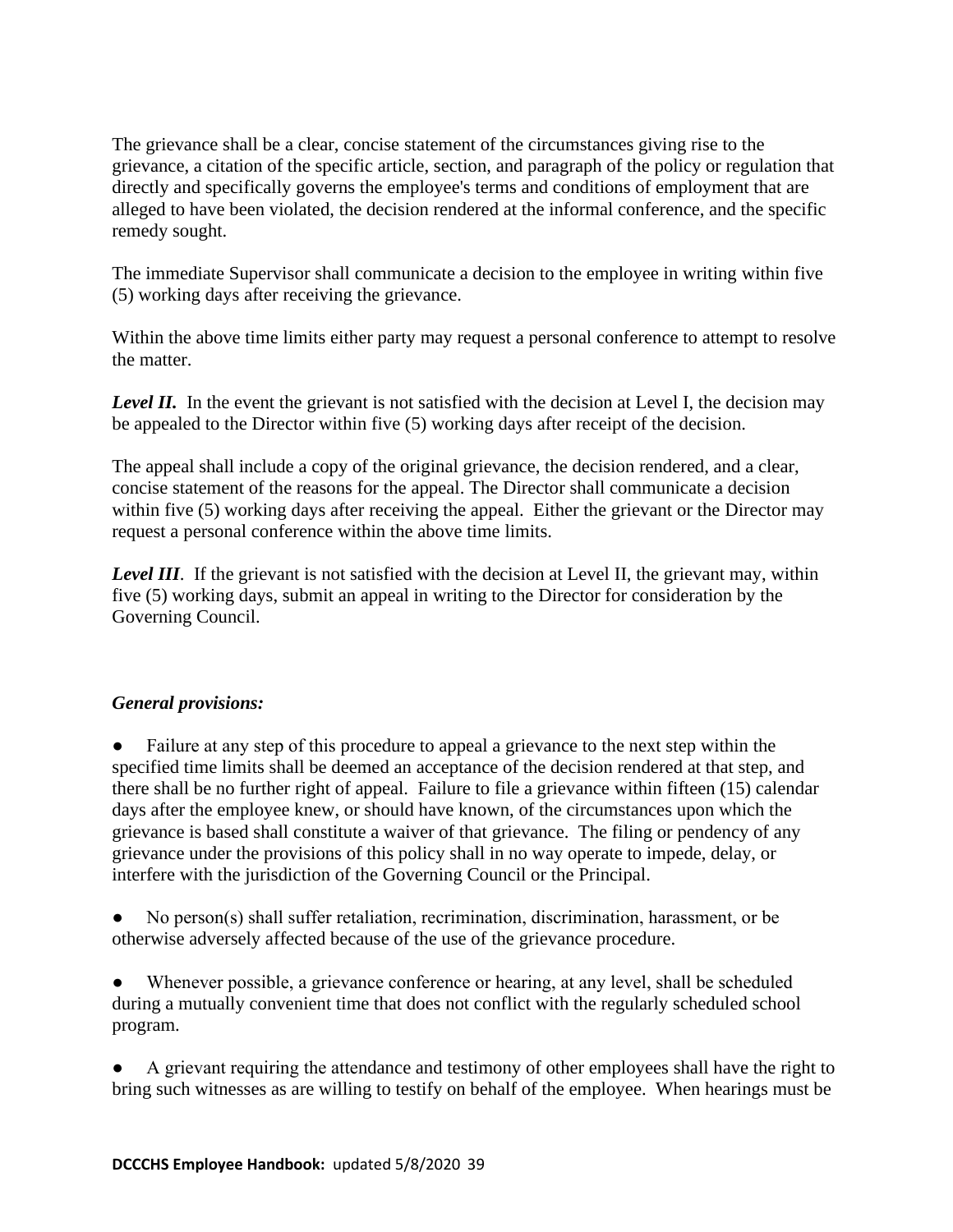scheduled during the work day, any necessary substitutes or released time shall be provided at DCCCHS expense.

A separate file shall be maintained by DCCCHS for all grievances. All documents produced during the processing of a grievance shall be filed therein. All parties shall maintain confidentiality with regard to the proceedings and the resolution of the grievance shall not be made public unless agreed to by the grievant and the Director, or unless the grievant pursues the matter beyond this policy.

Nothing contained herein shall be construed to limit, in any way, the ability of DCCCHS and the grievant to resolve any grievance by informal means, and nothing herein shall be construed as requiring resorting to the formal procedures when grievable problems arise.

A grievant may terminate the process at any level if he/she indicates, in writing, a desire to do so, accepts the resolution at that level, or fails to pursue the grievance by filing at the next level within the specified time limit.

All grievances shall be filed and processed on grievance forms, and additional pages as needed provided by DCCCHS and made available at the school and building site.

The time limits at any level may be extended by mutual agreement between the grievant and the appropriate respondent or hearing authority.

• The grievant may be represented by legal counsel or union representative, if applicable, in conferences or hearings, except the informal conference. Any representative who intends to represent a grievant at a conference or hearing shall notify the Director of that intention within 5 calendar days before the conference or hearing. Failure to do so may justify postponement of the conference or hearing or suspension of the deadline while the Director arranges for or consults with DCCCHS legal counsel.

The grievance proceedings shall focus only on the issues raised by the written grievance as filed and any related issues as the parties in interest may agree to have considered.

#### **STAFF GRIEVANCES (Policy)**

Effective communication between DCCCHS employees, the administrative staff, and the Governing Council is essential for proper operation of the schools. The Governing Council, therefore, authorizes the Director to establish a grievance procedure for employees as the prescribed means of resolving grievances at the earliest date and the lowest possible administrative level.

Such procedure shall provide for Governing Council review of any grievance that cannot be resolved at the administrative level. In such instances, the affected individual may request that the Governing Council review the situation. Such request shall be in writing and shall contain the basis for the appeal, including the act or acts out of which the grievance arose, identification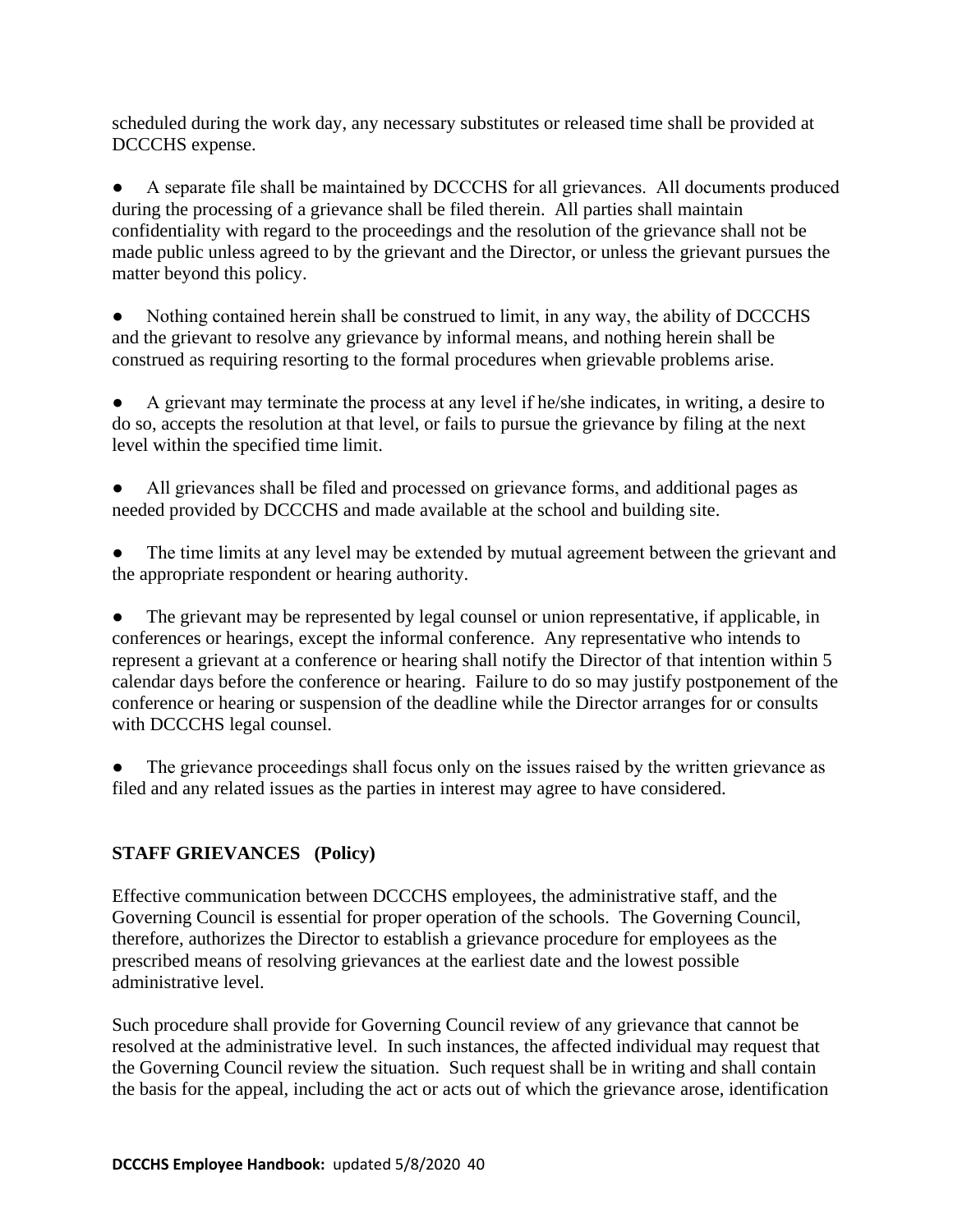of the Governing Council policies and/or administrative regulations involved, and the remedy sought. Within five (5) working days following notification of the Director's decision, any written request for appeal shall be submitted to the Director for transmittal to the Governing Council. The Governing Council, at a time of its choosing, shall review the grievance and issue a response within fifteen (15) working days following such review.

Limitations: The following situations are not covered by the grievance procedure:

The discretionary  $act(s)$  of professional judgment relating to the evaluation of the work performance of any employee by the designated evaluator(s).

A personnel decision made by the Director including, but not limited to, a termination or discharge, a demotion, transfer, assignment or Governing Council action directly and adversely affecting an employee's employment that may be subject to redress through provisions of State law and regulation.

Situations in which the Director and the Governing Council are without authority to act or where the power to remedy the employee's concern resides exclusively with some person, agency or authority other than the Governing Council.

Situations as to which a different procedure for remedy has been provided by the Governing Council, or where DCCCHS procedure is prescribed by State or Federal authority.

The decision of the Governing Council is final.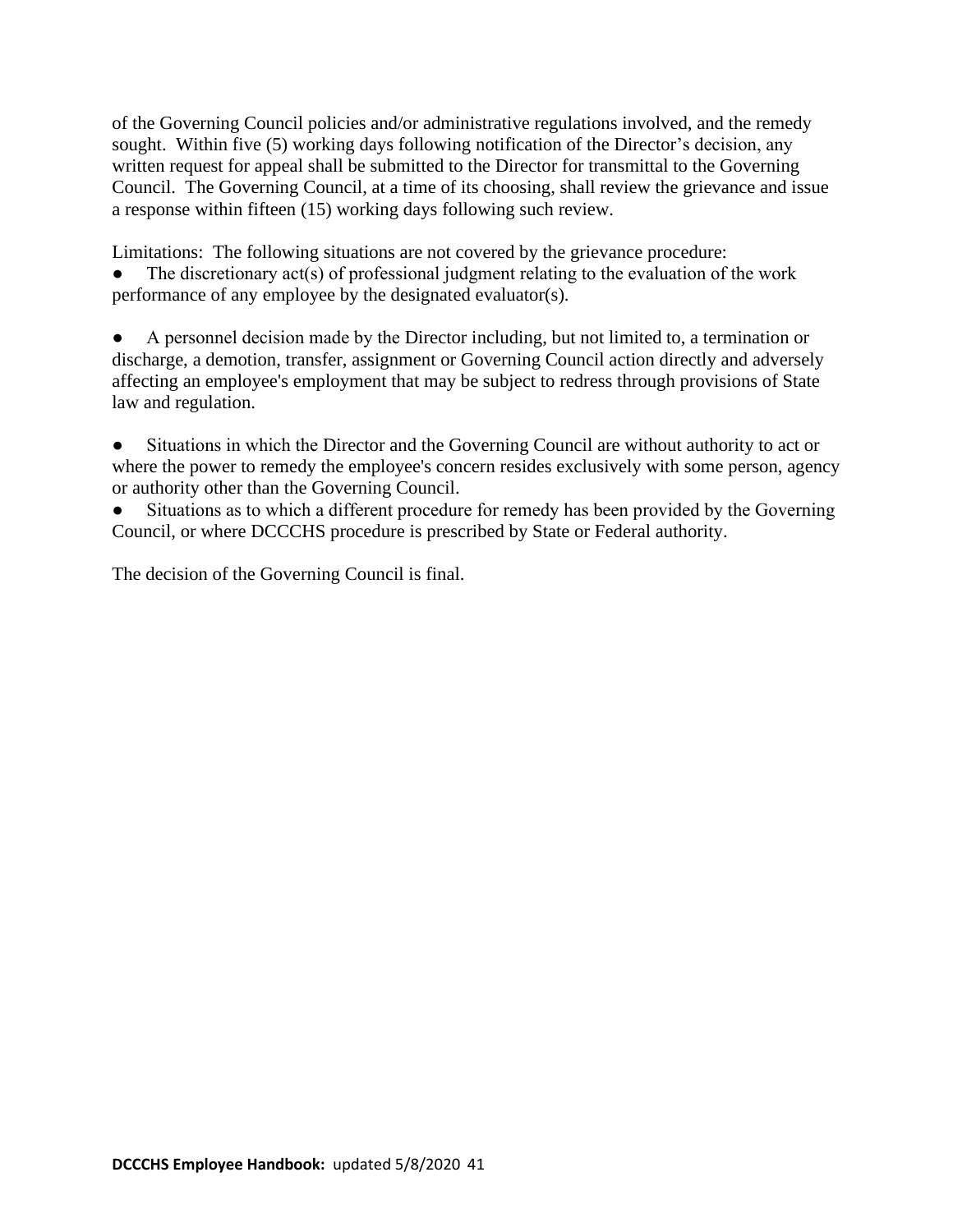#### LEVEL I GRIEVANCE FORM A

#### **FORMAL GRIEVANCE PRESENTATION**

To be completed by grievant within five (5) working days after the last informal conference but no later than fifteen (15) calendar days after the employee knew or should have known of the act or omission giving rise to the grievance.

| Grievant                |
|-------------------------|
|                         |
|                         |
| Supervisor              |
|                         |
| Statement of grievance: |

Action requested: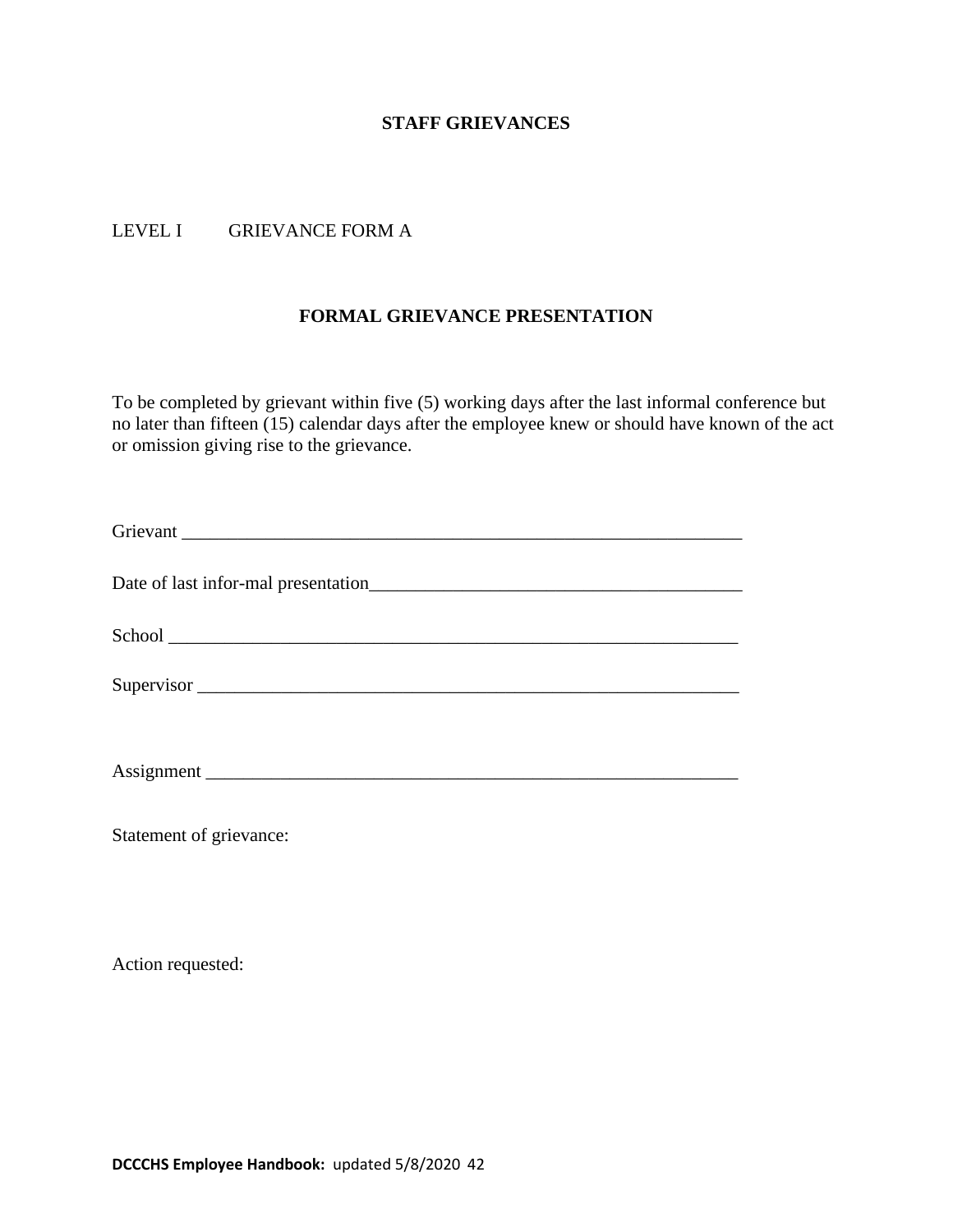#### LEVEL I GRIEVANCE FORM B

#### **DECISION OF SUPERVISOR**

To be completed by immediate supervisor within five (5) working days after formal filing.

| <b>Decision of Supervisor and reasons therefor:</b> |                                                          |                                                                                             |  |  |
|-----------------------------------------------------|----------------------------------------------------------|---------------------------------------------------------------------------------------------|--|--|
| Date of decision                                    |                                                          | (Signature of immediate supervisor)                                                         |  |  |
| decision]:                                          |                                                          | Grievant's response [to be completed by the grievant within five (5) working days after the |  |  |
|                                                     | I accept the above decision of the immediate supervisor. |                                                                                             |  |  |
| П                                                   | at Level I and any relief sought (Level II).             | I hereby refer the above decision to the Director, with reasons detailing nonacceptance     |  |  |

Date of response (Signature of grievant)

\_\_\_\_\_\_\_\_\_\_\_\_\_\_\_\_\_\_\_\_\_\_\_\_\_\_ \_\_\_\_\_\_\_\_\_\_\_\_\_\_\_\_\_\_\_\_\_\_\_\_\_\_\_\_\_\_\_\_\_\_\_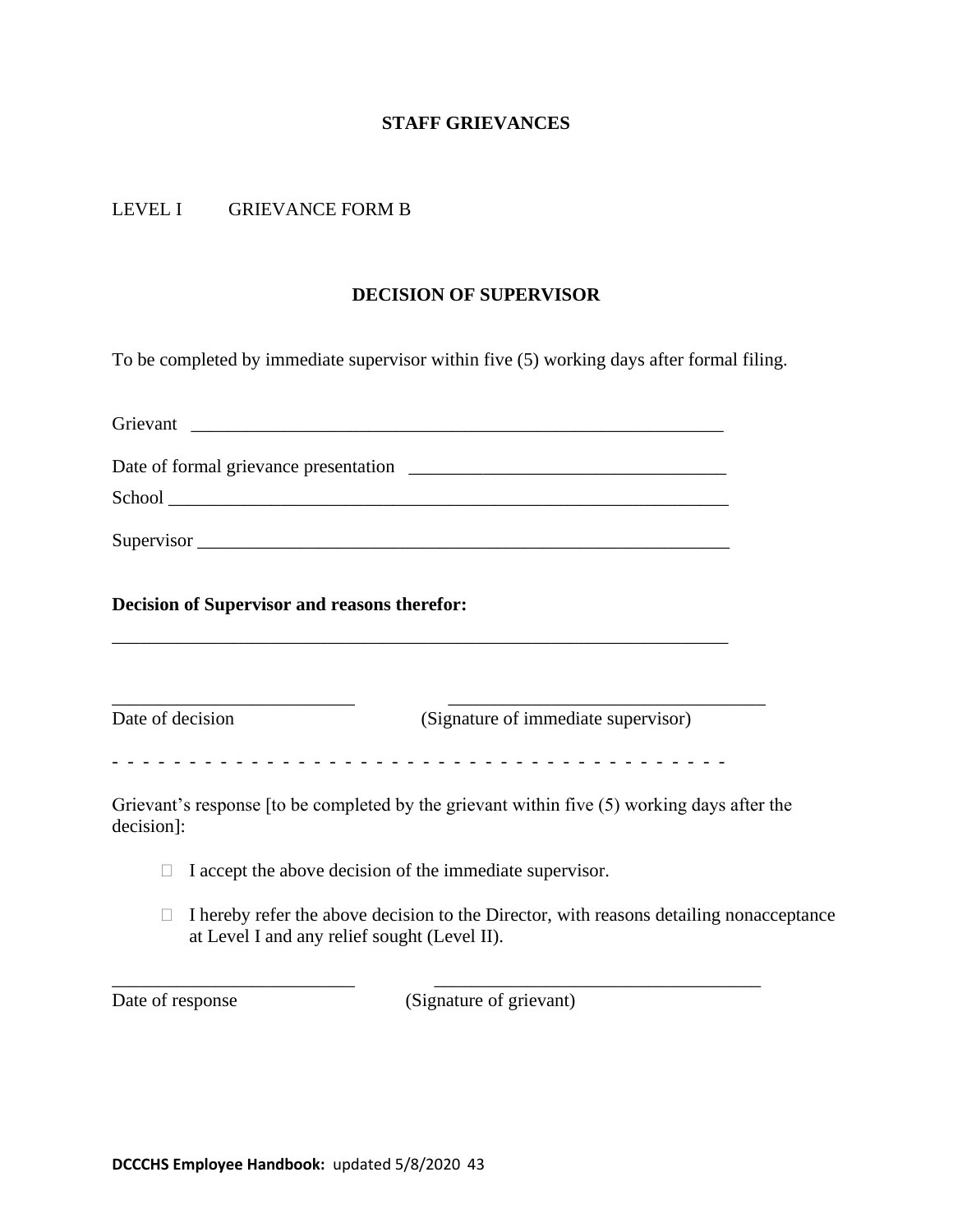#### LEVEL II GRIEVANCE FORM C

#### **DECISION OF PRINCIPAL**

To be completed by the Director within five (5) working days.

| Grievant                                                                                               |  |  |  |  |
|--------------------------------------------------------------------------------------------------------|--|--|--|--|
|                                                                                                        |  |  |  |  |
|                                                                                                        |  |  |  |  |
|                                                                                                        |  |  |  |  |
| Decision of Director and reasons therefor:                                                             |  |  |  |  |
|                                                                                                        |  |  |  |  |
|                                                                                                        |  |  |  |  |
| Date of decision<br>(Signature of Director)                                                            |  |  |  |  |
| Grievant's response [to be completed by grievant within five (5) calendar days after the<br>decision]: |  |  |  |  |

- $\Box$  I accept the above decision of the Director.
- $\Box$  I hereby appeal to the Governing Council for a review of this grievance (Level III).

Date of response (Signature of grievant)

\_\_\_\_\_\_\_\_\_\_\_\_\_\_\_\_\_\_\_\_\_\_\_\_ \_\_\_\_\_\_\_\_\_\_\_\_\_\_\_\_\_\_\_\_\_\_\_\_\_\_\_\_\_\_\_\_\_\_\_\_